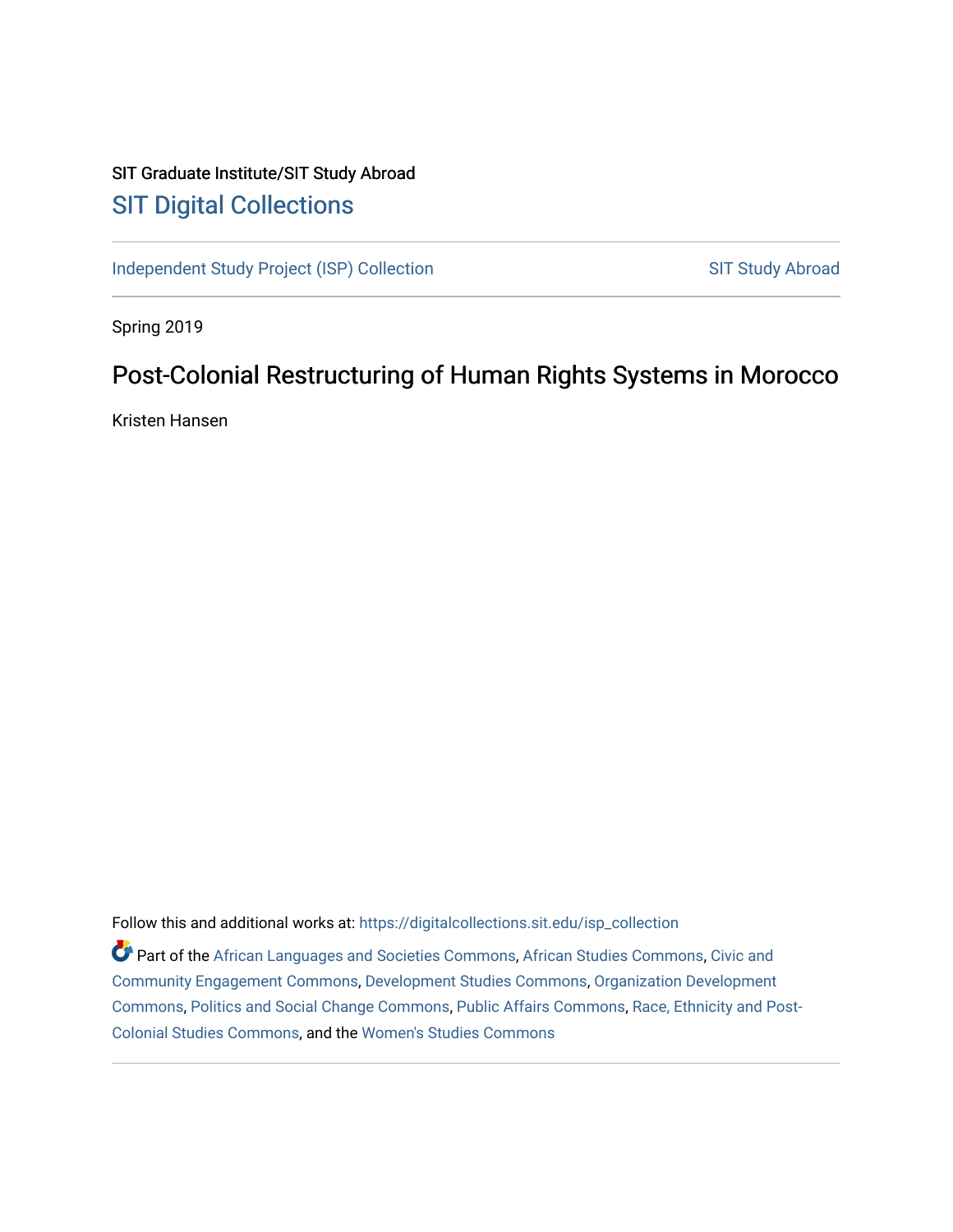Post-Colonial Restructuring of Human Rights Systems in Morocco

Hansen, Kristen

Academic Director: Belghazi, Taieb Advisor: Rhouni, Raja

Luther College Women and Gender Studies, Africana Studies, English

Africa, Morocco, Rabat

Submitted in partial fulfillment of the requirements for MOR: Multiculturalism and Human Rights, SIT Study Abroad, Spring 2019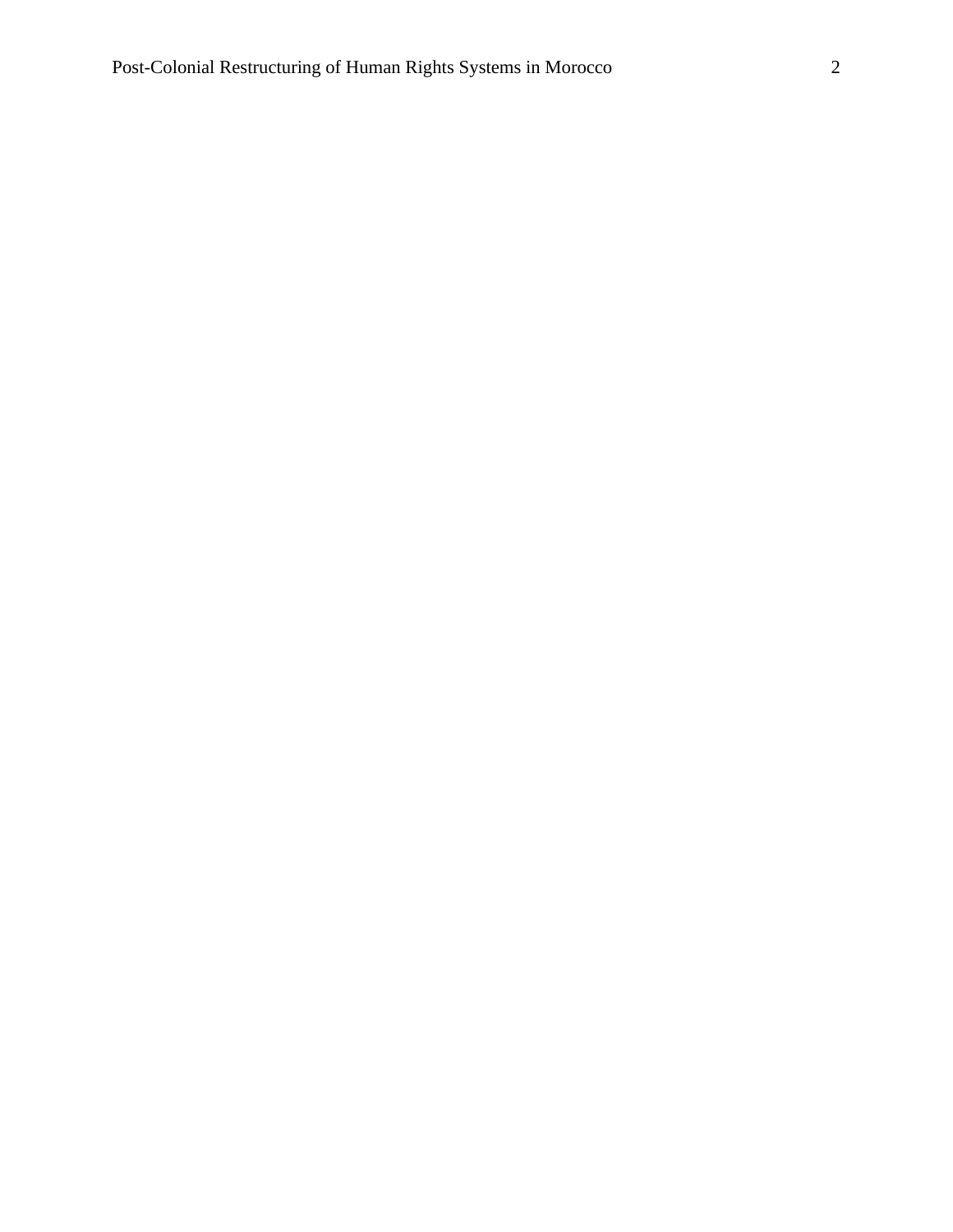## **Table of Contents**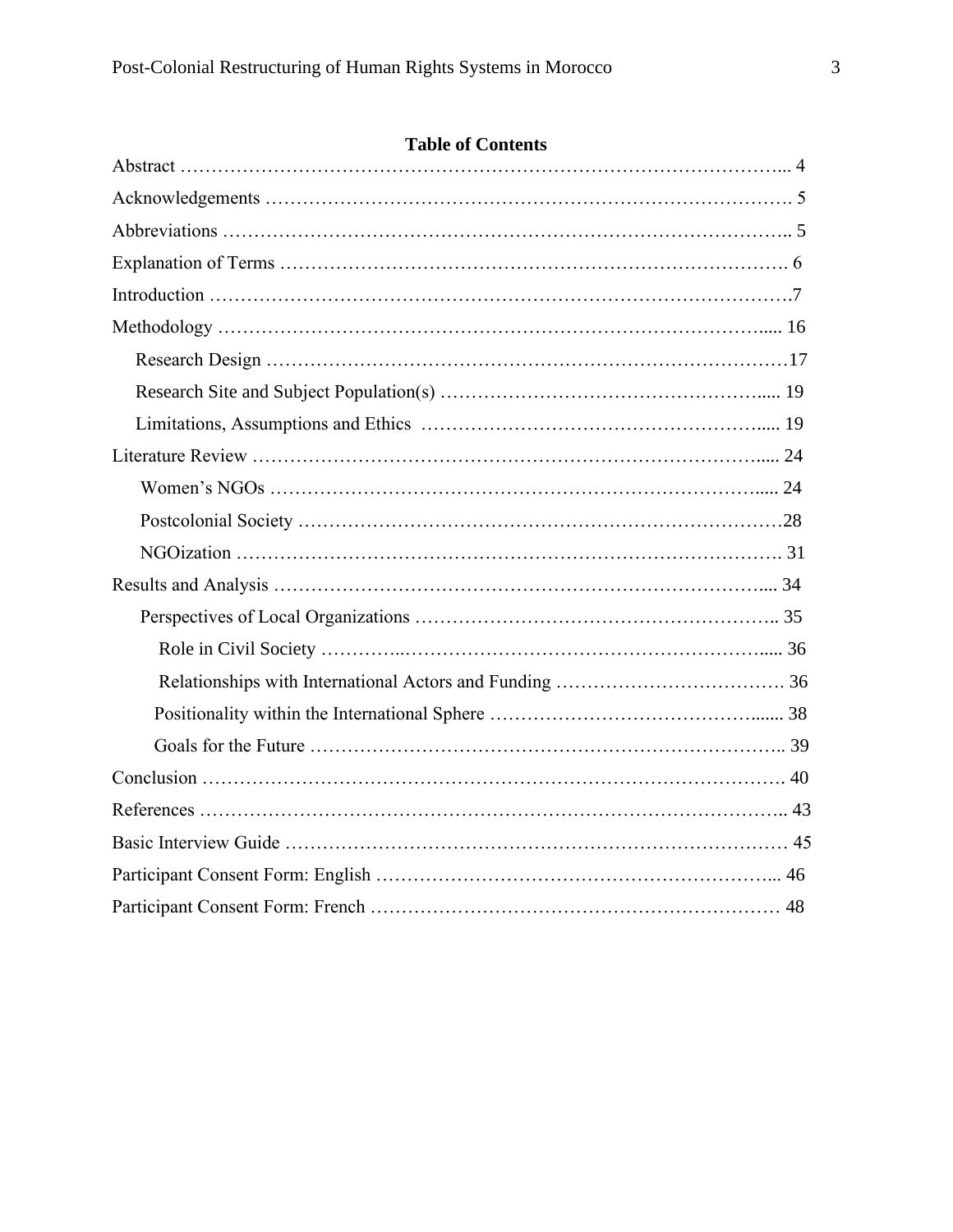#### **Abstract**

A surge of academic criticism has followed the NGO corporatization trend ('NGOization') of the 1980s. NGOs have been called an extension of neoliberal ideology as they are pressured to depoliticize and corporatize their structures. NGOs have been forced to fit into an international schema of aid work that compromises their ability to bring about impactful change within their own communities. This trend has been cultivated by shrinking neoliberal governments and an intensified reliance on NGOs to fulfill international human rights requirements. This project examines the role of Rabat women's rights organizations within the context of Morocco as a neoliberal state and within the larger international NGO system. This study re-centers the individual experiences of NGO work within Rabat as organizations attempt to function within the damaging manifestations of neoliberalism and colonial feminism that impact the international NGO system. The purpose of this study is to challenge the ways that the international system inhibits the goals and successes of local women's rights groups with conventional aid practices and to amplify the autonomy and vision of the activists working for women's rights in Rabat, Morocco.

*Keywords*: NGOization, Neoliberalism, Women's Rights Organizations, International NGOs, Postcolonial State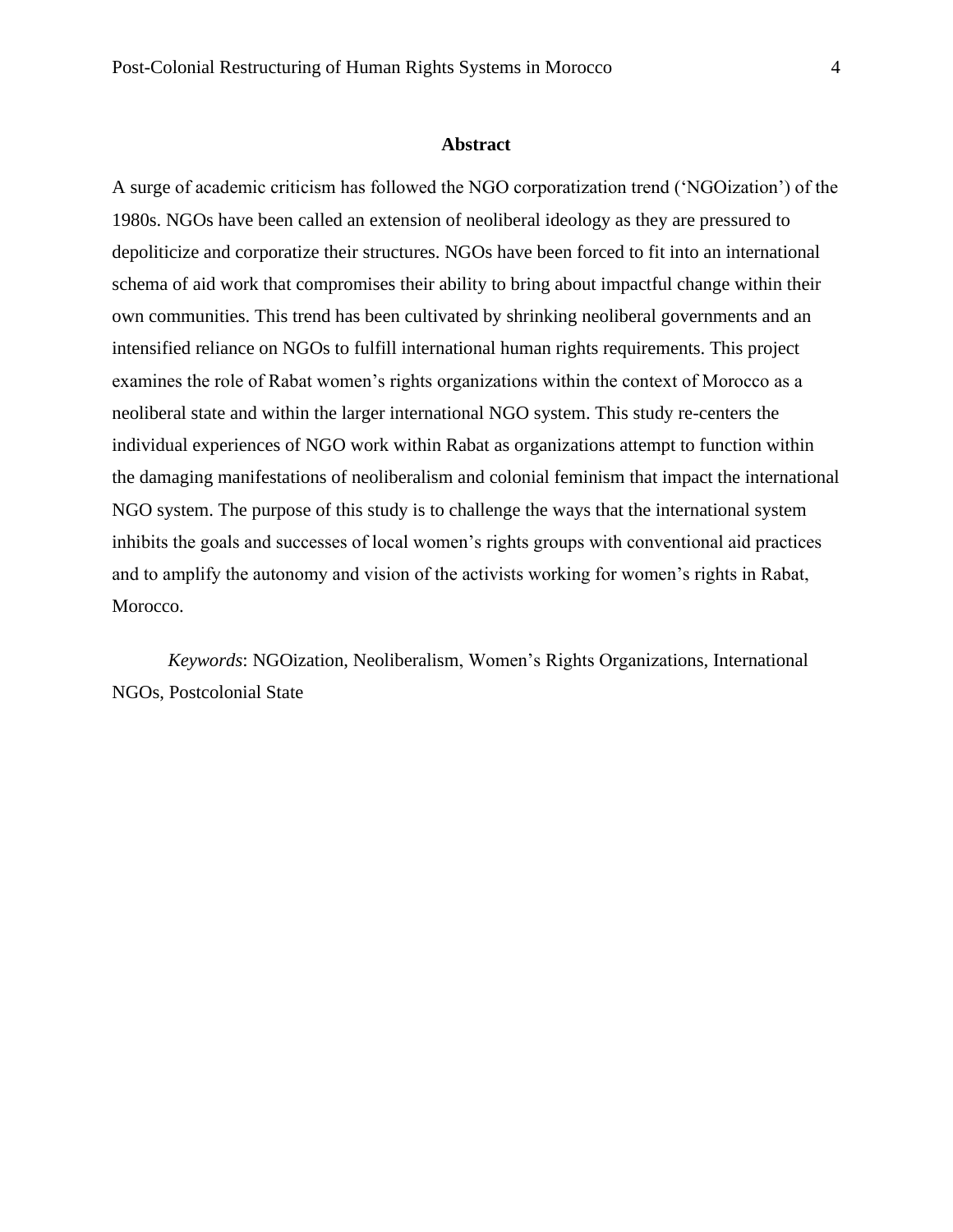#### **Acknowledgements**

I would like to thank my participants and interviewees for their time, candidness, and honesty. It was an honor to hear their perspectives and participate in open conversation with them. I am grateful for their generosity and passion. I would like to thank the staff at the Center for Cross-Cultural Learning and at SIT: Multiculturalism and Human Rights for their assistance and support during this process. Thank you to Dr. Taieb Belghazi, Nawal Chaib, and Mina Laabadel for all the work they have done to make this semester come together and to prepare each student for this research opportunity. Special thanks to Dr. Belghazi for his guidance in finding a research topic and opening me up to the world of field research. I would like to thank my advisor, Raja Rhouni, for all her assistance, support, and willingness to answer my frantic early-morning emails. I would like to thank my classmates and the students from Mohammed V University for their translation work and support which was crucial to my ability to carry this research out. Thank you to Luther College for opening up this study abroad opportunity to me. Thank you to my family, friends, and classmates for their support throughout. I would also like to thank my host family for welcoming me into their home and lives and giving me a wonderful experience here in Rabat.

#### **Abbreviations**

IGO: International Governing Organization INGO: International Non-Governmental Organization LHRO: Local Human Rights Organizations NGO: Non-Governmental Organizations WRO: Women's Rights Organizations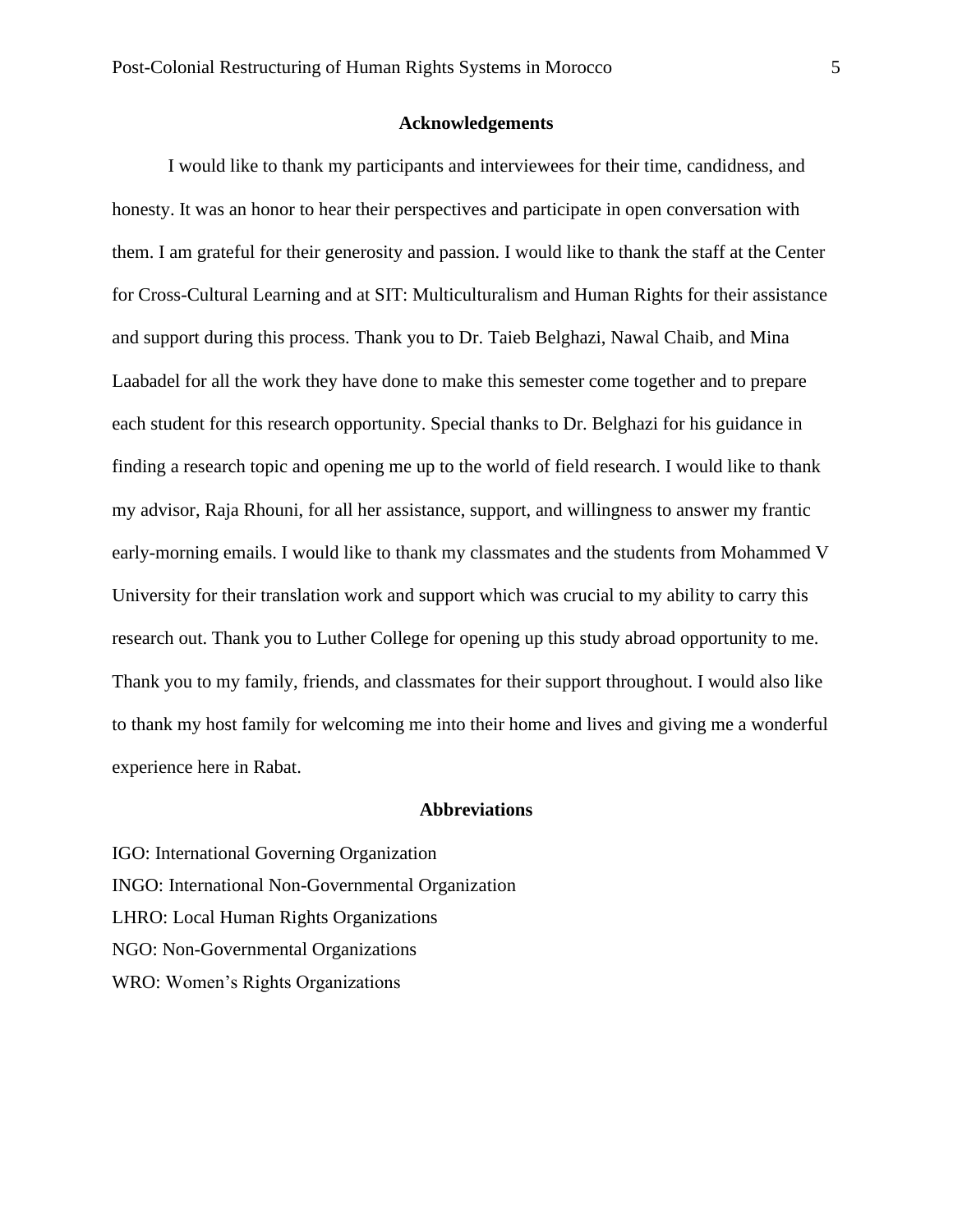#### **Explanation of Terms**

One-third World: Will be used when referencing historically colonial countries. This term challenges colonial power hierarchies and denotes that historically colonial countries hold power within certain contexts without placing these countries in a place of superiority within this text. Used in place of terms such as "First World," "Western," "Global North."

Two-thirds World: Will be used when referencing post-colonial countries. This term places emphasis on the majority status of these countries and peoples and refrains from the powerstripping often associated with terms such as "Third world," "Global South," "Oriental." World Majority People: Will be used when referring to people who live within the context of racial or colonial oppression. This term empowers and places emphasis on the majority status of these peoples. Used in place of terms such as "People of Color," "Black" or "Brown" people.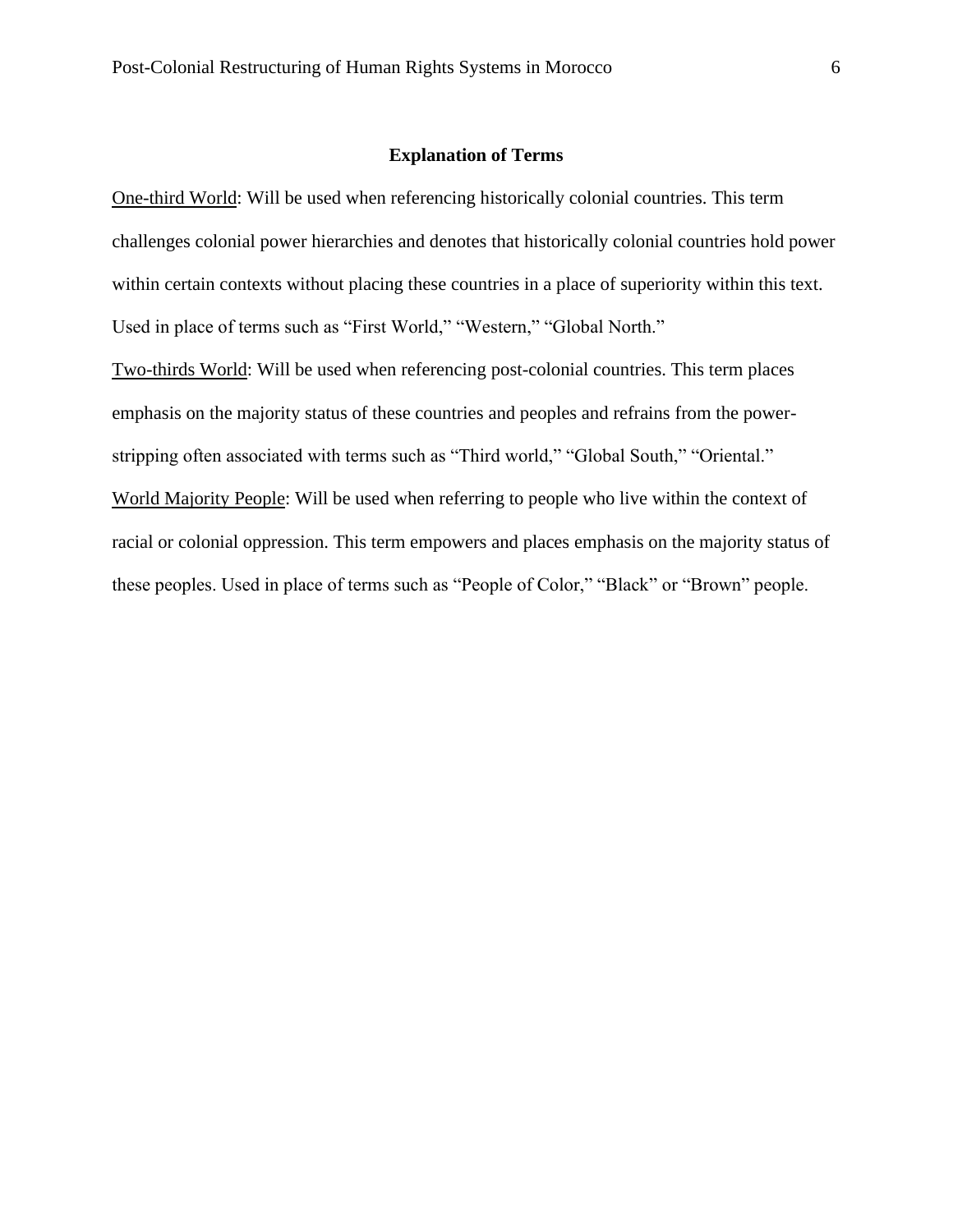#### **Post-Colonial Restructuring of Human Right Systems in Morocco**

Non-governmental organization activity is heavily impacted by the will of the domestic government and population. Local human rights organizations in the MENA region, and all throughout the two-thirds world, have been pressured to depoliticize and corporatize due to the shrinkage of neoliberal governments at the hands of international monetary organizations like the IMF and World Bank. This change has affected all sectors of NGO work, but one area that has faced some of the most dramatic changes is women's rights work. Women's rights organizations have been forced to put movement-oriented activism on the back burner and are instead focusing on international donor-pleasing projects like small-scale legislation and government agency workshops. WROs in Rabat, Morocco are working and striving for change within the damaging manifestations of these systems of power.

#### *The Moroccan Context*

Though this study focuses on women's rights organizations in Rabat, it is impossible to discuss that system without first examining the civil society and historical context that it is situated within. As a postcolonial state, Morocco is in a constant state of identity definition. The country is struggling between traditional, pre-colonial values and civil society, and legislation and government structure that mirrors the French colonial period. The general features of Moroccan political life after independence are neo-patrimonialism, inter-elite conflicts, and associations becoming hostage to political parties and state interests.<sup>1</sup> The relationship between the government and the citizenry is being redefined as a result of these political challenges and

<sup>1</sup> Sater, J. N. (*Civil Society and Political Change in Morocco*, 2007), 1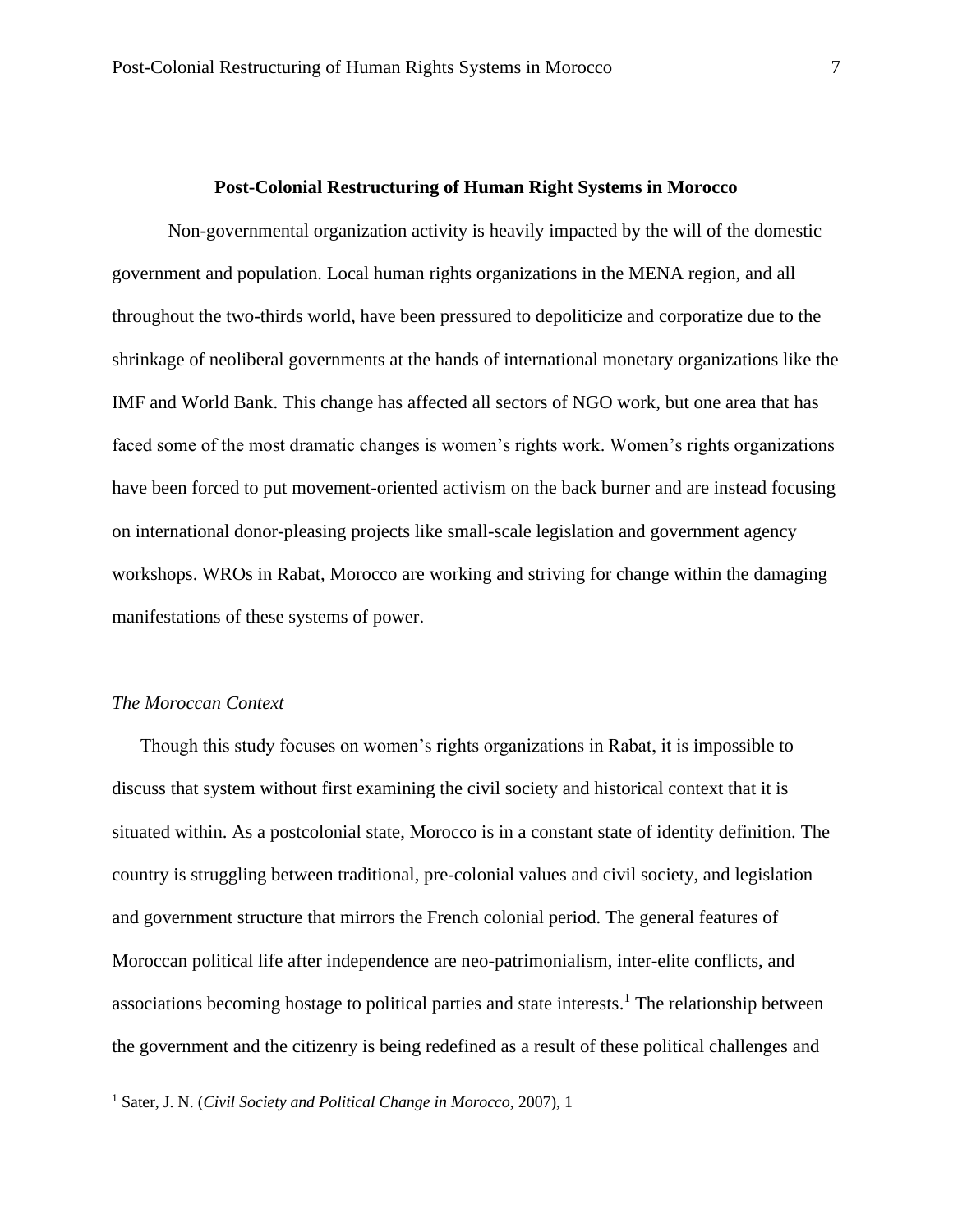new social groups have appeared as a result of the failures of the old system. These social groups have initiated new discourses which challenge the state's hegemony and inflict political change. Civil Society has become a tool through which the public defends itself from political abuse by political leaders.<sup>2</sup> MENA civil society has been linked to democratization in post-colonial years because they both peacefully manage competing groups with conflicting interests. Private persons "commit themselves to public issues and policies (voluntarily), issues by which they had only been indirectly affected."<sup>3</sup> Formal organizations, such as LHROs and WROs, fall within civil society. Non-governmental actors of civil society have impacted political discourse and decision-making through access to the media, and the mobilization of the populace. These actors have focused their understanding of rights-oriented politics on human rights, women's rights, and Berber rights.<sup>4</sup> These non-governmental actors are often LHROs and INGOs, which are influenced by one-third world governments through donation requirements and international rights requirements.

One-third world governments have used NGOs as a tool in their international aid programs and in their quest to democratize post-colonial states. A major approach to civil society in the MENA region has been the equating of "civil society with Western-style formal nongovernmental organizations in the private and voluntary sector…It is assumed that these NGOs foster political liberalization and democratization 'from the bottom up' or 'from the grass-roots level."<sup>5</sup> NGOs are often vocally oppositional to the regimes of the MENA region. This is a

 $2$  Historically in Morocco, the civil society was subject to political interests and power relations. This inhibited the development and effectiveness of the public sphere (Sater 26).

<sup>3</sup> Sater, J. N. *Civil Society and Political Change in Morocco,* 10

<sup>4</sup> "human rights were transformed (after colonization) into citizens' rights with the clear tendency to defend first of all the unity and independence of *La Patrie*" (Sater 44)

<sup>5</sup> Ibid.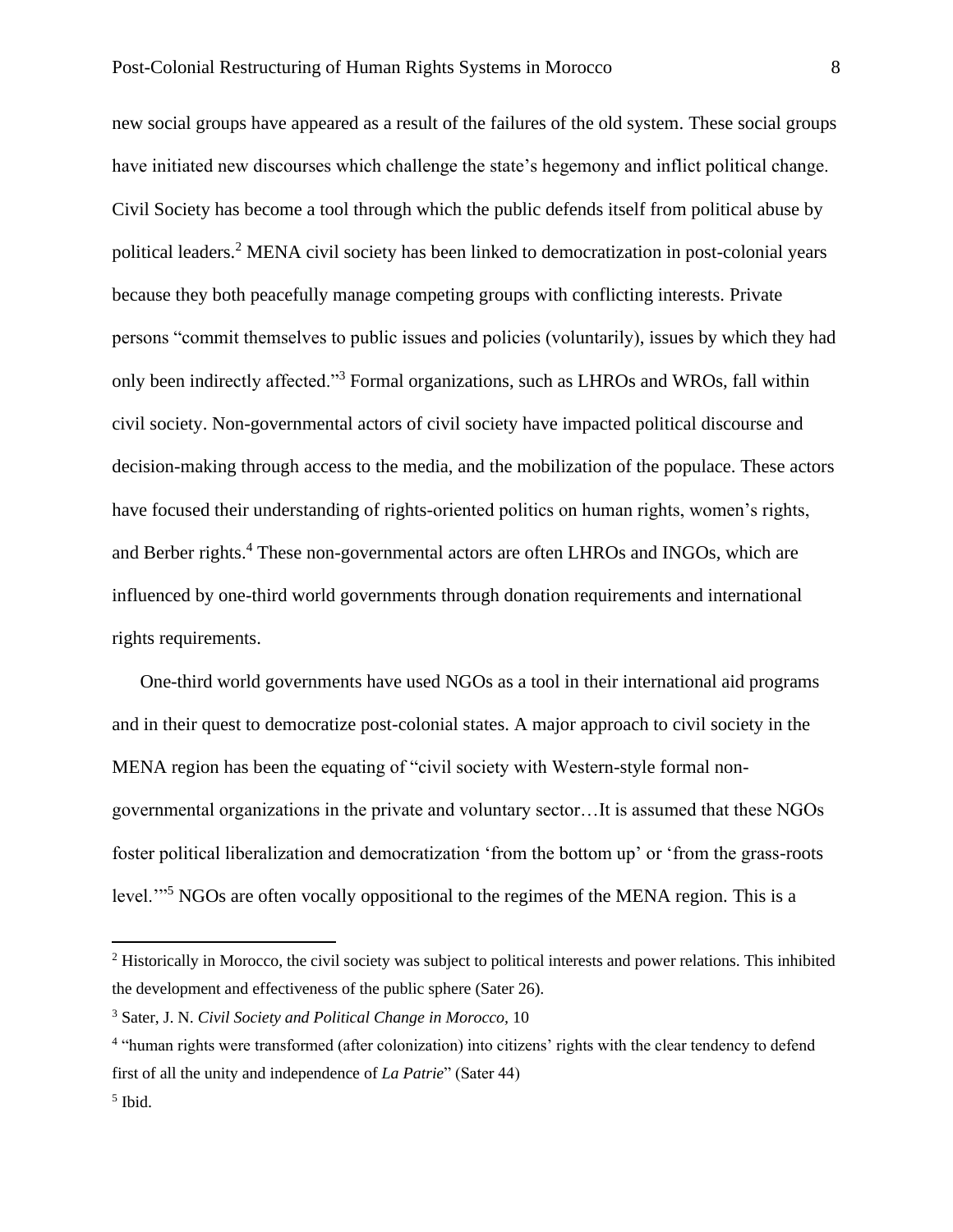fairly new phenomenon, as dissent was marginalized at the outset of the new post-colonial state through the absence of homogenizing elements.<sup>6</sup>

As post-colonial states are downsized, NGOs play a crucial role in the development of "fashionable development strategies."<sup>7</sup> Neocolonial, capitalist democracies have become reliant on NGOs to carry out human rights advocacy and legislation development; NGOs who are deemed capable and politically trust-worthy are called upon to assist in the task of social adjustment. In fact, the "steady growth in Arab women's NGOs can be seen as a sign of the failure of centralized Arab states to bring about social change and development"<sup>8</sup> because of the government's reliance on non-governmental forces to bring about systemic change. This work is, of course, tempered by the depoliticization and corporatization that is required by the international NGO system.

Morocco has developed a thriving NGO system in recent years, but that system is struggling for success without real domestic monetary support. When Morocco declared independence from France in 1956, the "evolution of associative activities and the establishment of a public sphere accompanied post-colonial (societal) development."<sup>9</sup> Political parties and labor unions became power bases for administrative manipulation, and associations were politicized in relationship to the monarchy. The first human rights league, *Ligue Marocaine des Droits de l'Homme* (LMDH), was established in 1973 after the military coups attempts of 1971-72. The second, *Association Marocaine des Droits de l'Homme* (AMDH), was established in 1979 after it was concluded that LMDH was tied too closely to specific political aspirations. However, the creation of AMDH

<sup>6</sup> This was a result of the divide-and-rule phenomenon exhibited by the monarchy.

<sup>7</sup> Alvarez, Sonia E. (*Advocating Feminism: The Latin American Feminist NGO Boom*, December 2, 1999) 182

<sup>8</sup> Jad, Islah. (*The NGO-isation of Arab Women's Movements* 2004) 1

<sup>9</sup> Sater, J. N. *Civil Society and Political Change in Morocco*, 33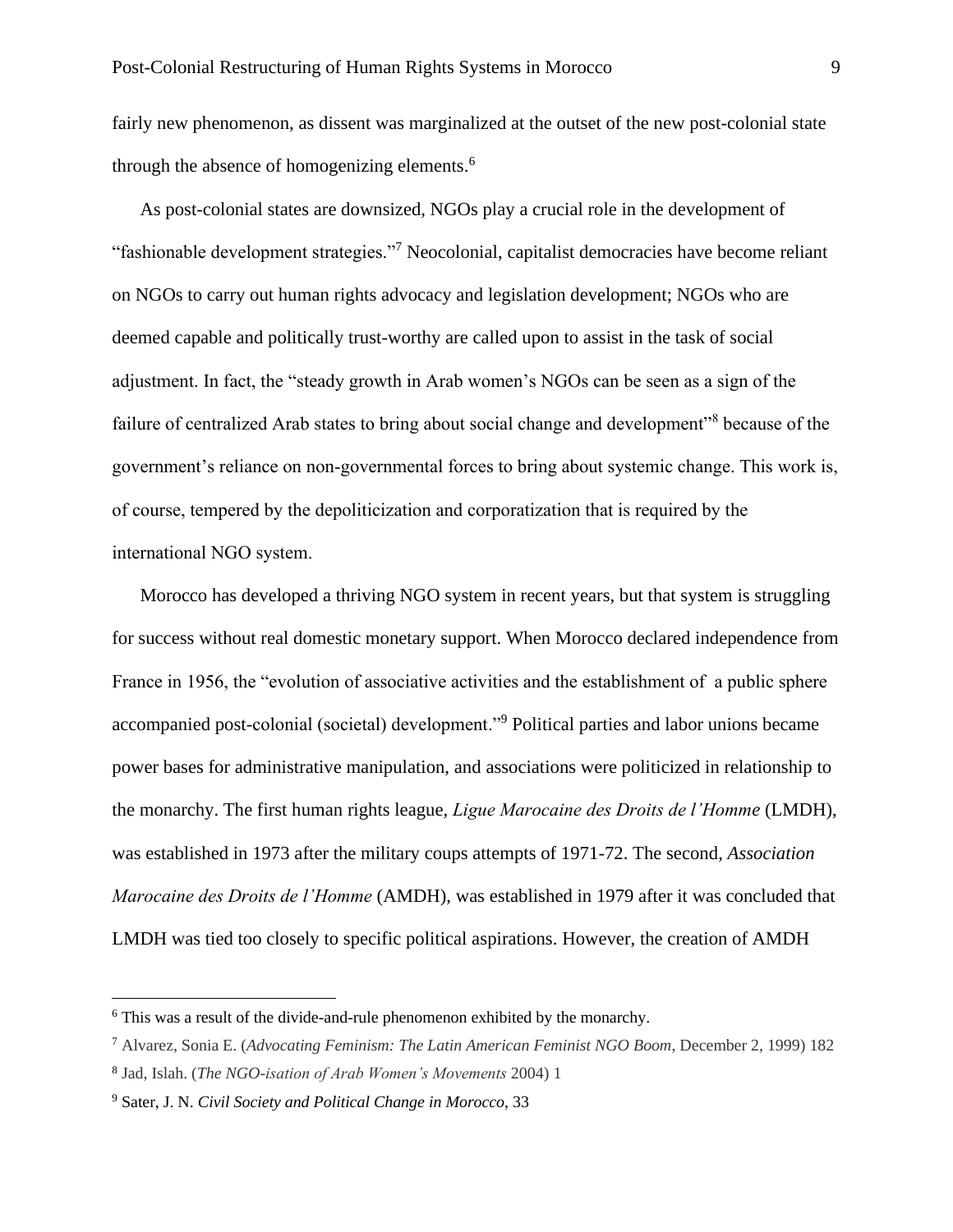was as much a political move as the creation of LMDH just a few years before it.<sup>10</sup> Current NGOs are accused of holding similarly polarizing and dangerous political aspirations by their critics, usually in conjunction with their funding ties to one-third world governments and organizations.

#### *International NGO Politics*

These critics may have some grounds, as one-third world organizations are notoriously heavy-handed in their approach to foreign aid. INGOs are seen as a tool of democratization and westernization by these governments and the United States in particular utilizes these organizations as a way to accomplish its "moral mission to champion democracy, rule of law, and good governance."<sup>11</sup> The United States government has increased funding for 'civil society' organizations in an effort to 'democratize' and 'modernize' Arab societies and Arab regimes.<sup>12</sup> This push by the United States is backed by a new, aforementioned development policy titled 'good governance,' which is supported by the World Bank, IMF, and most of the European Union. This policy increases pressure on Arab states to introduce more change.

But this is not to say that NGOs are bad for Moroccan or other two-thirds world societies. NGOs, domestic and international, need to be viewed with their historical and empirical contexts in mind and should not be taken as either 'good' or 'bad' without first evaluating all of the variables at play. "NGOs have a long history of providing welfare services to poor people in countries where governments lacked the resources to ensure universal coverage in health and education; the difference is that now they ae seen as the preferred channel for service-provision

<sup>10</sup> Sater, J. N. *Civil Society and Political Change in Morocco*, 46

<sup>11</sup> Thomas, M. A. (*Govern Like Us: U.S. Expectations of Poor Countries,* New York, 2015) 16

<sup>12</sup> Jad, Islah. *The NGO-isation of Arab Women's Movements*, 1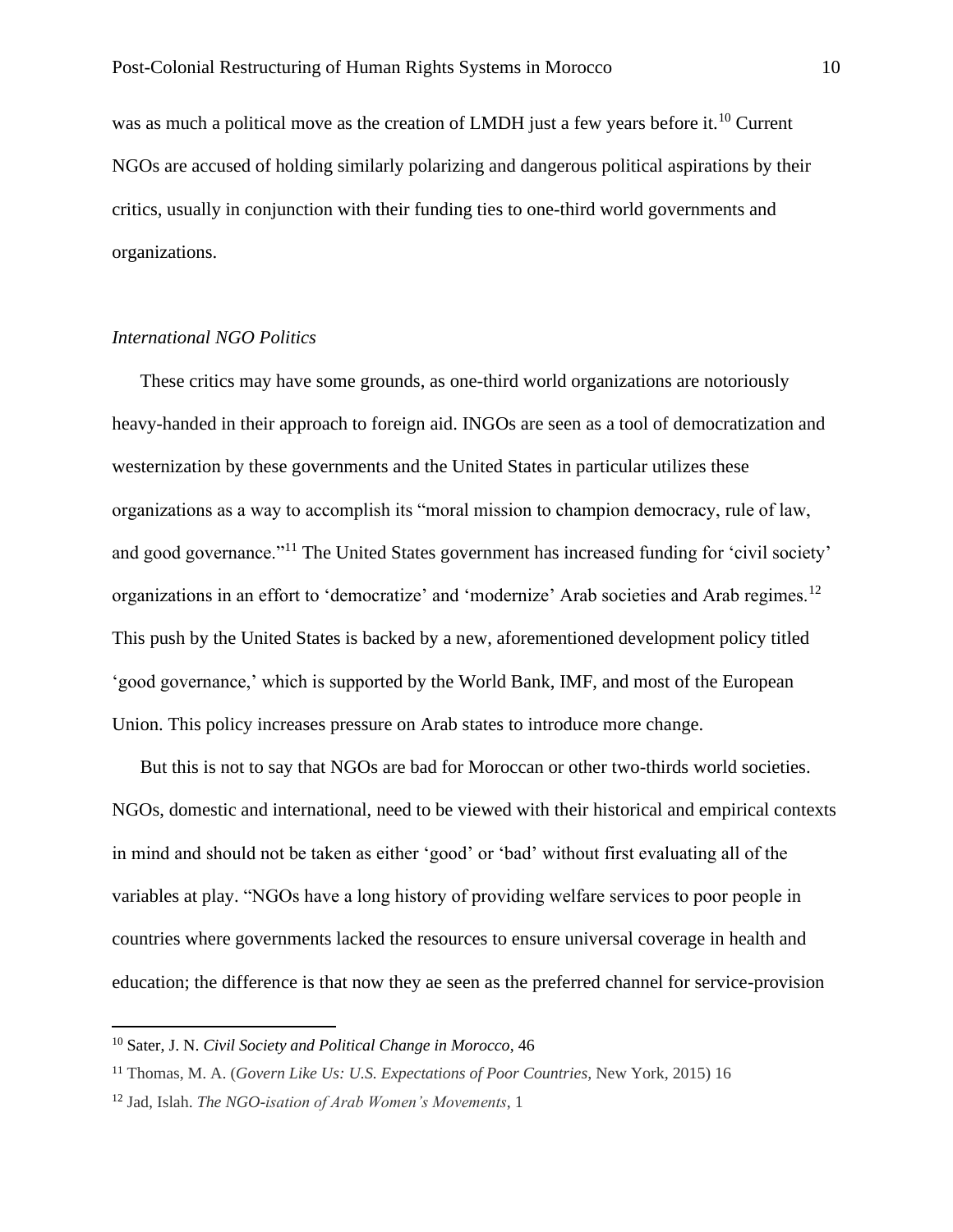in deliberate substitution for the state."<sup>13</sup> The work that NGOs are doing is not necessarily bad or damaging, but the way that their purposes have changed for the state have put them in a position that challenges their effectiveness and overall success. NGO work must be contextualized within the greater neoliberal society that the work is being developed and performed within. Postcolonial politics favor certain types of non-governmental actors and activities while ignoring the actors and activities that serve the most vulnerable sub-sects of the population.

These favored NGOs are often international and what many development scholars would classify as 'leading.' These leading INGOs are organizations that have received deference from a wide scale of audiences, from international governments, to corporations, to other INGOs. This authority shapes the political constraints it faces and the type of resources that it can access. INGOs often represent the interests of many diverse groups, which tempers the organization's ability to bring about any real, impactful change. Leading INGOs "moderate their demands, resist radicalism, and find idea(s) that they can sell to multiple interests. Leading INGOs *can* secure change, but these achievements are often 'vanilla victories' rather than drastic shifts."<sup>14</sup> When LHROs accept funds and guidance from leading NGOs, the effects of their work are tempered versions of the possible reality. Power hierarchies exists within the entire international NGO system as well as within each collaboration between INGOs and LHROs.

These collaborations, however, are necessary for work to be done within most two-thirds world countries because of neoliberal government shrinkage and a lack of domestic philanthropic action. Leading INGOs have made themselves invaluable allies to governments in all parts of the world, which impacts how they craft their strategy and how they partner with LHROs. Leading

<sup>13</sup> Alvarez, Sonia E. *Advocating Feminism: The Latin American Feminist NGO Boom*, 195

<sup>14</sup> Stroup, S. S., & Wong, W. H. (*The Authority Trap: Strategic Choices of International NGOs,* Cornell, 2017) 24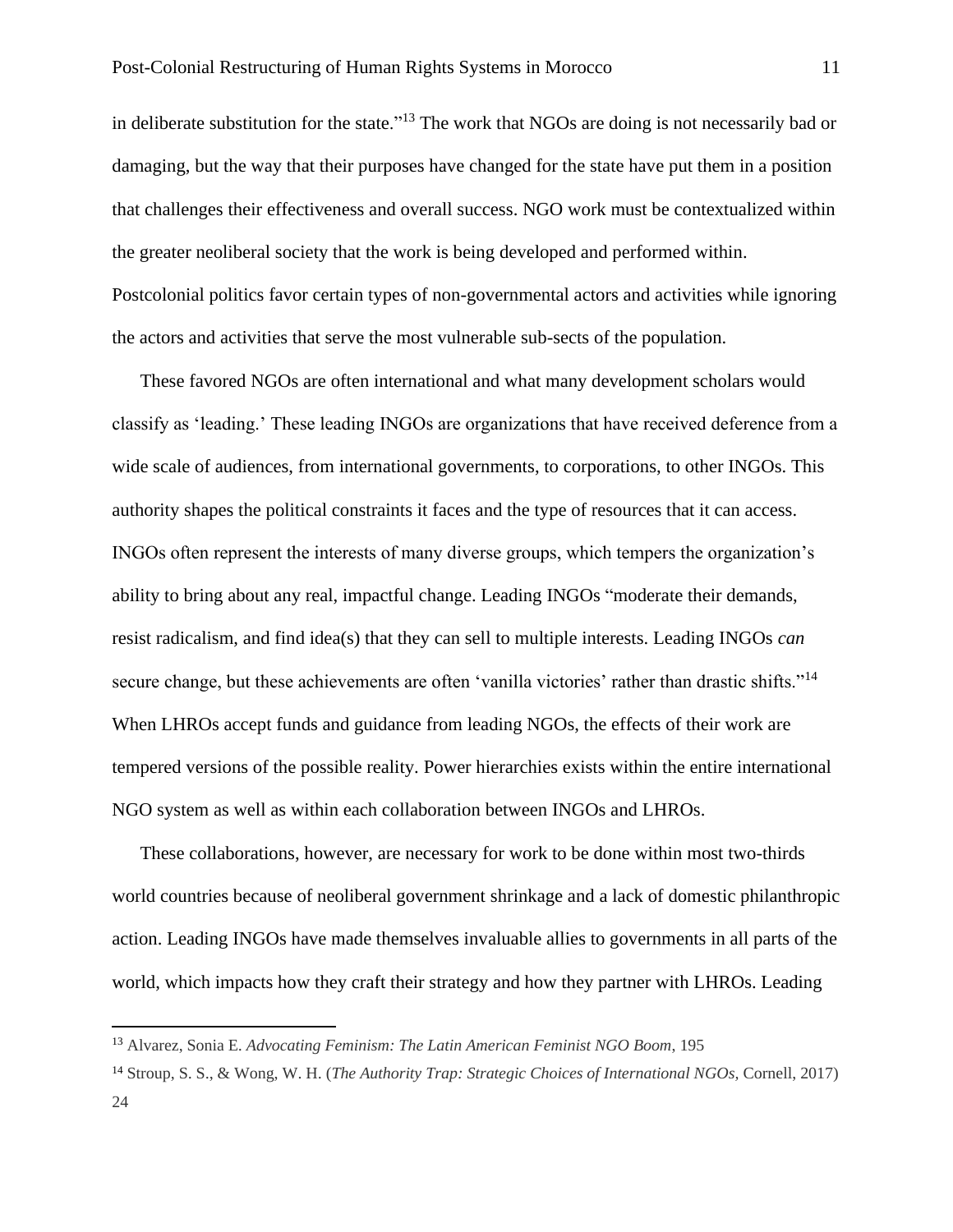INGOs seek to expand their international authority, thus expanding their limited set of (often one-third world) values. However, "Other INGOs (and LHROs) *need* leading INGOs to broadcast their work, spreading the insights from their work, getting bigger actors on board, and reframing the message in a more global way."<sup>15</sup> INGOs supply the LHRO with connections, funds, and information. Smaller INGOs and LHROs tend to be innovative and creative and bring lots of new ideas to the international NGO system, and leading INGOs amplify these works and provide resources and funding so that these plans can be carried out.<sup>16</sup>

The problem with this relationship is that, because of leading INGOs relationships with onethird world governments, donors, and the international community, they temper the ideas of LRHOs to fit a certain mold of 'cosmopolitan'<sup>17</sup> values that are more palatable to their many audiences. "the status concerns of leading INGOs shape the cohesion (or lack thereof) within INGO coalitions and reveal the tensions among INGOs and other partners. Collective collaboration among INGOs might be a welcome choice, but INGO coalitions do not always work."<sup>18</sup> INGOs often give more deference to state agencies and intergovernmental organizations than they do to the LHROs they are in collaboration with.<sup>19</sup> This is problematic because it means

<sup>15</sup> Stroup, S. S., & Wong, W. H. *The Authority Trap: Strategic Choices of International NGOs,* 39

<sup>&</sup>lt;sup>16</sup> This is, of course, assuming that INGOs and LHROs have the same values and goals and that the domestic population shares these values and goals.

 $17$  And by this I mean one-third world and not universal values

 $18$  Ibid.

<sup>&</sup>lt;sup>19</sup> The INGO theoretical model states that not all advocacy INGOs are motivated primarily by 'shared values' with the domestic population. "Instead of the traditional connotation of advocacy INGOs as principled actors working selflessly to help a repressed domestic population with what that population wants but has been unable to get for itself, the model allows for the idea that some organizations are motivated mainly by a private desire to advocate only for what their international donors and stakeholders desire" (Murdie 177).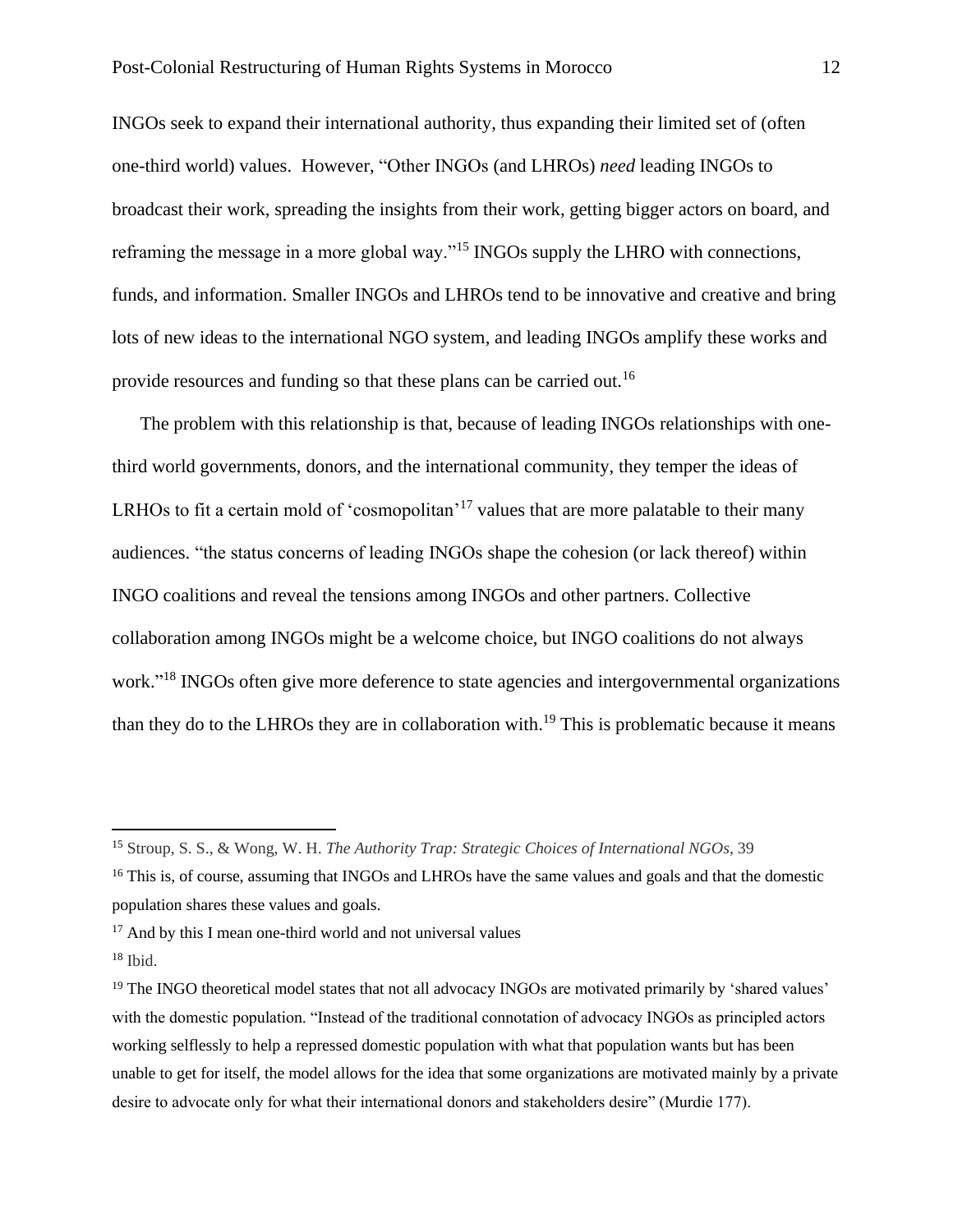that neoliberal values are holding precedence over the work of the LHROs that are attempting to bring success to their own communities.

#### *NGO Funding*

Another aspect which must be considered in our examination of the context of LHRO work in Rabat are the funding streams that affect their ability to carry out their goals. Global logics of philanthropic appropriateness<sup>20</sup> will help explain LHRO reliance on international funding. "International resource mobilization has become the path of least resistance for Southern rights activists. Domestic fundraising is possible but requires substantial investment with uncertain short-term prospects. Southern activists prefer to focus on international funds."<sup>21</sup> This is damaging because it de-centralizes LHROs and forces them to rely upon outside sources. Foreign assistance is valuable in small sizes or when there is regime push-back to LHRO work, but in other, less repressive circumstances too much aid undermines local fund-raising incentives. Research has shown that excessive reliance on international funding streams is not a healthy practice for LHROs in the long term because it "weakens, distorts, and divides domestic civil societies."<sup>22</sup> Reliance on local donors, in contrast, "strengthens ties with constituents, deepens local accountability, and reflects domestic priorities."<sup>23</sup> Despite the benefits of local

<sup>&</sup>lt;sup>20</sup> How and who individuals choose to give. As it currently stands, the logics of appropriateness of donors in one-third world countries pressures them to give to LHROs in two-thirds world countries, while two-thirds world donors do not give because there is no philanthropic culture to do so.

<sup>21</sup> Ron, J., Pandya, A., & Crow, D. (*Universal Values, Foreign Money: The Political Economy of Local Human Rights Organizations,* 2015) 30

 $22$  Ibid.

 $23$  Ibid.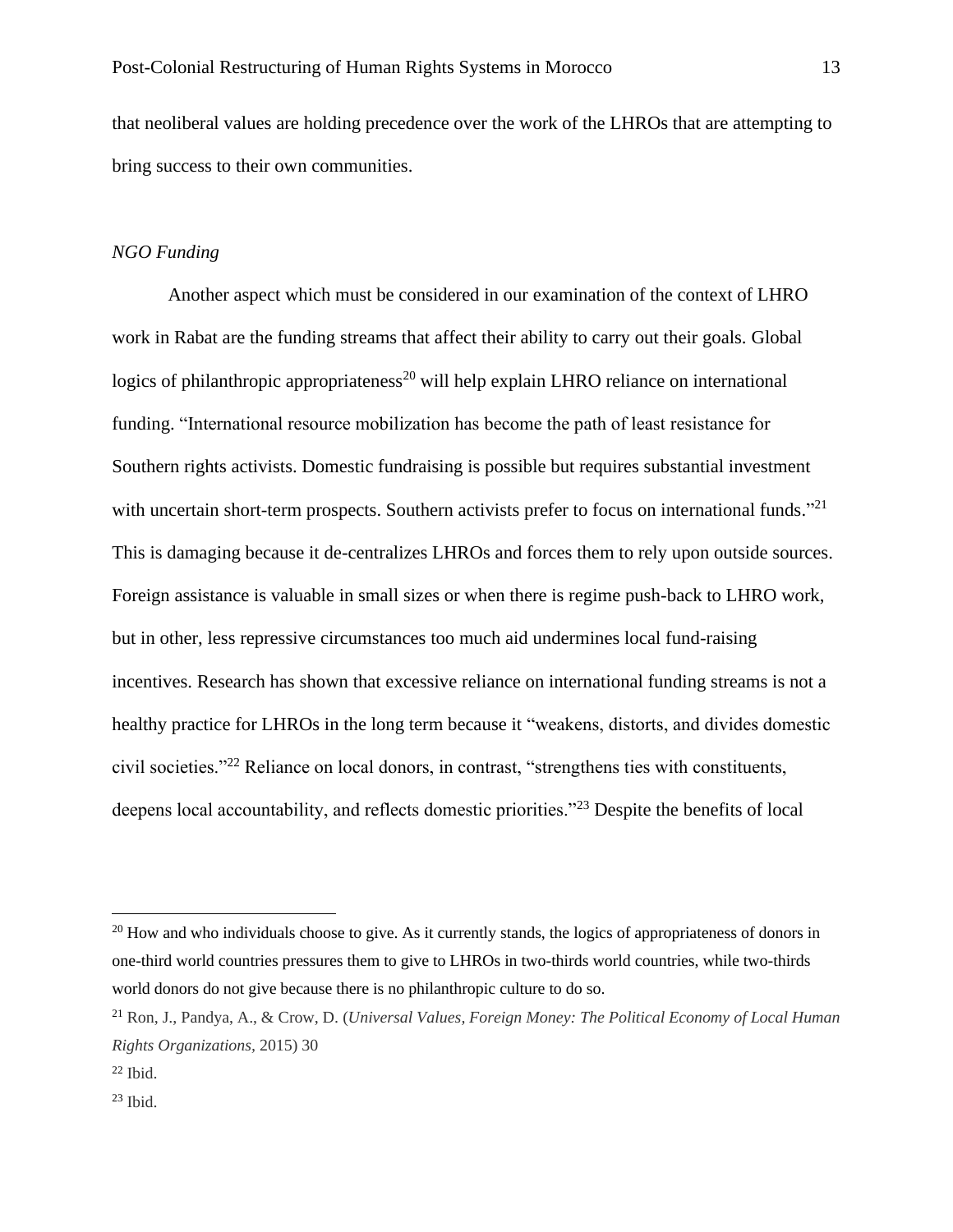donor-ship, however, LHROs are working within a system that pushes them towards international funding streams.

Deeply entrenched routines of giving cause many donors in two-thirds world economies to donate to traditional causes instead of LHROs. This is not because local donors do not see value in the work being done by LHROs, "Southern populations support human rights ideas and organizations, but their philanthropic routines have not adjusted so that donating to LHROs is a socially legitimated option."<sup>24</sup> Scholars have debated the universality of the human rights principals toted by international organizations such as the United Nations, but there is nothing in development studies research that indicates this is true.<sup>25</sup> In much of the two-thirds world, donating to LHROs is simply not a part of philanthropic culture.<sup>26</sup> Because of this,<sup>27</sup> LHROs focus on attaining international aid.

In the two-thirds world, funding from individuals and organizations focuses on 'charitable,' not 'strategic' forms of aid and activism.<sup>28</sup> The philanthropic sector is separated into two categories: the 'traditional'<sup>29</sup> sector, and the 'modern'<sup>30</sup> sector. Because of this divide,

<sup>24</sup> Ron, J., Pandya, A., & Crow, D. *Universal Values, Foreign Money: The Political Economy of Local Human Rights Organizations.* 35

<sup>&</sup>lt;sup>25</sup> "Human rights ideas and organizations receive substantial support across world regions, religions, and linguistic traditions, and that citizens in the global South do donate money to charitable causes. We find little evidence that human rights are chiefly a Western concern but do find variation in the way this support is behaviorally enacted. The real human rights divide, in other words, is in philanthropic *routine*, not ideas" (Ron 56).

 $26$  Ibid.

 $27$  And other factors such as "previous success at international fund-raising, and the high costs of launching new local fund-raising campaigns" (Ron 55).

<sup>&</sup>lt;sup>28</sup> Supporting immediate relief instead of other things like structural change and policy advocacy reforms.

 $29$  Charitable relief through religious organizations (Ron 33).

<sup>30</sup> The NGO sector supported by foreign sources (Ron 33).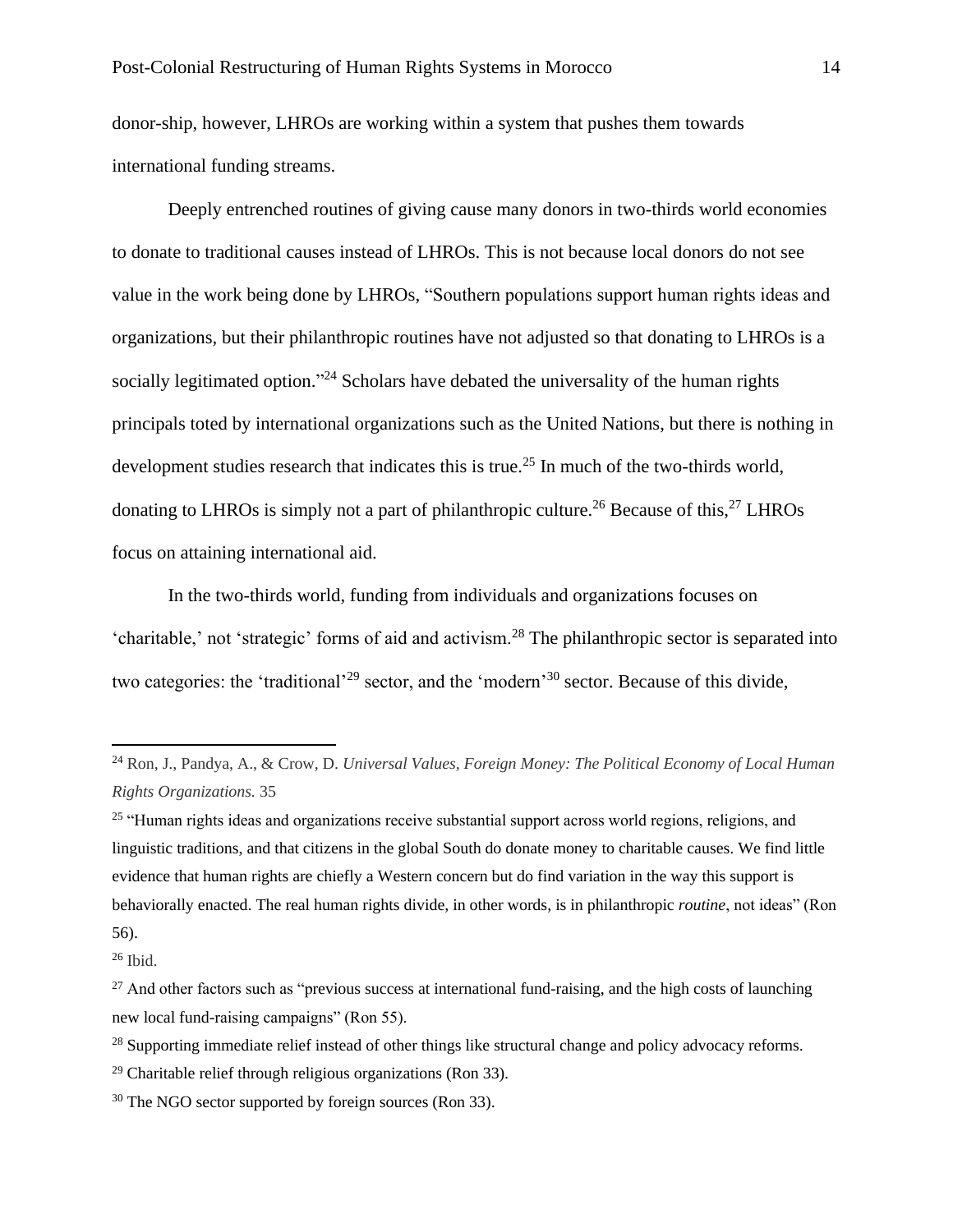LHROs struggle to access local money and rely on philanthropic institutions from the one-third world<sup>31</sup> that are interested in funding long-term change efforts. Local donors poor most of their money into traditional channels, typically through religious institutions.<sup>32</sup> It has been found that, "In countries with large Islamic populations, philanthropic innovators have repeatedly reworked interpretations of *zakat*, taking traditional alms-giving in all manner of new directions."<sup>33</sup> In order to tap into this form of philanthropic giving, LHRO leaders would have to convince religious leaders that *zakat* can be fulfilled by donating to human rights groups.<sup>34</sup> LHRO leaders have realized the intense amount of work this would require and have chosen to focus their energies on more reliable international funding streams for the time being.

Once LHROs are locked into a pattern of relying on international funding, switching to domestic donations becomes more and more costly. It is important, however, that LHROs in Morocco, and other two-thirds world countries, diversify their funding streams, as LHROs often end up crafting their strategies in response to the wishes and goals of their donors. When LHROs accept funds and guidance from leading INGOs, the effects of their work are tempered versions of the possible outcome. The philanthropic logics in Morocco can change, but it requires significant time and investment from LRHOs.

 $31$  "According to one recent study, the overwhelming majority of private human rights funding comes from donors in the USA, with Western Europe a distant second" (Ron 33).

 $32$  Ibid.

<sup>33</sup> Ibid.

<sup>&</sup>lt;sup>34</sup> In Morocco, for example there is ample opportunity for domestic donations. "92% of Moroccans voluntarily fulfill their *zakat* obligation by donating as much as 2.5% of their income to mosques and/or religious foundations" (Ron 51)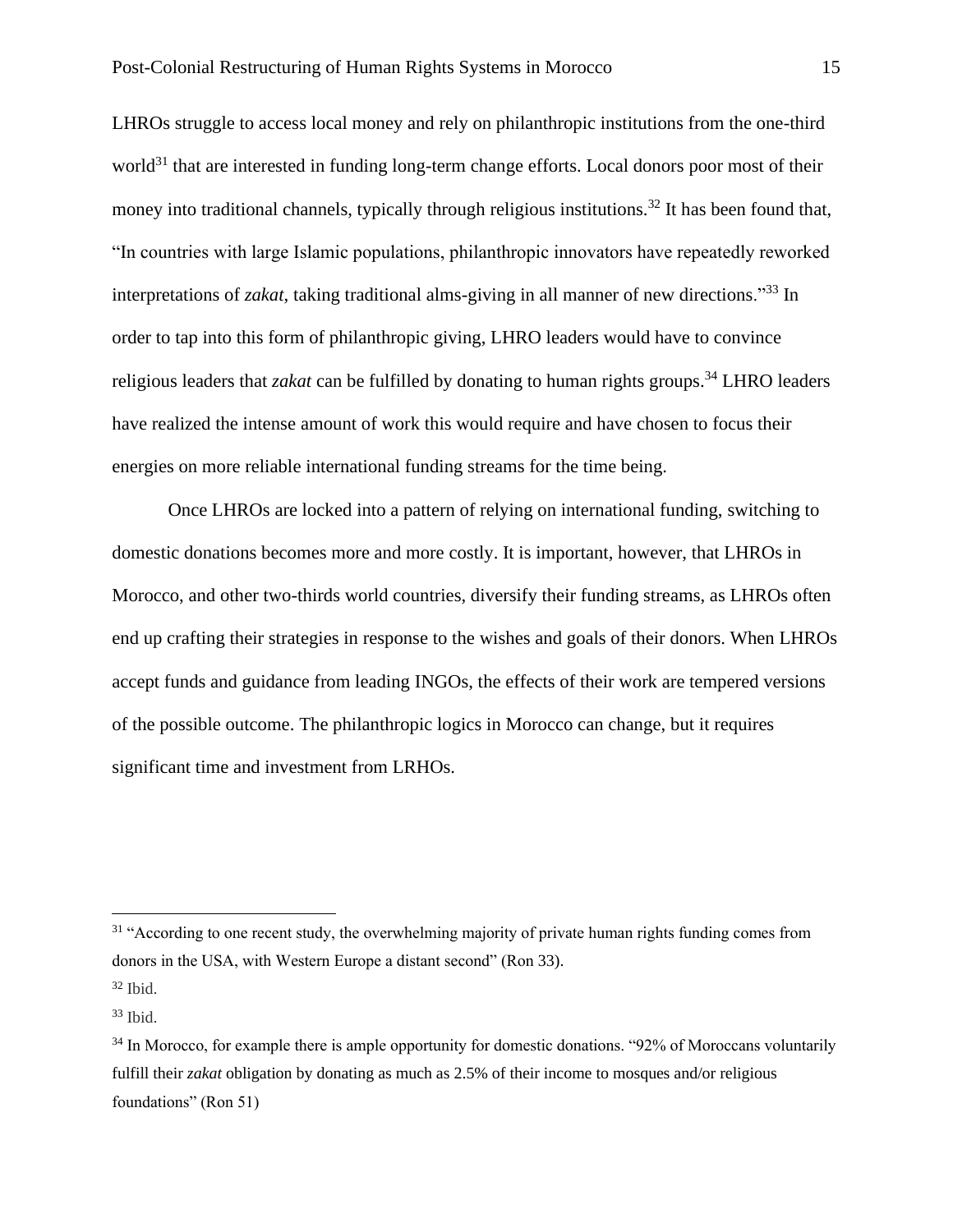#### **Methodology**

The aim of this study is to re-center the international aid system's WRO presence in Rabat, Morocco within the context of the country's postcolonial, and neoliberal civil society. I rooted my background research on narratives of neocolonialism and the 'NGOization' of women's rights issues in the MENA region. My research focused on the power dynamics at play in the international aid system between Leading INGOs and LHROs, and the pressure that international donors put on the corporatization of feminist movements. To contribute to this background research, I conducted a qualitative study of the WRO sector in the Rabat area. This study was based on in-depth interviews with representatives of local WROs and observations of the work being done in the Rabat area. I contextualized this within Morocco's historically challenged NGO sector and Morocco's civil society. I hoped to interact with representatives from a wide variety of organizations but was unable to get responses from many of the WROs in the Rabat area. This challenged my research because it limited my understanding of strategies and outlooks within the Rabat WRO sector. I interviewed individuals from two organizations: the President and Founder of *the Federation de la Ligue des Droits des Femmes* (FLDDF) and a representative of *Jossour*.

Despite the small number of interviews I was able to carry out, the information that I received from each interaction was deep and diverse. There were certain barriers, such as language and a lack of connections, that inhibited the relaying of uninhibited thoughts and emotions. However, I was able to spend time in their offices and informally communicate with staff, volunteers, and individuals who supported the work being done by these LHROs. I supplemented these face-to-face relationships with electronic communication and following their websites and social media accounts. I was able to ground my formal communication with these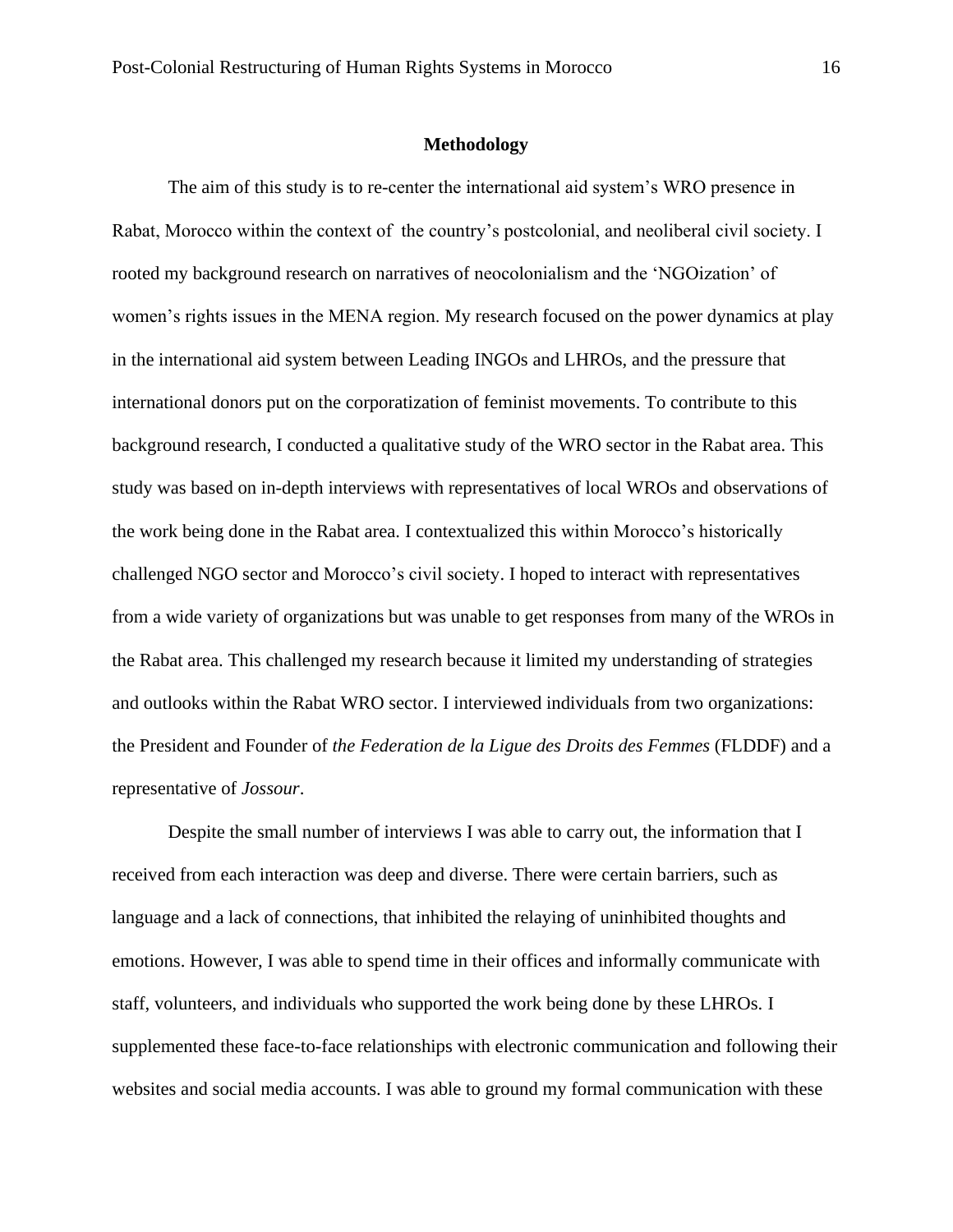organizations within the context of their day-to-day operations and the overarching goals of their work.

I analyzed these interviews and observations within the context of Morocco's civil society, the international aid system, and the forms of neocolonialism prevalent within the power structures and funding dynamics of LHRO work. This background research, in tandem with my qualitative study, gave me a better understanding of LHRO's perspectives and experiences and helped me to re-center the human experiences within the complex power systems at play in the international aid system.

#### *Research Design*

My research was primarily conducted through the in-depth interview of local women's rights NGOs in the Rabat area. I used one set of questions for each interview in order to get as many perspectives surrounding the issue of power dynamics and funding of WROs as possible. While the aim was to get all of these questions answered, I did allow for fluidity within the interview conversation if that was indicated by the subject's interests and remarks. The interview question template I utilized is included in the appendix of my research paper. I typically asked all of the questions in my general question template. I planned on eliminating the questions about international funding if one of my subject's indicated their organization did not receive international funding but did not need to do so as they all actively use international donor's money in their annual budgets. My questions did not explicitly ask about power dynamics within the INGO system because I felt that I could infer that information from the other questions within the interview for my analysis. I chose to use straightforward language and question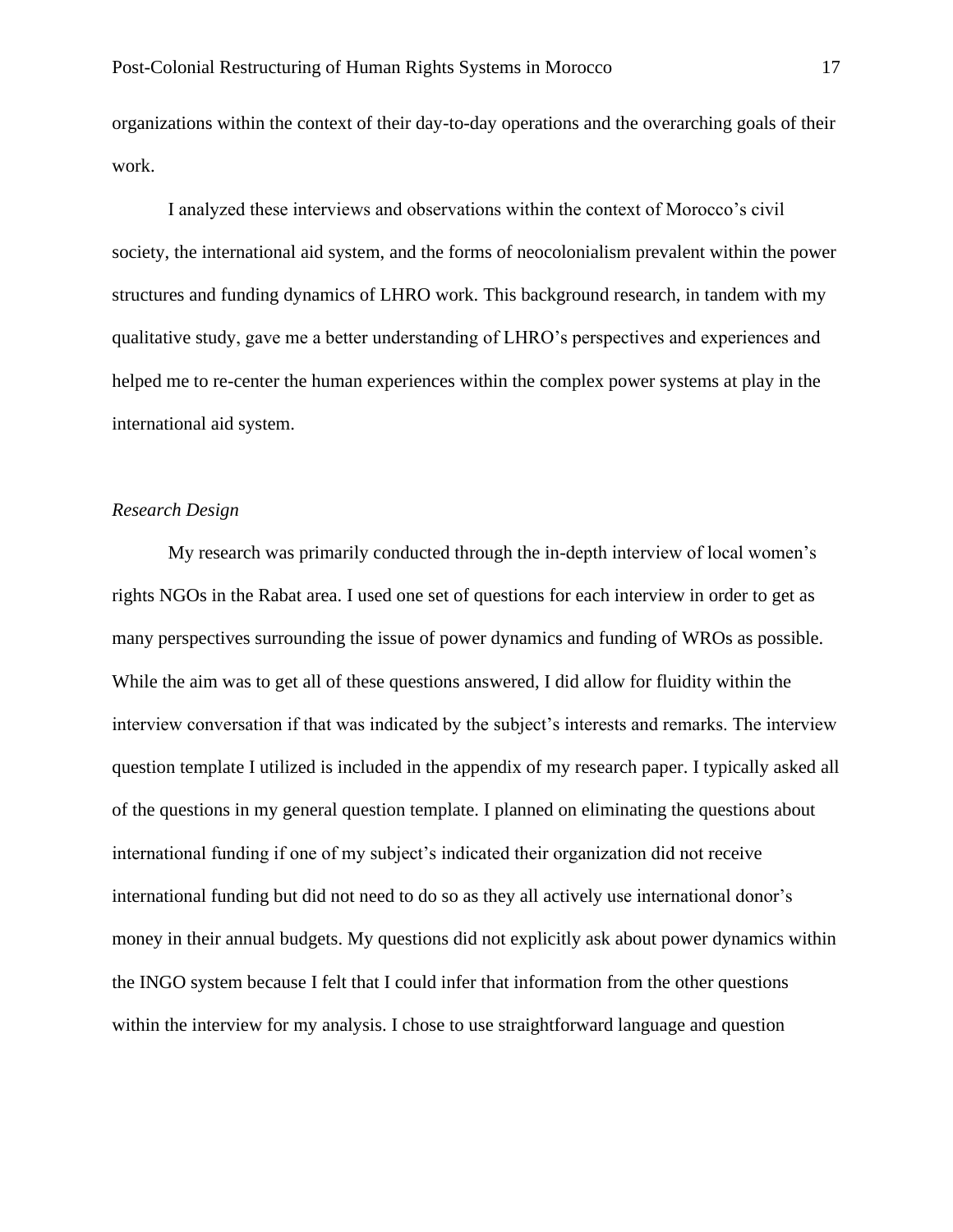structure so that the translators would have a simpler time getting the question across in its entirety. This was a fairly successful approach and there was seldom need for clarification.

My research participants were given a consent form to read and sign before I conducted the interview. These forms (in English and French) are also included in the appendix. The obtained signatures indicated that the participant knew their participation was voluntary and conditional, that they understood and consented to my use of an audio recording device during the interview, and that I would include quotations from our interview in my final paper. My participants requested that I refrain from using their names in my paper but consented to the use of their title at the organizations. My research participants also did not wish to be directly quoted..

My interviews were completed in Darija, French, and English. One of the in-person interviews I conducted was done in Darija with the translation help of an English studies student from the Université Mohammed V. The Arabic interview was conducted completely in Darija by my translator, who recorded the interview and then gave me a transcript of the translation. The interview was conducted in this way because the translator was unsure of her ability to translate everything fully on the spot. The audio-recording of the in-person interview was taken with the explicit permission of the participant and was used as a translation tool only. The other in-person interview was conducted mostly in English, with some clarification in French when the interviewee was not certain of word choice. I did not have a translator for this interview. The interview was conducted in a more informal setting and manner than the other in-person interview.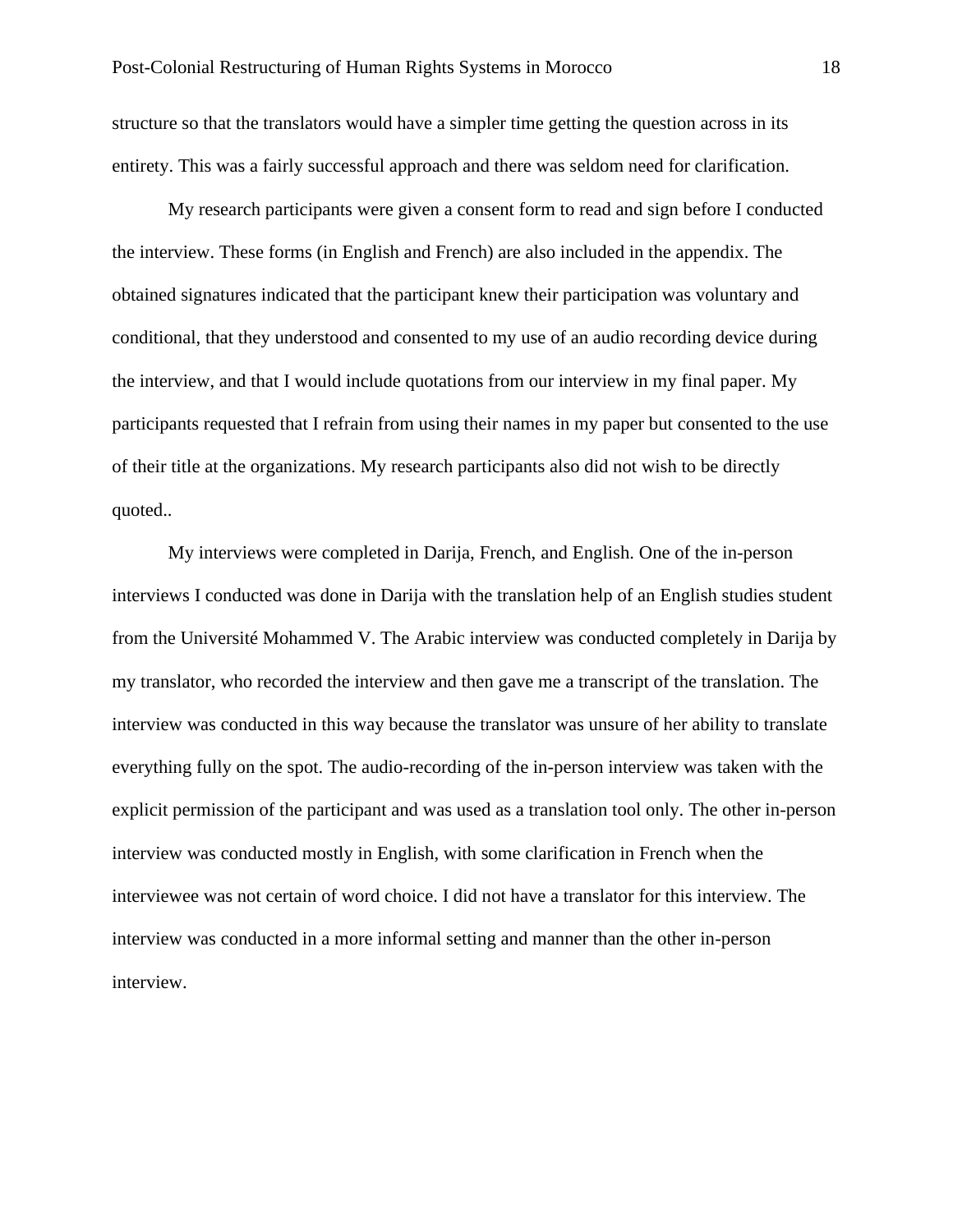#### *Research Site and Subject Population(s)*

The subject population of my research were members and representatives of local women's rights non-governmental organizations in Rabat. I chose to study the NGO system in Rabat because many women' rights organizations are based here and there is a lot of rights activism in the city because of its proximity to parliament and the monarchy. It was important to my research that I examined these organization's headquarters because of the nature of my interest in their operation. I knew from past experience that NGO headquarters often deal with funding and partnerships on behalf of their branches as well as the larger organization. I chose to study women's rights groups specifically because I thought studying a sub-group of the larger Rabat NGO sphere would lead to more in-depth conversation and research. I sent out four rounds of emails in English and French to about 20 organizations, visited the organizations during working hours, and used contacts given to me by my project advisor Raja Rhouni to obtain three interviews with three organizations; two in person and one over email.

#### *Limitations, Assumptions and Ethics*

I elected to research women's rights non-governmental organizations in the Rabat area. I chose this specific sub-group based on the insurgence of movement surrounding women's legal rights in the MENA region and my personal interest in women's rights in post-colonial societies. This sub-group, while fascinating, is also rather small. This proved to be a problem for me as I went about securing interviews. I had difficulties securing interviews with the NGOs and found that, even if they were willing to discuss their work, many of the organizations could not spare the time or the personnel to interview with me.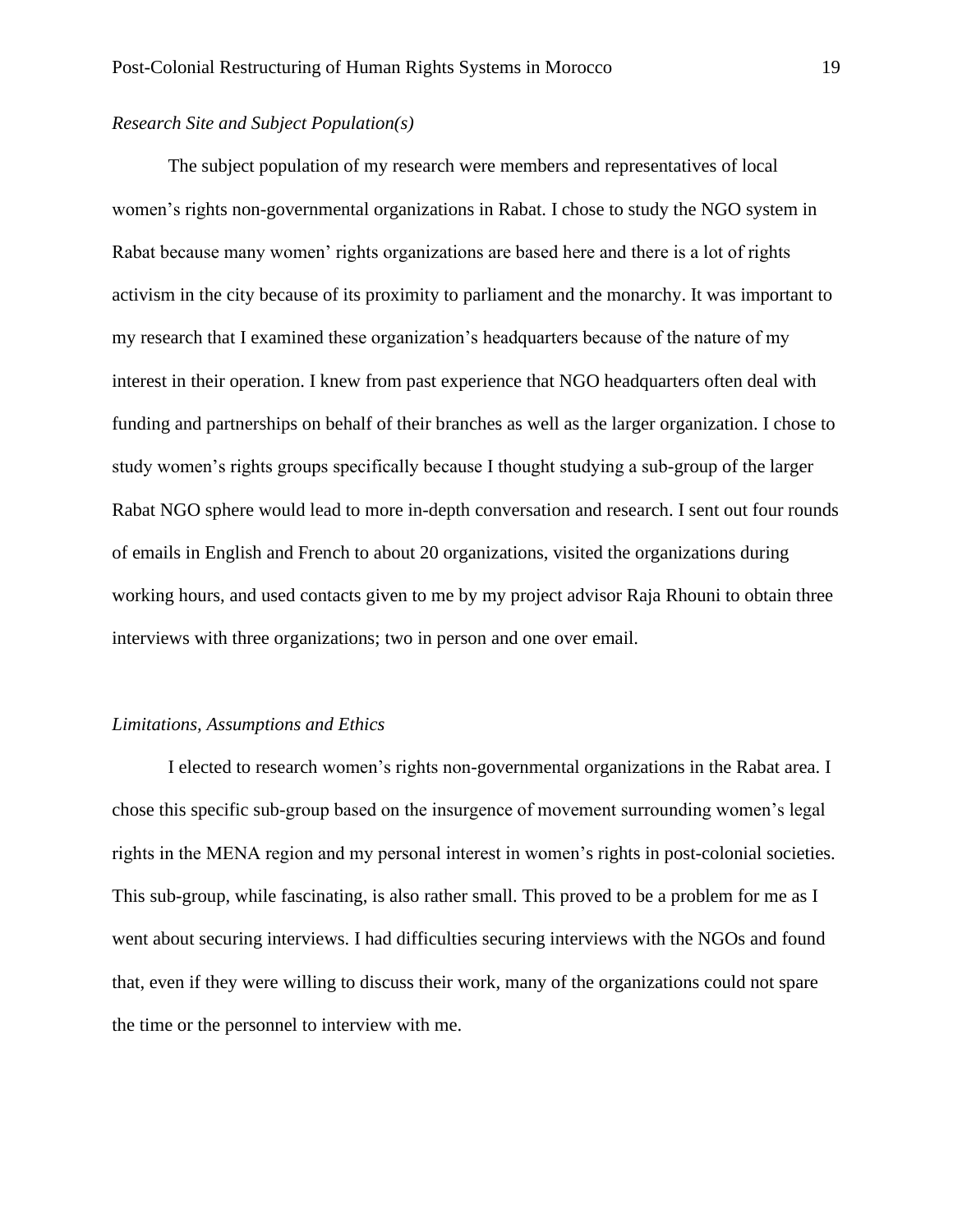Besides the small pool of organizations, the language barrier was my greatest obstacle. Using a translator does alter the structure and atmosphere of an interview. During the in-person interview I conducted with a translator, I was faced with the choice of following a more traditional translation style with inaccurate translation or allowing my translator to conduct the interview and then send me a translated transcript. I elected to do the latter, which stripped my ability to guide the interview as I saw fit. However, I did get a more accurate translation and feel that the participant may have been more open with her responses as she was having a full conversation with another Moroccan woman instead of a researcher from the United States. The language also played a role in my difficulty setting up interviews. I emailed all of the potential subject organizations in French but was unable to speak French well enough to communicate effectively when I visited the individual organizations. My inability to speak Darija also inhibited the information that I received from my interviewees, as they had to speak in their second language or their remarks were filtered through the perspective of another person as they translated the interview.

I had many assumptions prior to beginning my research. One assumption was that the conception that Moroccan NGOs (and by extension Moroccan's themselves) lack agency and vision was false. The colonial, racist notion that world majority people lack agency has never been a part of my research. This project was conceptualized with the assumption that Moroccan NGOs require more agency than is currently being allowed them by their governments, international partnerships, and donors in order to be successful in their long-term goals. I assumed that, like the women's rights organizations that I have interned for in the United States, Moroccan NGO's abilities are tempered by the resources they are able to acquire and the laws that they are held subject to. I sought to answer my hypothesis that these same pressures exist for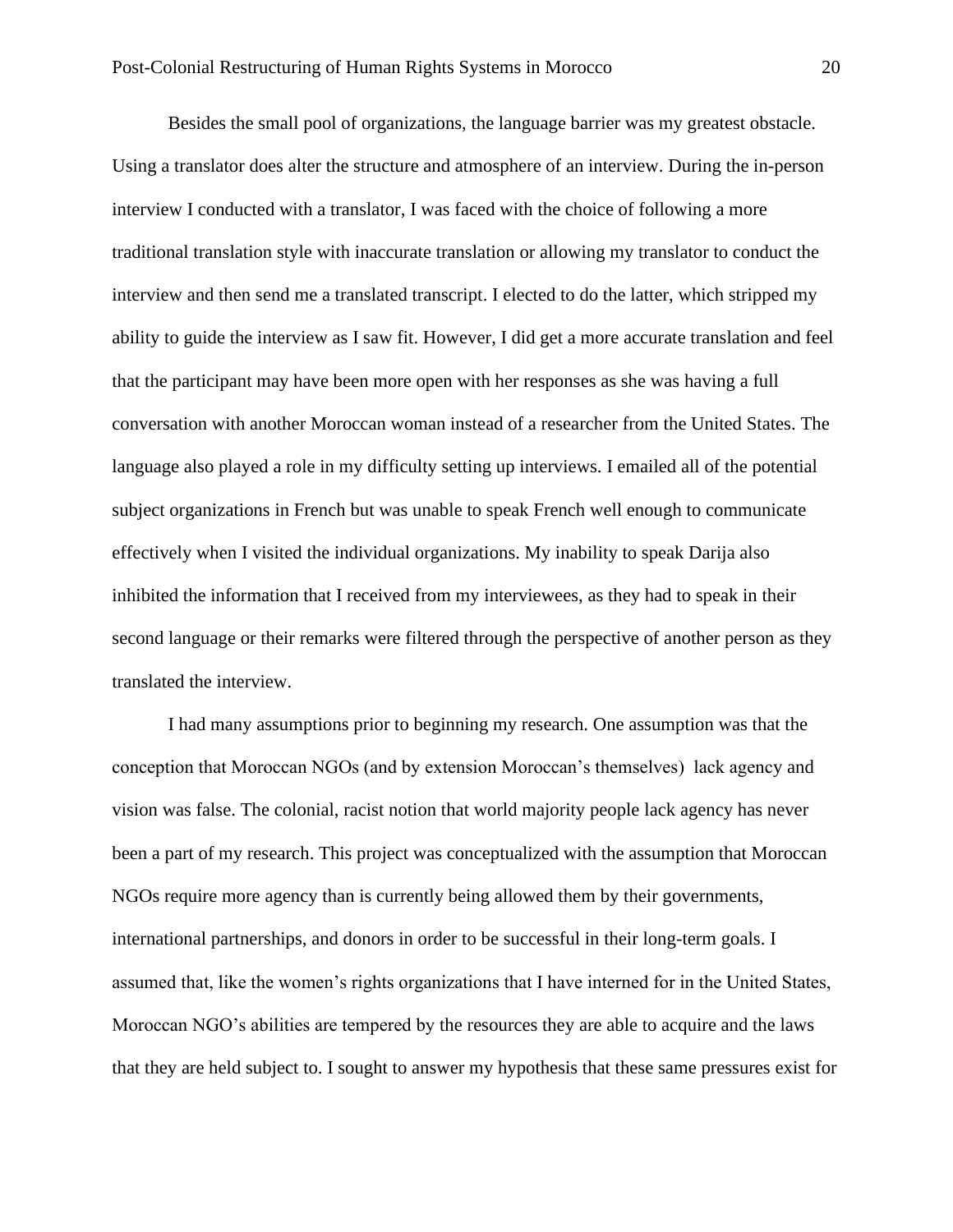Moroccan NGOs and wanted to learn more about how their situations differ from the organizations that I have worked with in the past. Another assumption that I made during my research was that the organizations would and could answer my questions somewhat freely without fear of retribution from donors or the Moroccan government.

For the purposes of my research, I assumed that the individuals I interviewed were answering my questions truthfully. I know that this may not be the case, as these participants were individuals looking out for the best interests of their own organization as well as their own. As a student from the United States researching neoliberalism, there are certain power dynamics that I cannot mitigate. I must assume, for the purposes of my research, that the goals and priorities I stated before each interview gave my participants enough peace of mind about my reason for speaking with them that they felt comfortable sharing their true thoughts and beliefs. I recognize the impact that the historical manifestations of inequality and colonialism has on Moroccan society and that vulnerable civil actors like NGOs must be especially aware of the implications of an outsider questioning these structures and what it may do to their ability to function within that system.

My positionality as a researcher factors into my assumptions and this project's ethics more than any other factor. I was born and raised in the United States. This has shaped my perspectives and the way that I am viewed by the rest of the world. My education has been predominantly Western, Euro-centric, and from the perspective of an imperial power. I am a product of that education, and, although I may challenge this hegemony as much as I can, it shapes how I view the world. As I am studying neoliberalism and imperialism within the INGO system, this positionality colors my perceptions of this issue. The United States has the largest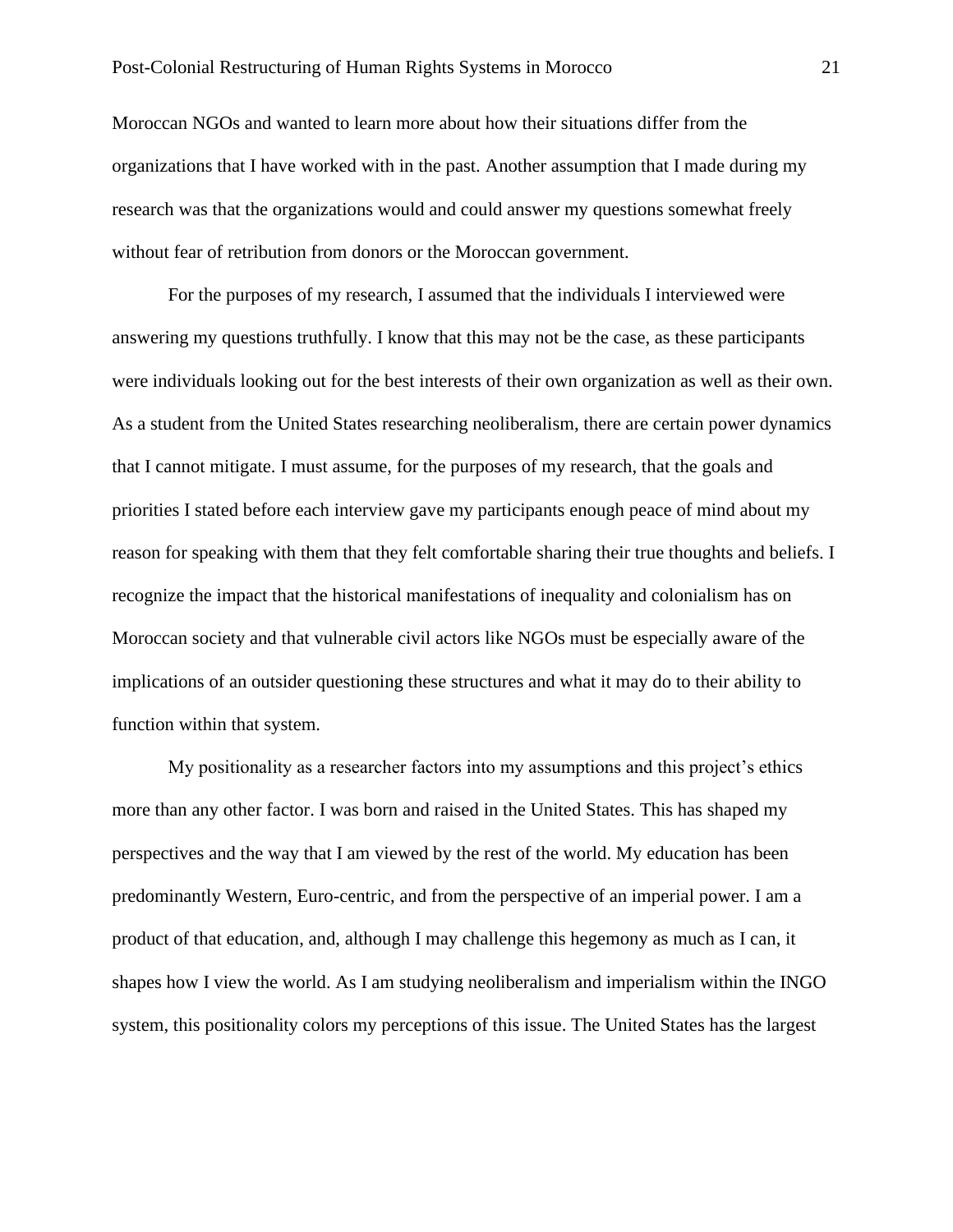international aid program in the entire world.<sup>35</sup> I cannot ignore the way that this impacts my research. However, I have also spent the entirety of my undergraduate career studying systems of power and neoliberal structures and I have learned how to challenge my surroundings and my own systems of belief. I bring those tools to my research as well as my continued observation of my own assumptions and positionality.

Another limitation that I assumed I would face during my research is that I would be taking more than I could give to my participants. To begin to mitigate this, I aimed to center the voices of local NGO workers and pay homage to the things they are trying to accomplish within Rabat and Morocco at large. I agreed to include a paragraph describing the work they do and the things they aim to change in my findings section. Another way I tried to mitigate this was through making the interview process as comfortable and convenient as I could for the participants. This is another reason that I conducted an interview via email. I was also sure to clarify the purpose of my research so that my participants could make an informed decision about whether or not my work aligned with theirs and their organizations. I understood that all I could offer my participants was a listening ear and a truthful representation of their thoughts, opinions, work, and goals. The point of my research is to re-center the perspectives of Moroccans doing important aid work within their own community and amplify their perspectives about their organization's needs and goals for the future.

When I decided to research women's rights organizations, I anticipated that there would be some reluctance to speak with me on the part of the organization representatives. I thought that WROs would face censure from the government and other opponents if they were critical of international aid. I did not find this to be the case, however. The participants were candid about

<sup>35</sup> Thomas, M. A. (Govern Like Us: U.S. Expectations of Poor Countries, New York, 2015) 9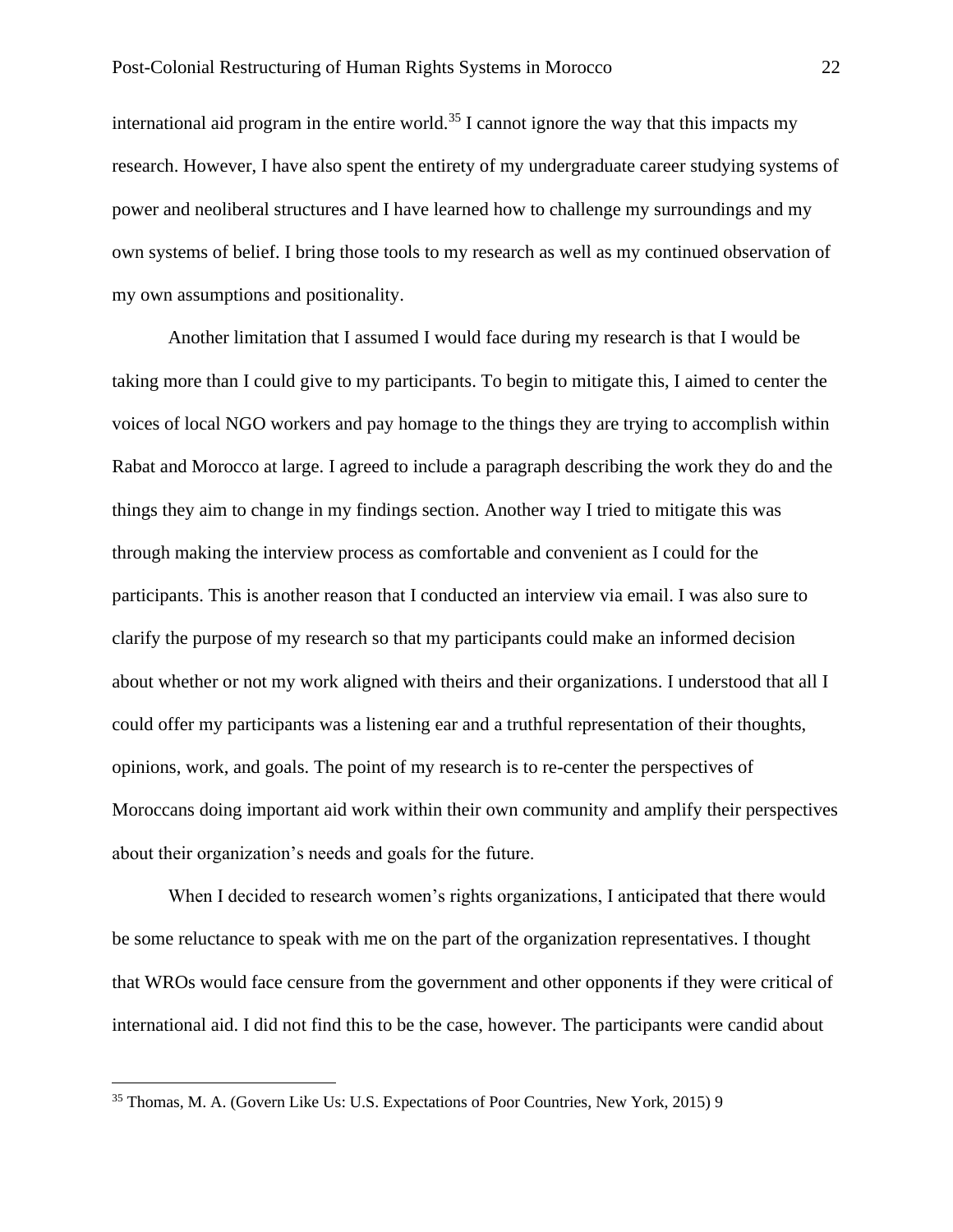their experiences with international funding and partnerships. However, to ensure that my participants could make an informed decision about whether or not to share their experiences, I very clearly discussed my research topic before beginning the interview with each of my participants. We discussed their expectations of confidentiality and I was sure to stress my respect for their boundaries.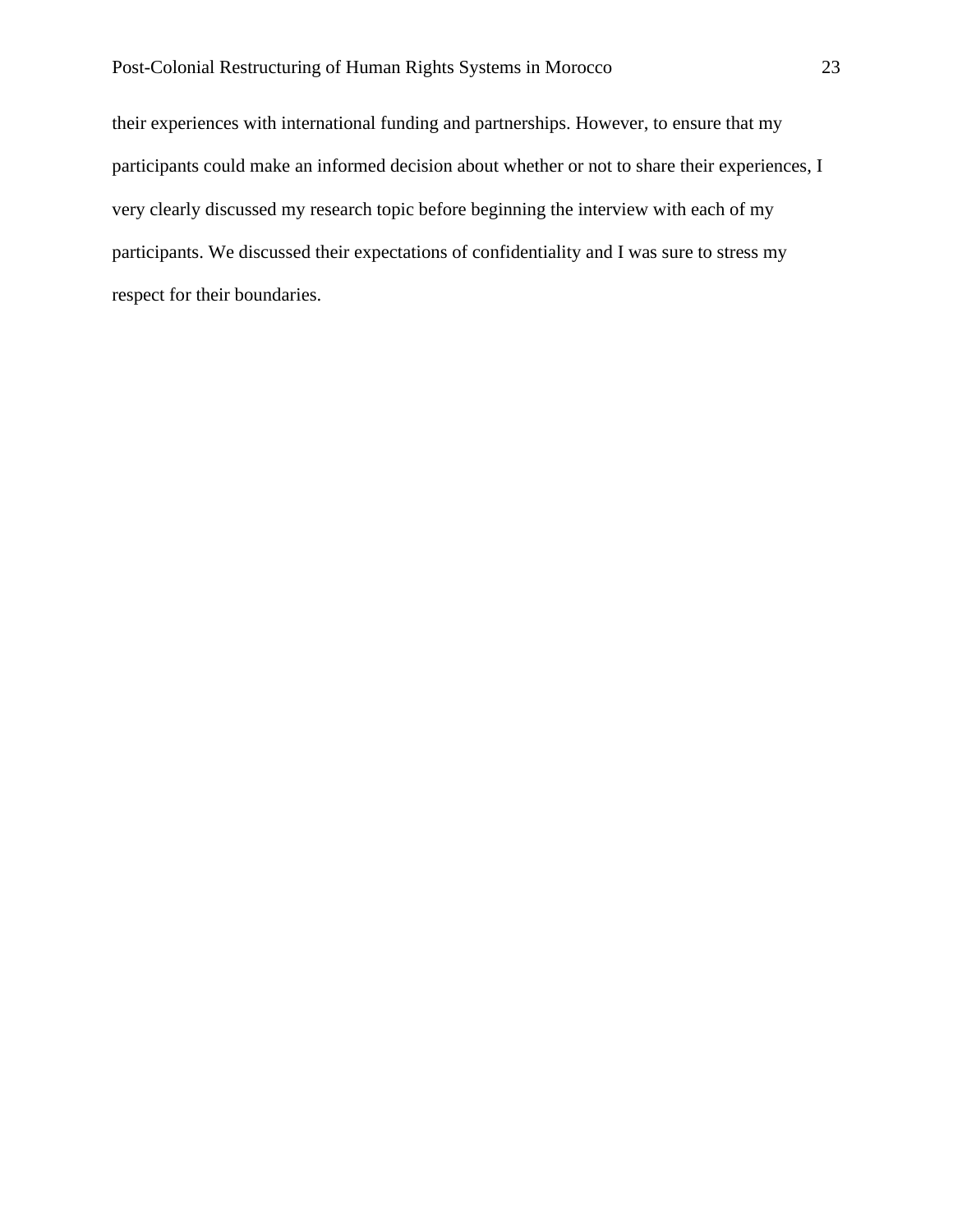#### **Literature Review**

This study is founded in a basis of research surrounding the experience of women's rights organizations in post-colonial, neoliberal societies, notions of colonial power hierarchies in human advocacy work, and the effects of the corporatization of NGOs in the 1980s. These topics contextualize the work being done by Moroccan women's rights groups and the ways that international funding streams affects the work they produce.

#### *Women's NGOs*

Women's rights are a hot topic in Moroccan civil society at this time. A large amount of political discourse and decision-making has centered around this topic in the general populace and within the regime itself. LHROs and INGOs have exerted their control on this issue through the use of mass media, and mobilization of political and economic factors. The regime has become reliant on women's rights organizations<sup>36</sup> as it attempts to circumnavigate the expectations of the international community and the diverse range of traditional and liberal beliefs within Morocco.

This is a common occurrence for LHROs and WROs around the globe, and especially in the two-thirds world. WROs have become 'gender experts' rather than citizen's groups advocating for women's rights, which puts a block between the government and the needs and lives of their populace. "Neoliberal states and IGOs (inter-government organizations) often view INGOs as *surrogates for civil society*, assuming they serve as 'intermediaries' to larger societal

<sup>&</sup>lt;sup>36</sup> "the term 'feminist NGO' (or women's rights organization) has come to denote particular kinds of groups with distinctive orientations and practices...[they are] characterized as having functionally specialized, paid, professional staff and, sometimes, a limited set of volunteers, receive funding from bilateral or multilateral agencies and (usually foreign) private foundations, and engage in pragmatic, strategic planning to develop reports or projects aimed at influencing public policies and/or providing advice…to the grassroots women's movements and varied services to low-income women" (Alvarez 185).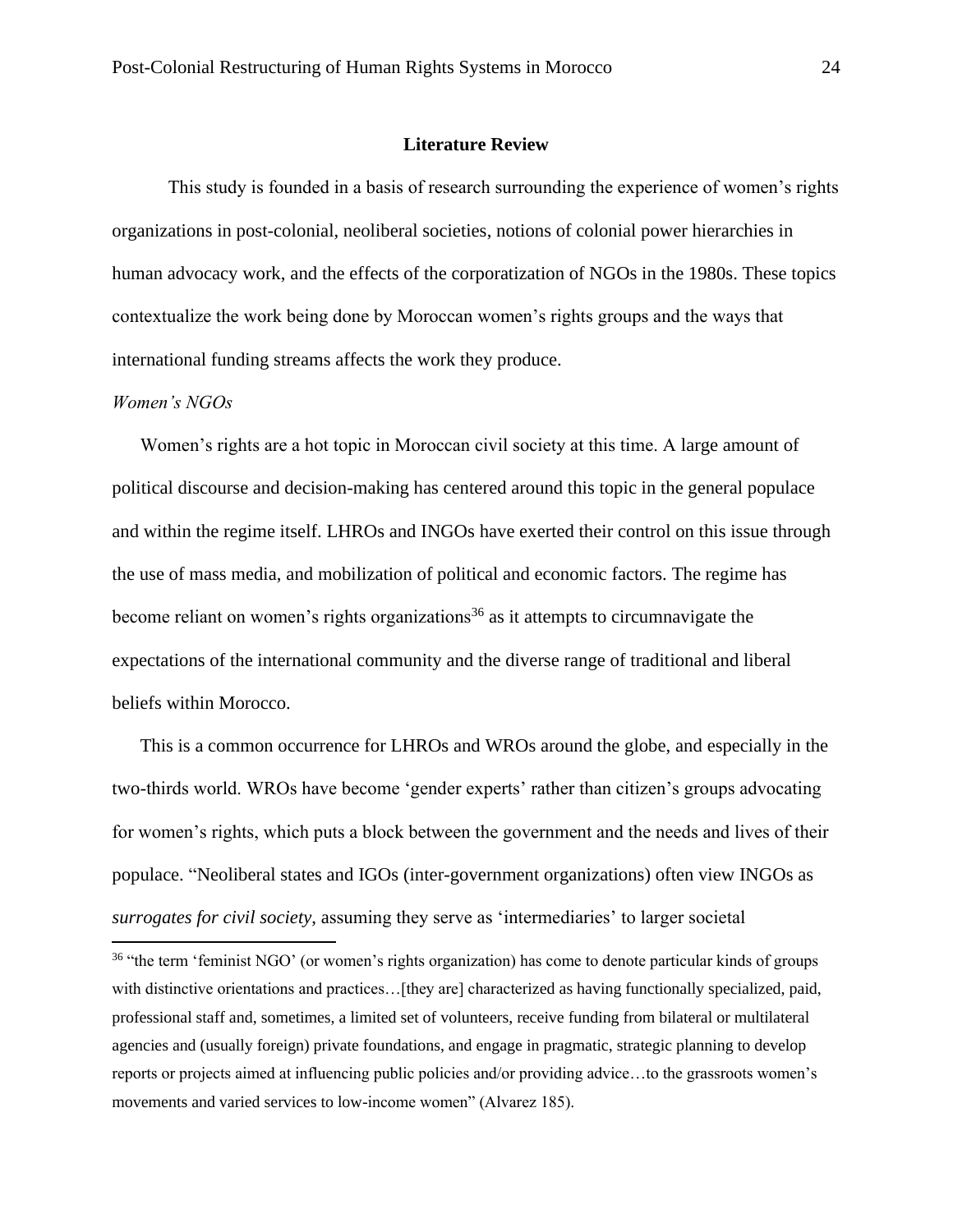constituencies. *States increasingly subcontract feminist NGOs* to advise on or execute government women's programs."<sup>37</sup> Neoliberal, capitalist states have become increasingly reliant on NGOs to carry out human rights advocacy and legislation development. This dependency has pushed WROs in two ways: into a place of public prominence, and away from their past movement-oriented activities.<sup>38</sup> Pressure from neoliberal states forces WROs to change the ways that they function within their own societies.

This change has caused many WROs to adopt a hybrid identity, which foregrounds "critical feminist advocacy…(and pushes) a wide range of movement-oriented activities to…the backburner."<sup>39</sup> This reorientation of priorities has been dangerous for the women that WROs advocate on behalf of. Women who live within the most marginalized identities in their societies are falling through the cracks of these hybridized WROs. WROs hybridity has allowed them to play a critical role in "'advocating feminism' by advancing progressive gender policy agenda"<sup>40</sup> and "articulating vital political linkages among larger women's movement and civil society constituencies."<sup>41</sup> This has both positive and negative consequences. Experts on individual fields with women's rights have access to the law-making process and other processes within civil society but the state's tendency to turn to WROs as gender experts also reduces their work to public debates and technical process instead of allowing them to diversify their strategy and long-term goals.

<sup>37</sup> Alvarez, Sonia E. *Advocating Feminism: The Latin American Feminist NGO Boom*, 181

<sup>&</sup>lt;sup>38</sup> This push from their past feminist-movement orientation is a factor in WROs 'NGOization' which will be discussed later in this section.

<sup>39</sup> Alvarez, Sonia E. *Advocating Feminism: The Latin American Feminist NGO Boom*, 182  $40$  Ibid.

 $41$  Ibid.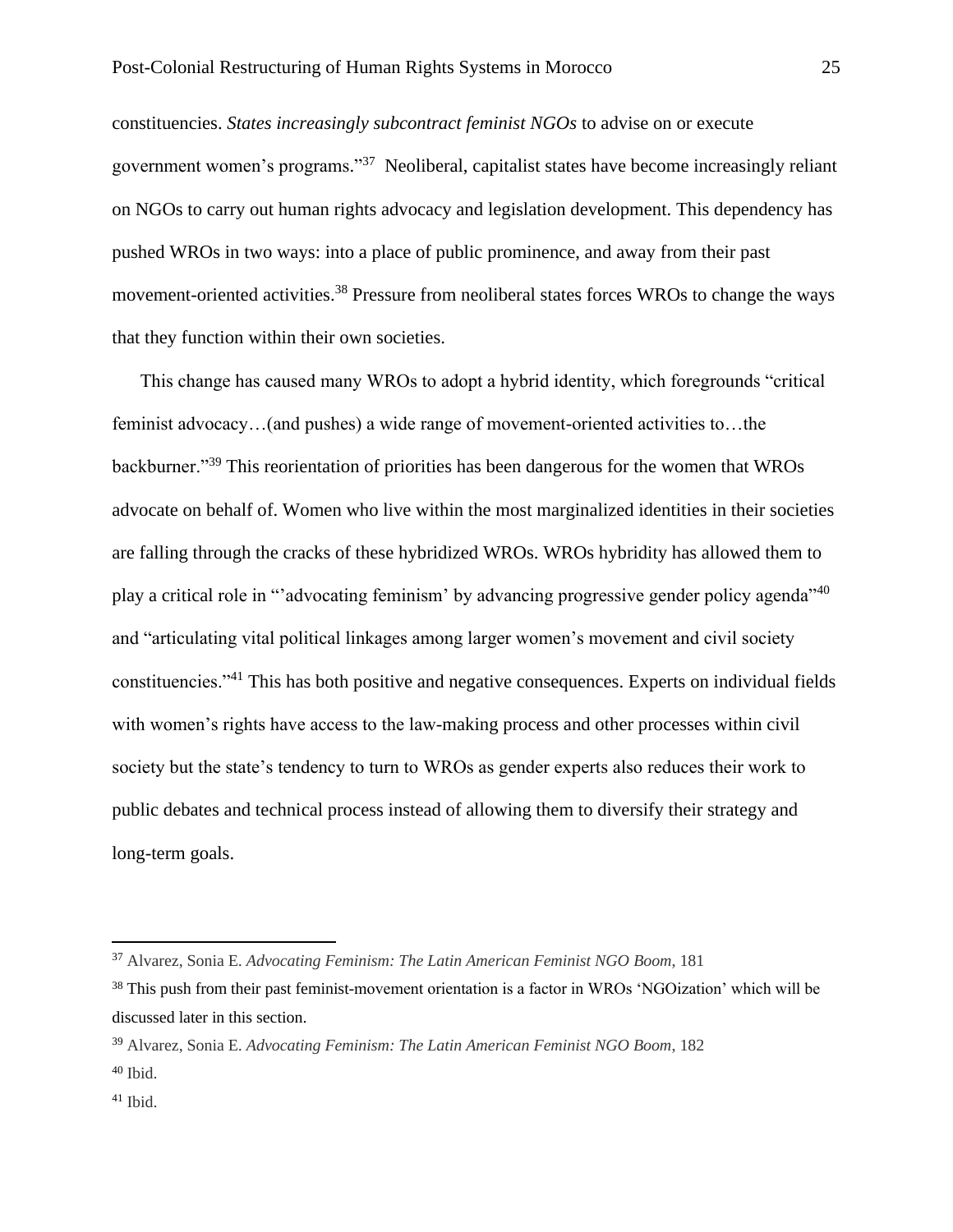WROs are often viewed as intermediaries to larger societal constituencies by neoliberal states and IGOs. This is problematic because the range of WROs that get selected to be part of the conversation is small and often influenced by the interests of the state. Many individuals and groups, particularly those that are publicly critical of the government, are "denied direct access to gender policy debates and thereby effectively politically silenced.<sup> $342$ </sup> As governments subcontract more WROs to carry out women's rights reforms, the WRO community has less ability to critically monitor the government's actions and request more thorough legislation and programming.<sup>43</sup>

Gender has become part of the conversation surrounding "modern" good governance. It is seen as a power-neutral indicator of development rather than an issue of power hierarchies, unequal opportunity and quality of life between men and women.<sup>44</sup> This is challenging for neoliberal states because of the wide-spread downsizing of their government budgets and political reaches. Neoliberal states must rely on WROs to advise them on gender matters. "Feminist NGOs' technical involvement in policy assessment, then, does not necessarily translate into effectual gender policy or women's rights advocacy and…NGOs' growing contractual relationship with the State may in fact compromise their effectiveness in advocating for feminist reforms."<sup>45</sup> WROs are freely consulted as experts who can 'evaluate' policies and programs instead of as movement-oriented, forward-moving organizations. WROs stop facilitating citizen experience in order to focus on policy design.

<sup>42</sup> Alvarez, Sonia E. *Advocating Feminism: The Latin American Feminist NGO Boom*, 183

<sup>&</sup>lt;sup>43</sup> "Growing numbers of feminist organizations seem to have been driven to focus their energies and resources on more technical, less contestatory activities, to the actual or potential detriment of more effective national or international policy advocacy and other modalities of feminist cultural-political intervention" (Alvarez 183). <sup>44</sup> Alvarez, Sonia E. *Advocating Feminism: The Latin American Feminist NGO Boom*, 192  $45$  Ibid.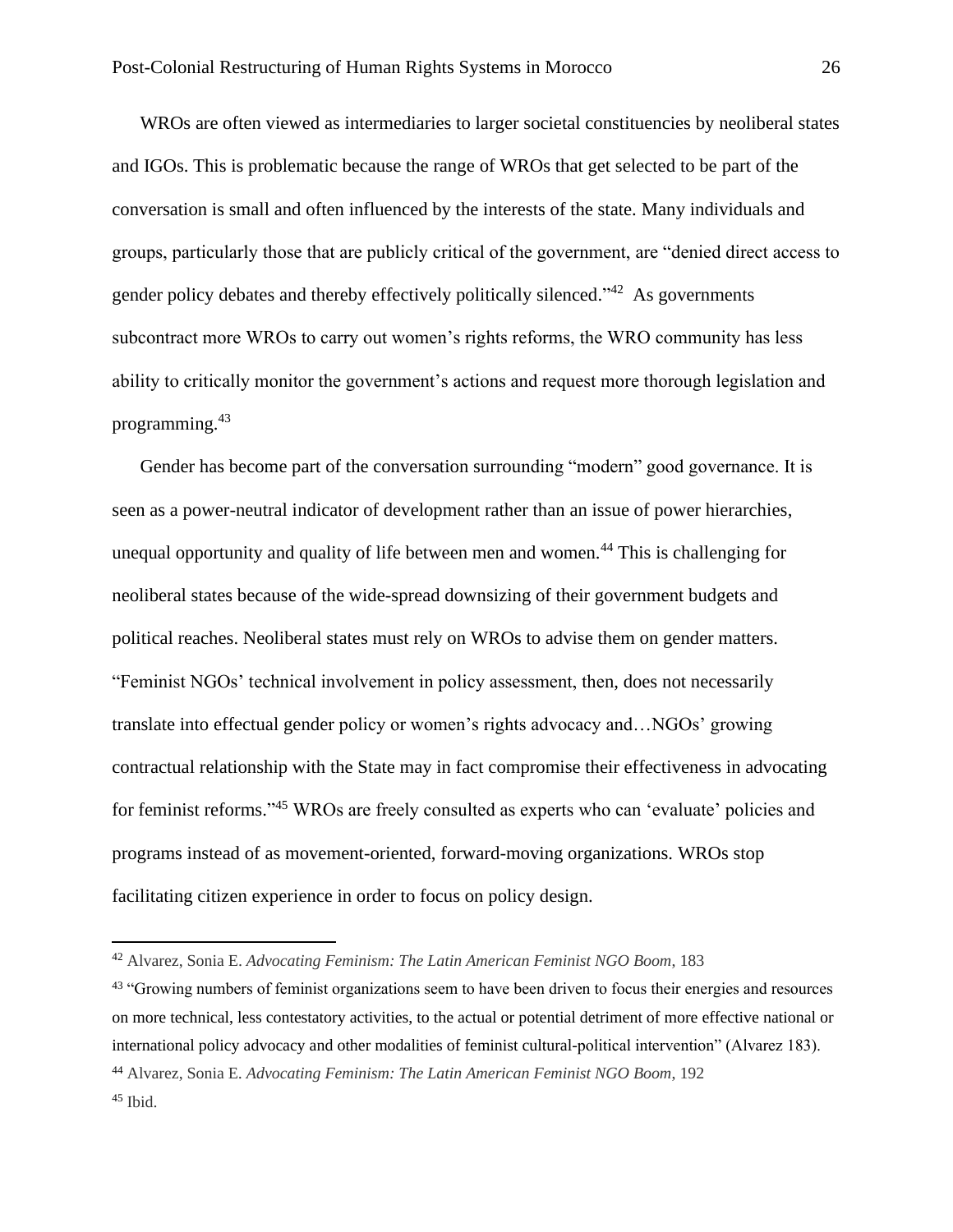This focus switch is ironic because WROs are often heralded by neoliberal governments as intermediaries between the government and female constituents. Neoliberal governments "circumvent the need to establish public forums or other democratic mechanisms through which those most affected by gender policies might directly voice their needs and concerns."<sup>46</sup> This is problematic because WROs that are openly critical of the government are seldom 'designated partners' of the state. This means that those organizations most willing to challenge the state's damaging opinions on marginalized peoples are not invited to the conversations that impact those peoples' lives.

Despite all of these problems, however, WROs are necessary to the women's movement and the amplification of issues that affect women around the world and have learned how to produce results despite the barriers they face. International donors have played a hand in the corporatization of WROs, as they insist on measurable outcomes and 'policy relevance' before committing money to NGOs. WROs have learned to circumnavigate these constraints and keep in regular contact with their target populations by executing state programs and evaluating the effects of new policies. WROs are working to enact real, sustainable change even though their work has been relegated to gender planning 'quick fixes.<sup>47</sup> The good and the bad are intertwined and interdependent. NGO work must be contextualized within the greater neoliberal society that the work is being developed and carried out within. Their work is effective because they aim to mobilize ideas, not just people.

<sup>46</sup> Alvarez, Sonia E. *Advocating Feminism: The Latin American Feminist NGO Boom*, 194 <sup>47</sup> Ibid.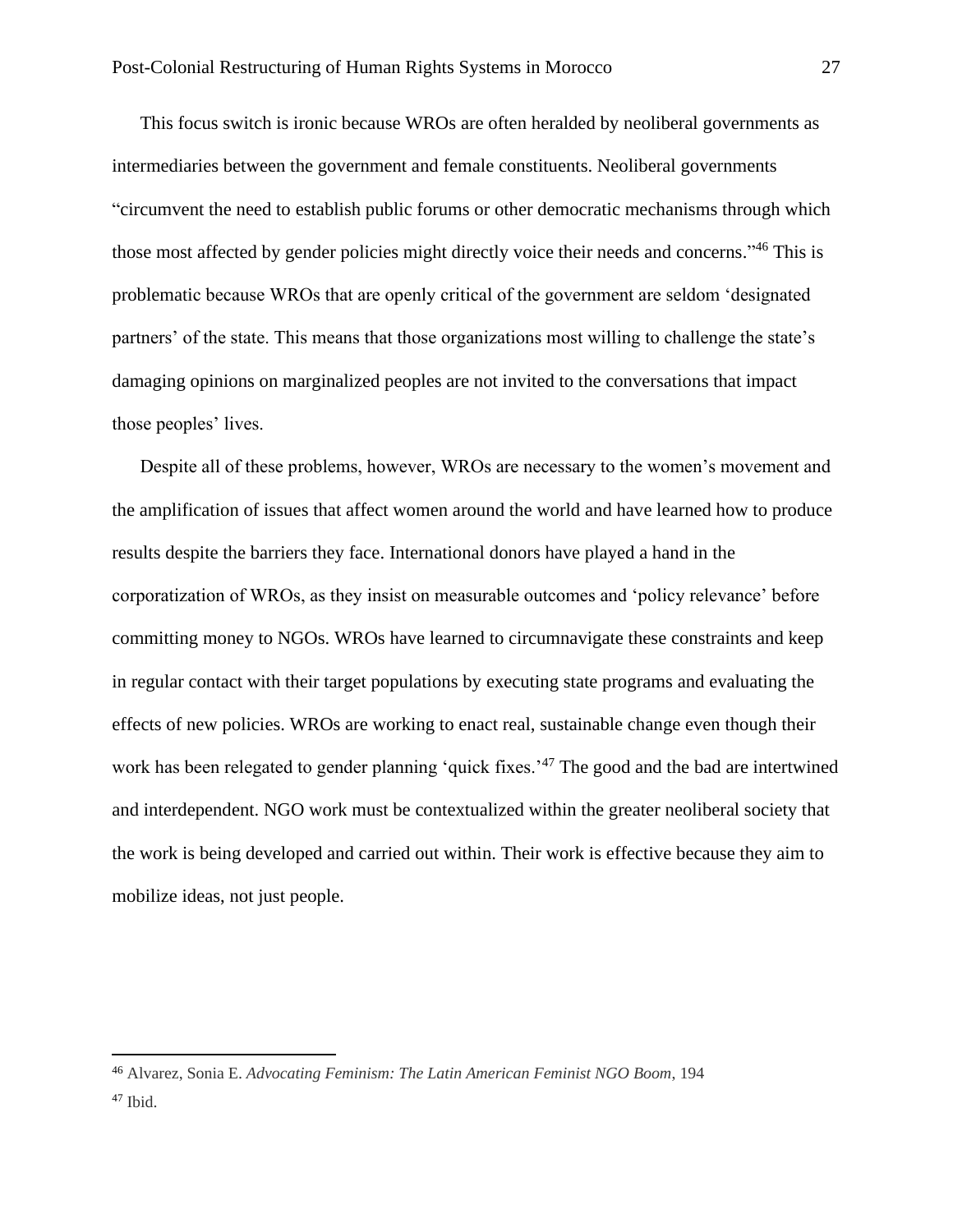#### *Neocolonialism in Human Rights Work*

The pervasive violence of neocolonial ideologies within the international human rights system is based on the postcolonial, racist mentalities of one-third world individuals and organizations bringing 'civility' or 'modernization' to communities in the two-thirds world. It is often assumed in INGO work that human rights principles as they are understood in the one-third world are universal. This mentality is especially prevalent in the United States of America.<sup>48</sup> The U.S. has historically accepted only one form of governance: "the provision of public goods and services impersonally to all citizens by a democratically elected government that governs according to law."<sup>49</sup> Americans believe their governance ideal is a "moral vision of government,"<sup>50</sup> and thus believe that such a government is 'good' and others are 'bad.'<sup>51</sup> Americans have a strong investment in their governance ideal because it is central to American national identity. Americans have an "inability to recognize that (their) singular notion of governance is not available to (or wanted by) everyone."<sup>52</sup> The U.S. is not alone in this notion of moral governance however, it is an ideal shared by most one-third world governments. To many

<sup>&</sup>lt;sup>48</sup> "The United States in particular believes that it has a moral mission to champion democracy, rule of law, and good governance, and politicians routinely appeal to this conviction when they justify their international actions to the domestic public" (Thomas 16).

<sup>49</sup> Thomas, M. A. *Govern Like Us: U.S. Expectations of Poor Countries,* 9

 $50$  Ibid.

<sup>51</sup> There is an assumption that one-third world countries, America specifically have Moral Authority. "*Moral authority* is defined as power derived from the belief that activists are "not only (objectively) right in the sense of providing accurate information but also morally right in the purposes for which such knowledge is harnessed" (Murdie 36).

<sup>52</sup> Thomas, M. A. *Govern Like Us: U.S. Expectations of Poor Countries,* 16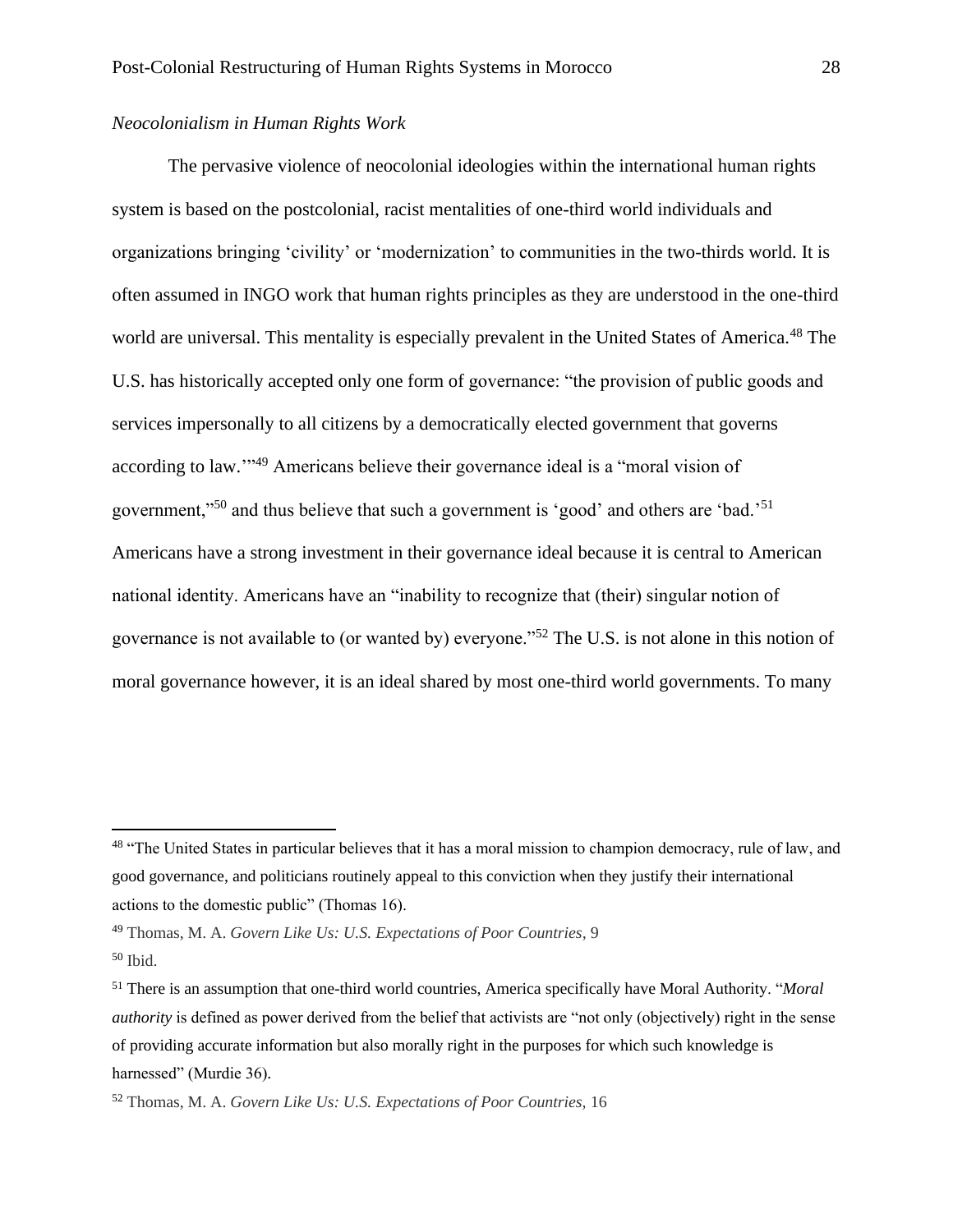one-third world organizations and governments, democratization is humanitarian aid, and it is a constant element in one-third world foreign engagement.<sup>53</sup>

This is particularly true in the MENA region. The United States and other one-third world countries have spent a lot of time and money in the last few decades to bring about "democratization" and "modernization."<sup>54</sup> This intervention often arrives in the form of increased funding for 'civil society' organizations. The growing number of INGOs and LHROs in the MENA region has been seen "in the context of a broader development trend that views NGOs as a vital vehicle for social change and democratization." 55 One-third world funding streams causes one-third world, neoliberal values to be pushed onto LHROs by leading INGOs.<sup>56</sup> Cosmopolitan ('universalist') values are more likely to attract a wider range of support, making them attractive for leading INGOs and necessary for LHROs. This is problematic because LHROs are tempering their strategies to fit into a neoliberal, colonialist narrative. This 'strategy filtering' damages the work that LHROs do and damages their ability to relate to and reach their intended constituents.

Furthermore, it is usually assumed that Leading INGOs are doing the work that they are doing with the best interests of all parties in mind. *This is not always accurate*. "The main human rights NGOs were very much outgrowths of Western liberal internationalism and looked mainly

<sup>&</sup>lt;sup>53</sup> "Because these are cultural beliefs about what governments do, should do, and how they work, we tend to make the same mistakes over and over again" (Thomas 15).

<sup>54</sup> Jad, Islah. *The NGO-isation of Arab Women's Movements*, 1

<sup>55</sup> Jad, Islah. *The NGO-isation of Arab Women's Movements*, 1

<sup>56</sup> There is a resemblance between "colonial discourses and that of some contemporary Western feminists. (They) devalue local cultures and assume that there is only one path to the emancipation of women, namely the path of 'adopting Western models'" (Jad 5)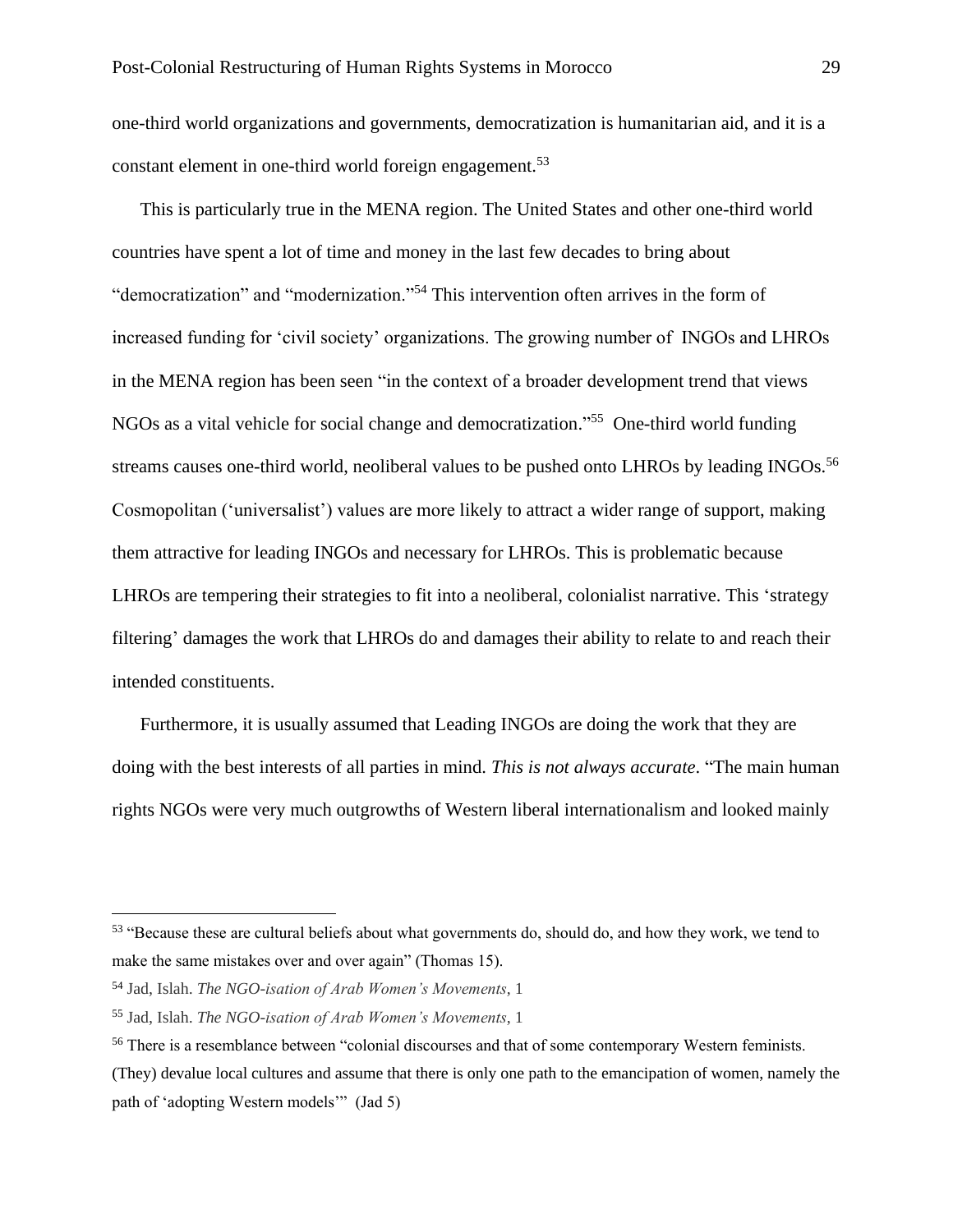outward to identify abuses in Communist and Third World countries." <sup>57</sup> The idea that all INGOs are fundamentally different from for-profit organizations in their motivations is not correct.<sup>58</sup> The advocacy put forth by Leading INGOs for universal values does not inherently mean that their goals with respect to those values are similar.<sup>59</sup>

INGO processes of human rights work are often inherently imperialist and colonial. The very act of the professionalization of human rights work puts a price tag on the well-being, quality of life, and very existence of an individual or community. The corporatization of knowledge for INGOs is largely drawn from the one-third world's sources and assumptions.<sup>60</sup> One-third world governments and IGO funding agencies resource INGOs as a policy strategy to democratize the two-third world's neoliberal regimes. These INGOs work within the systems of violence that were created by one-third world actors that work to subjugate world majority people and the governments of the two-thirds world. INGOs tend to "operate in ways which accept capitalism (and neoliberalism and colonialist power structures) rather than seeking to transform the system *altogether*."<sup>61</sup> Neoliberal regimes manage to keep existing power structures intact while promoting change and development through the use of INGOs tempered by one-third world monetary restrictions<sup>62</sup> and depoliticization. INGOs have become driven by "notions of polite"

<sup>57</sup> Choudry, A. (*NGOization: Complicity, Contradictions and Prospects,* London*,* 2013) 4

<sup>58</sup> Murdie, A. (*Help or Harm: The Human Security Effects of International NGOs,* Stanford, 2014) 22 <sup>59</sup> Ibid.

<sup>60</sup> Choudry, A. *NGOization: Complicity, Contradictions and Prospects,*6

<sup>61</sup> Choudry, A. *NGOization: Complicity, Contradictions and Prospects,* 6

 $62$  "Donor funding from NGO (mainly based in the North, and often themselves heavily reliant on state support) or governments, often expressed as sub-contracting relationships, or foundations/trusts. Funding criteria and reporting guidelines place a heavy burden of expectations on organizations which may not have the capacity to do the administrative work associated with this, nor fit neatly into the criteria, guidelines and goals set by funders" (Choudry 17).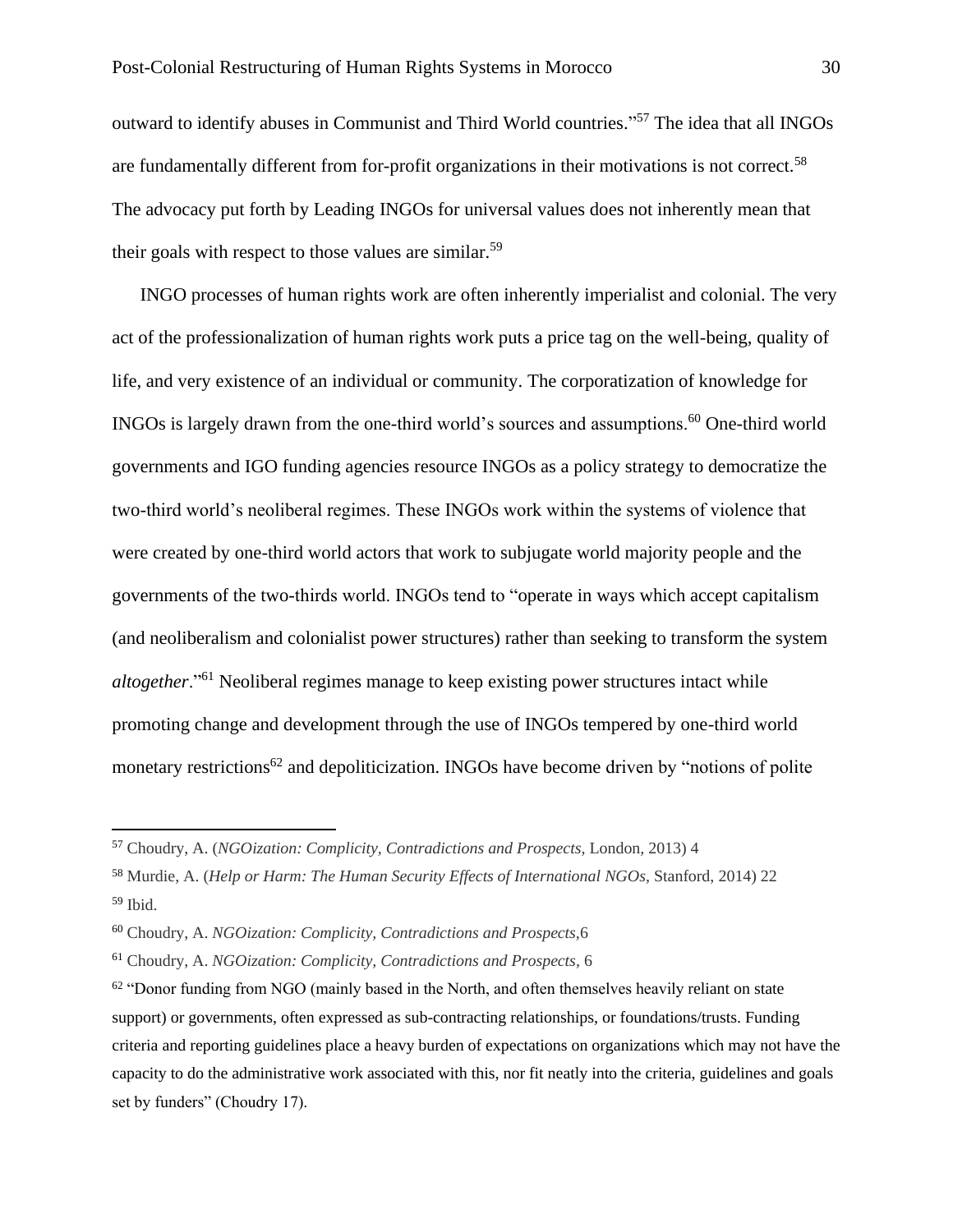reformism and self-interest in the maintenance of their organization and funding relationships,"<sup>63</sup> ultimately serving dominant notions of politics and economic structure.

Leading INGOs often hold the imperialist, colonial notion that their strategies for 'fixing' two-thirds world societies should follow a certain set of universal, 'cosmopolitan' values. However, if a domestic population does not hold the same values and doesn't approve of the work being done on their behalf, "the success of the effort can be severely curtailed."<sup>64</sup> Some INGOs believe that international norms and universalist values should dominate advocacy work regardless of whether or not the domestic population wants it.<sup>65</sup> Domestic support of INGOs and the projects they carry out is essential to the long-term, sustainable success of human rights work. The problem is often not in the work itself, but rather in the way that is it invested and created, to whom the aid is offered, and how it is carried out by the INGO.<sup>66</sup>

### *NGOization*

'NGOization' has been defined as the "institutionalization, professionalization, depoliticization and demobilization of movements for social and environmental change."<sup>67</sup> It is the civil society's reaction to democratization and the fight for human rights within the postcolonial two-thirds world. The NGO boom in the 1980s and 90s propelled NGOs into the public eye and away from movement-oriented activities. It was a strategic response to the return of electoral politics during the democratization of the two-thirds world.<sup>68</sup> It was not simply an

<sup>65</sup> Ibid.

 $63$  Ibid.

<sup>64</sup> Murdie, A. *Help or Harm: The Human Security Effects of International NGOs.* 244

<sup>66</sup> Jad, Islah. *The NGO-isation of Arab Women's Movements*, 5

<sup>67</sup> Choudry, A. *NGOization: Complicity, Contradictions and Prospects,* 1

<sup>68</sup> Alvarez, Sonia E. *Advocating Feminism: The Latin American Feminist NGO Boom*, 182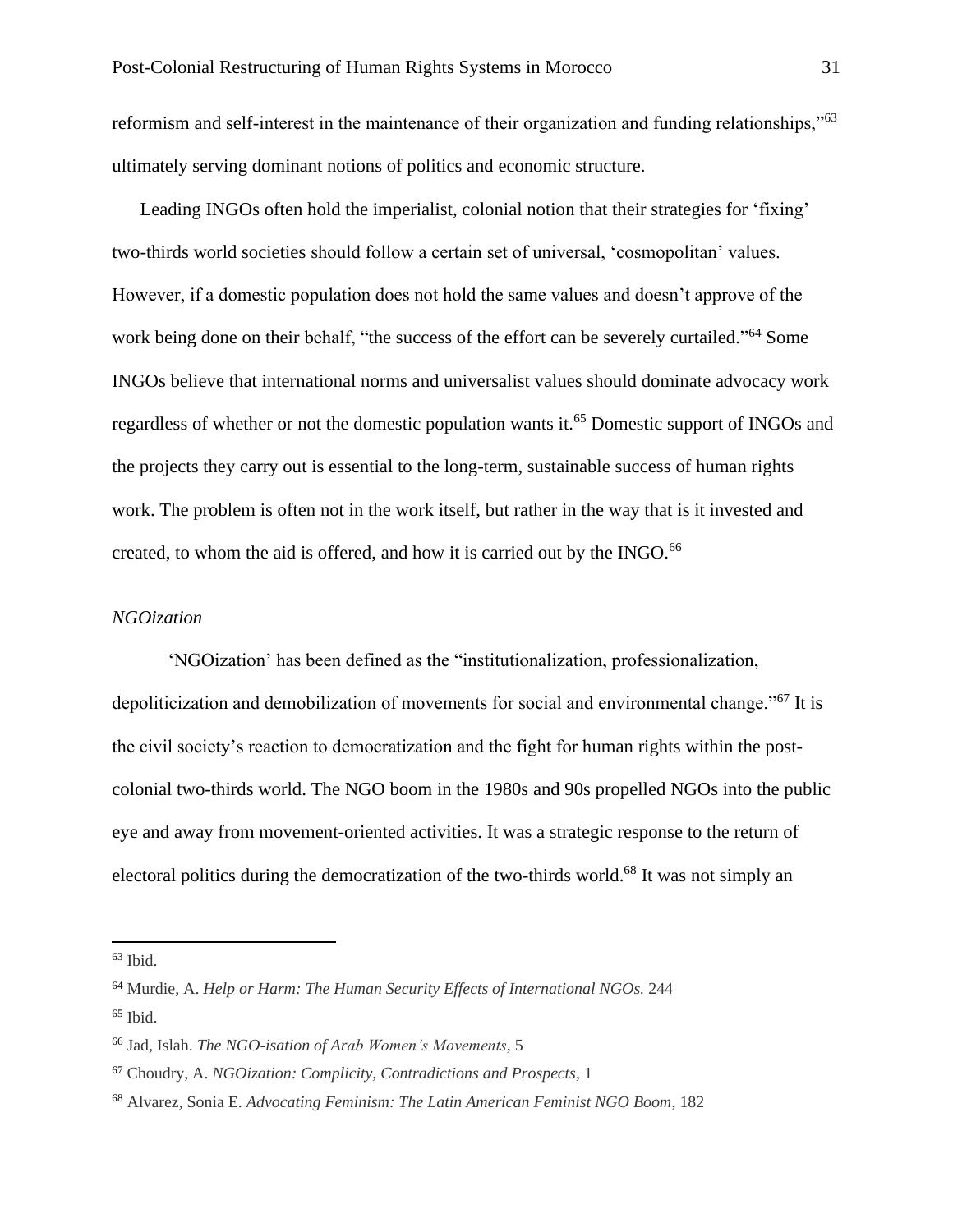increase in formal structure, but the promotion and sanctioning of specific movement forms and practices.<sup>69</sup> The corporatization of human rights work has largely happened due to the restrictions and values of international donors and neo-liberal states.<sup>70</sup> NGOization is the transition of WROs and other LHROs from movement-oriented, constituent-focused organizations to tools in the democratization of two-thirds world civil society.

NGOization impacts LHROs' ability to critically monitor government activity and jeopardizes the goals and successes of human rights movements. "The ability of NGOs to articulate approaches, ideas, language, and values that run counter to official orthodoxies…may be compromised and their willingness to speak out on issues that are unpopular with governments will be diluted by their growing dependence on official aid…increased reliance on State funding may lead NGOs to lose their critical edge."<sup>71</sup> This is damaging for the LHRO sphere in many two-thirds world countries because it has resulted in a concentration of power and liberalization of LHRO promoted values.

LHROs have begun to promote the values that are pushed by the IGOs, INGOs, and onethird world states that support them financially. This set of values is complicit to state and private-sector interests and undermines "local and international movements for social change and environmental justice and/or oppositional anti-colonial and anti-capitalist politics."<sup>72</sup> LHRO's unwillingness to confront capitalism or historical manifestations of colonialism and imperialism because of the interests of their international donors results in a compartmentalization of

 $69$  Ibid.

<sup>&</sup>lt;sup>70</sup> "Donors have had a strong hand in skewing the feminist movement field toward more technical-professional endeavors" (Alvarez 202)

<sup>71</sup> Alvarez, Sonia E. *Advocating Feminism: The Latin American Feminist NGO Boom*, 198

<sup>72</sup> Choudry, A. *NGOization: Complicity, Contradictions and Prospects,* 2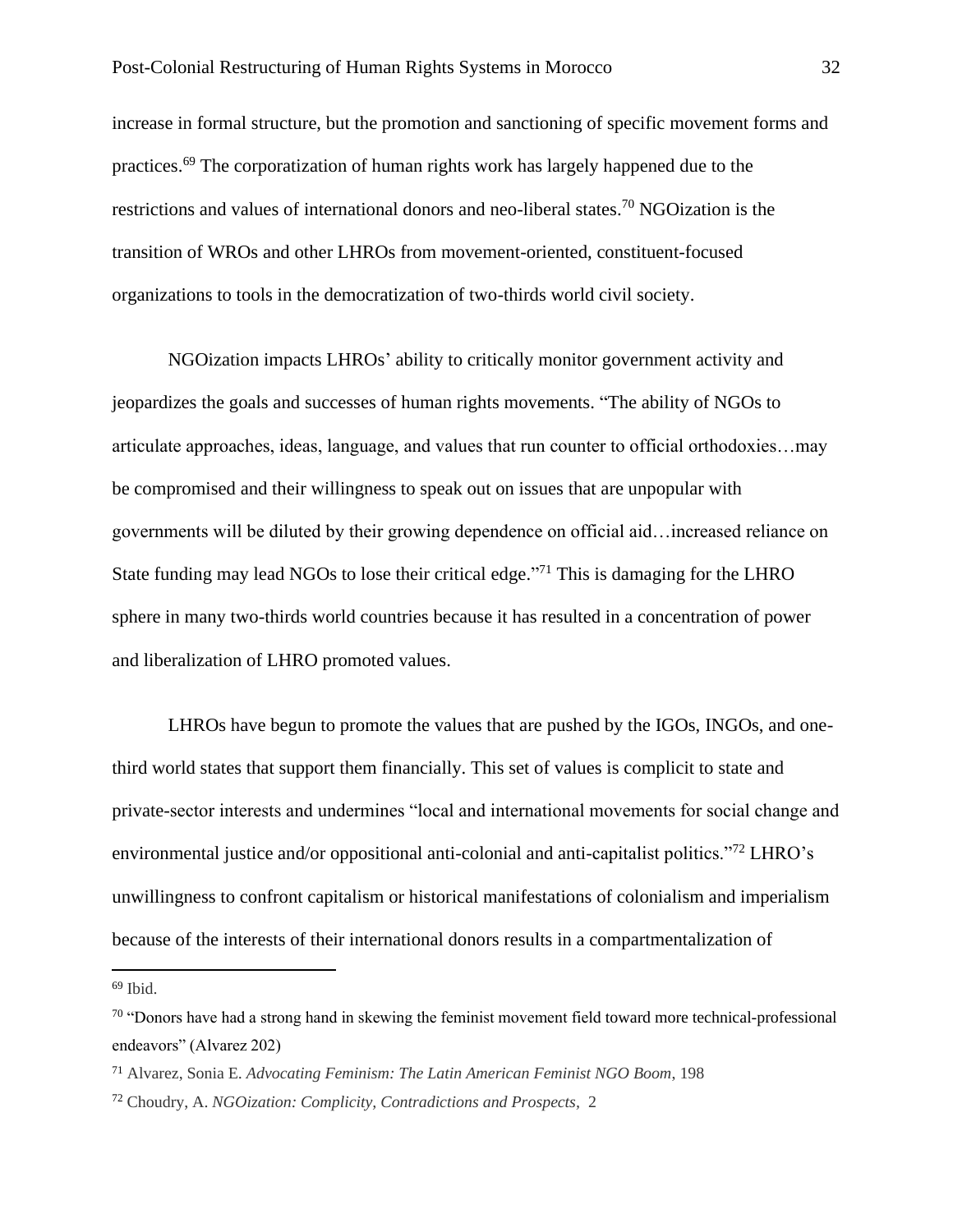international issues, which eventually pits world regions and individual LHROs against each other for international funds and the attention of the world stage.

LHROs and WROs have dealt with the pressure to corporatize their structure and projects by creating hybrid strategies and identities. NGOized WROs have "developed expertise in gender policy advocacy while retaining a commitment to movement-oriented activities aimed at fostering women's empowerment and transforming prevailing gender power arrangements."<sup>73</sup> WROs have been at the forefront of critical feminist advocacy and policy development and have kept relationships with their constituencies by studying policy effectiveness and carrying out state-sponsored aid programs. WRO's creativity and inventiveness has allowed them to keep contact with movement-oriented goals and successes without fully divorcing themselves from their essential state or international funding stream partners.<sup>74</sup>

<sup>73</sup> Alvarez, Sonia E. *Advocating Feminism: The Latin American Feminist NGO Boom*, 182

<sup>&</sup>lt;sup>74</sup> "The Good NGOs-Bad NGOs binary does not do justice to the dual or hybrid identity of feminist NGOs, their two facets as technical-professional organizations that are once integral parts of feminist movements" (Alvarez 176).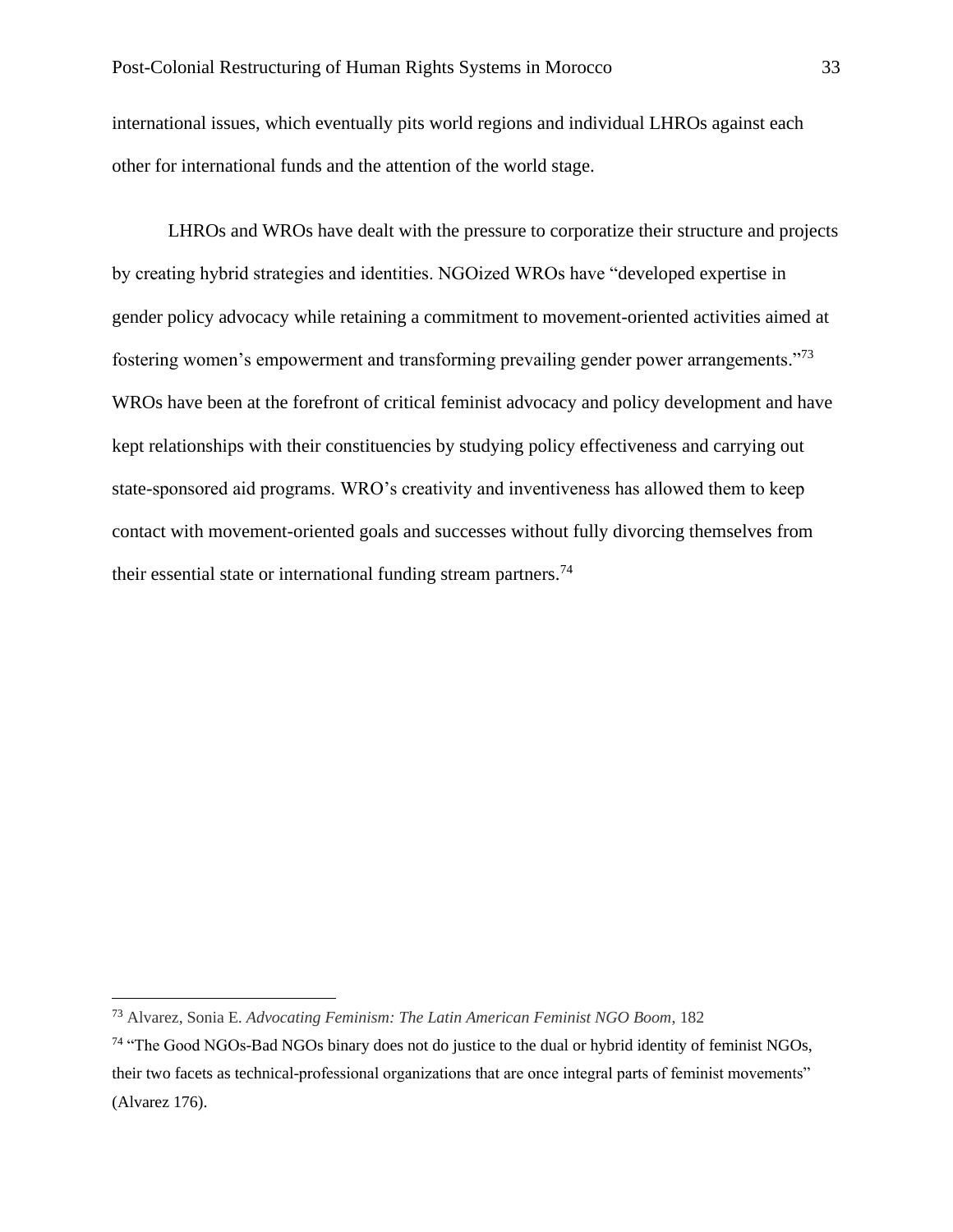#### Results and Analysis

I build upon this background research of theoretical ideology and historical, societal, and international context with three interviews. In exchange for completing each interview, I promised to include a brief synopsis of the two organization's work, successes, and goals for the future. I will provide a summary of my conversations with each individual by identifying and focusing on the broad themes that were discussed. Each WRO I interviewed had a unique perspective and opinion to offer and different understandings of their priorities and concerns within the LHRO sphere. After outlining the organization's goals and projects, I will discuss the interviews in the context of four themes: Perspectives of Local Organizations, Role in Civil Society, Relationships with International Actors and Funding, Positionality within the International Sphere, and Goals for the future.

*the Federation de la Ligue des Droits des Femmes* (FLDDF) was founded by a Moroccan woman in Rabat over 25 years ago. The federation defines itself as "a feminist movement for permanent education on civic values and equality bringing together men and women, concerned with working together with the purpose of changing social relations based on male domination and discrimination, and establishing a culture conducive to the promotion of respect for human rights principles for all."<sup>75</sup> FLDDF seeks to be an open movement for men, women, and civil society organizations to work together towards gender equity. FLDDF promotes women's rights in "accordance with universal human rights principles and standards" and works towards

<sup>75</sup> The Federation De La Ligue Des Droits Des Femmes. *FLDDF*. Rabat.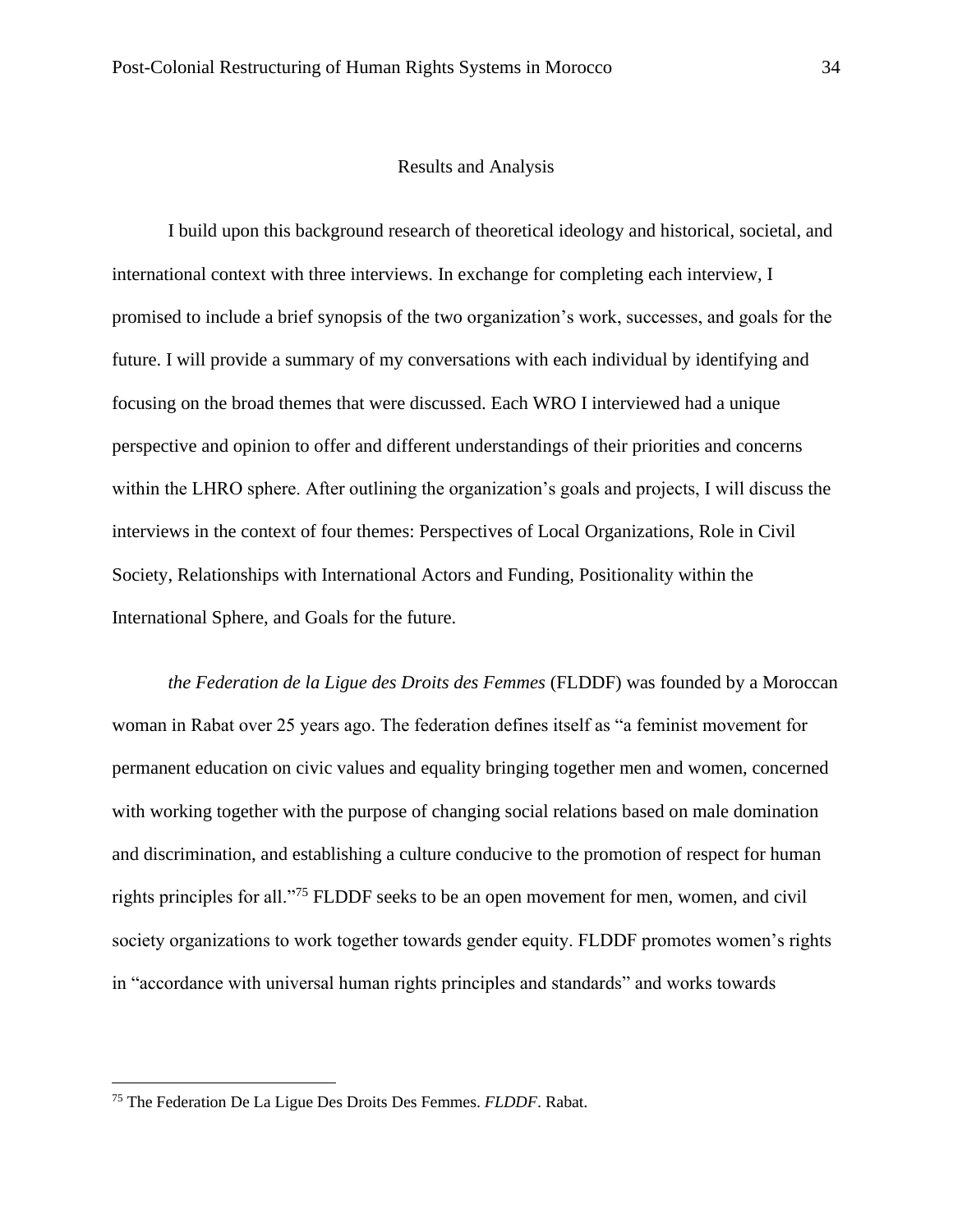democratization and rule of law in regard to women's experiences in Morocco.<sup>76</sup> FLDDF has two main pillars: social outreach and education; and political mobilization, which they use to guide their work towards equal opportunity for all people in the country.

*Jossour* was created in 1995 by a group of women looking to promote women's rights in Morocco. Their goals is to increase the female presence on the national political stage and in the economic, social, cultural, and legal fields. They are working to promote the number of women in decision-making positions in order to better the lives of all women. They are working towards these goals by partnering with other organizations and academics and by hosting educational sessions, conferences, and carrying out projects in conjunction with their partners all over the country. They issue policy notes and memorandums, participating in council sessions, organize field research, and set up workshops.

#### *Perspectives of Local Organizations*

The organizations that I spoke with had seemingly similar perspectives. The organizations were nation-wide, with members in most major cities and in some rural areas.<sup>77</sup> The organization's staff is comprised of mostly women, mostly upper middle aged, and seemingly middle class. The staff all speak Arabic and French, and some (the receptionists and some others) speak English. The organizations work towards universalist principles of human rights through social outreach and education, political mobilization, policy creation, and hosting think tanks.

<sup>76</sup> The Federation De La Ligue Des Droits Des Femmes.

<sup>77</sup> FLDDF has offices in Casablanca, Mohammedia, Rabat, Salé, Temara, Marrakech, Larache, Fkih ben Saleh, Ourzazate, Guelmim, and Tilila. Jossour is in Rabat but regularly conducts projects throughout the country.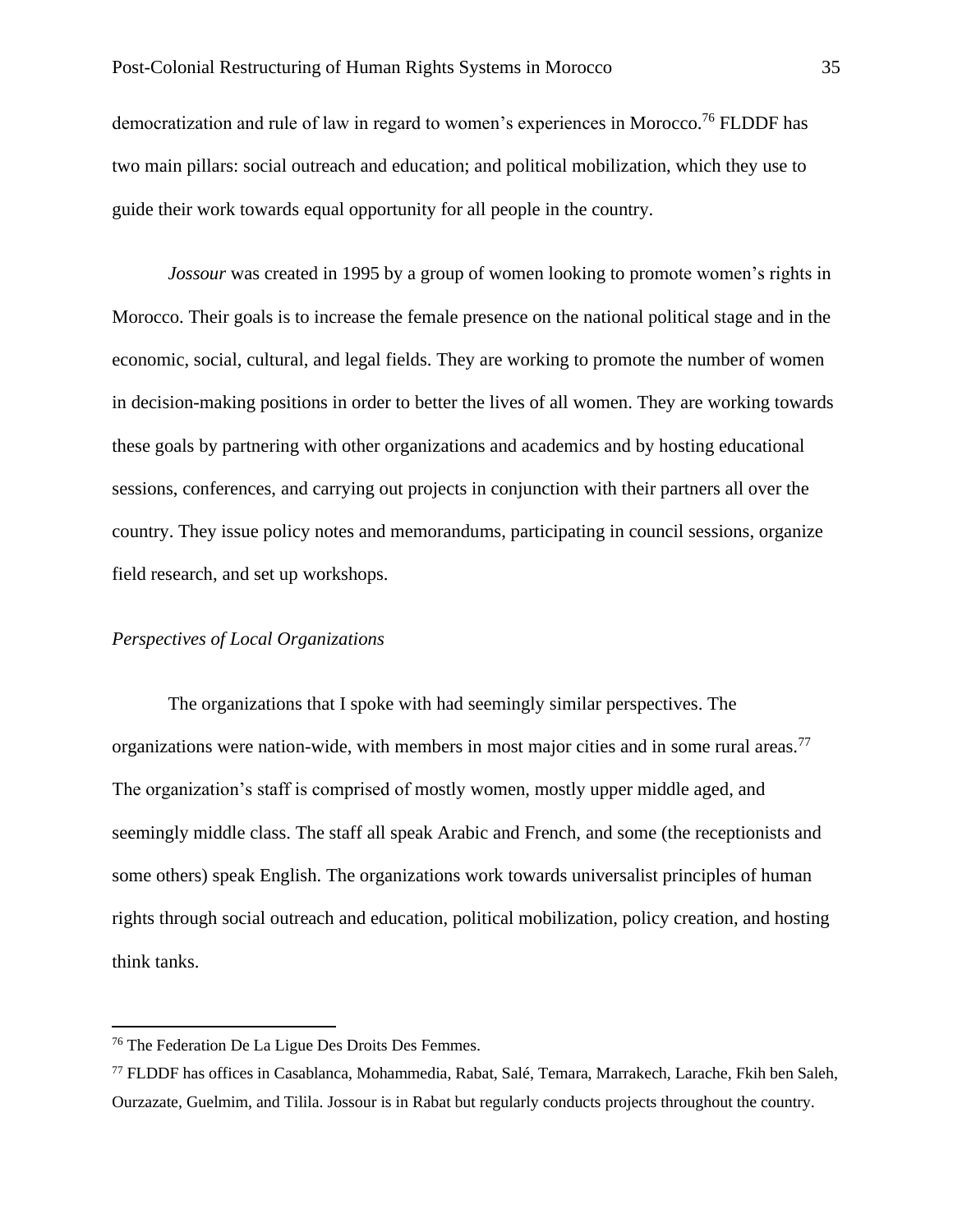Several aspects of this positionality can be analyzed with the context of my background research in mind. The identities of the individuals that work at these organizations (specifically their high level of education and language abilities) speak to the influence of the organization's international partnerships and the necessity of one-third world language skills and business strategies in WRO work in Rabat. The organizations' structure and strategy mirrors that of many international organizations and the individual from the FLDDF stated that their international partners recommended they seek out employees and projects that would be attractive to international donors.

#### *Role in Civil Society*

These organizations view themselves as a tool for the women of Rabat (and Morocco as a whole) to strengthen their capacities and as safe spaces for women to discuss the violence and discrimination that they experience. The women that I talked to discussed focusing their projects and goals around the needs of society as they were presented by the women they worked with. I also heard a lot of comments about the organizations' need to connect with men as well as women in order to address violence and discrimination against women. My interviews revealed that the WROs view themselves as an intermediary between the international community and Moroccan women as well as between the Monarchy, Parliament and Moroccan women. All of the organizations I worked with consulted for or were frequent presenters in front of committees and ministries of the Moroccan government.

These self-perceived Civil Society roles are very interesting within the context of my research. In some capacity, these organizations are staying as close as they can to movementoriented action. By opening up their facilities and events as 'safe' spaces for women to discuss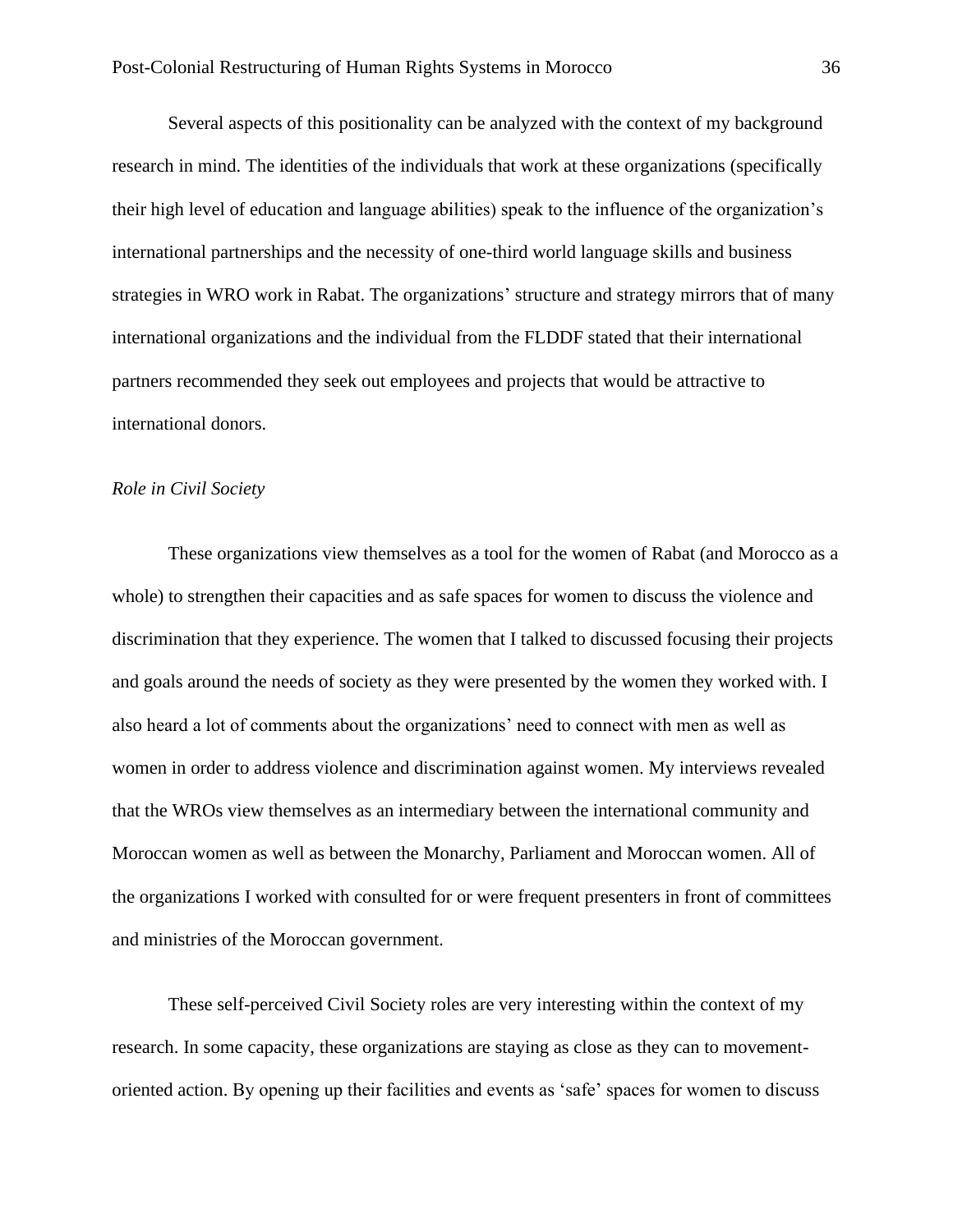their trauma and fears, WROs in Rabat are enacting radical activism that strays from the wishes of the regime and challenges the hegemony of traditional WRO or INGO work. This kind of activism falls in line with Alvarez's observation of hybrid WROs in neoliberal two-thirds world countries. The WROs in Rabat are challenging the hegemony required of them by the regime and by their international donors and transforming the work they do into movement-oriented activist spaces.

The WROs are also challenging the hegemony of the INGO system by trying to focus their projects on the needs communicated to them by the women they work with, and not by the government or their international donors. This can be very challenging as I have discussed earlier in this paper. By selecting projects which do not always fall in line with the expectations and requirements of the government and international donors, the WROs demonstrate their hybridity and creativity within Moroccan civil society. An example of this hybridity is the organization's recognition of the importance of connecting with men (especially young men<sup>78</sup>). This is not a common goal for IGOs and INGOs and shows the importance of movement-oriented projects to Rabat-area WROs.

The perception that the WROs have of themselves as mediators between the international stage, the government and the Moroccan public also falls in line with my background research. When I asked what populations the WROs usually had contact with, I was told that the organizations dealt with young women, female students, working mothers, and elderly women. This leaves out a lot of the female population such as women with disabilities, migrant women, homeless women, LGBTQ+ folk etc. This means that these populations are not being represented

<sup>&</sup>lt;sup>78</sup> Jossour specifically targets young men to help reduce toxic masculinity and the number of adult men with harmful stereotypes of women.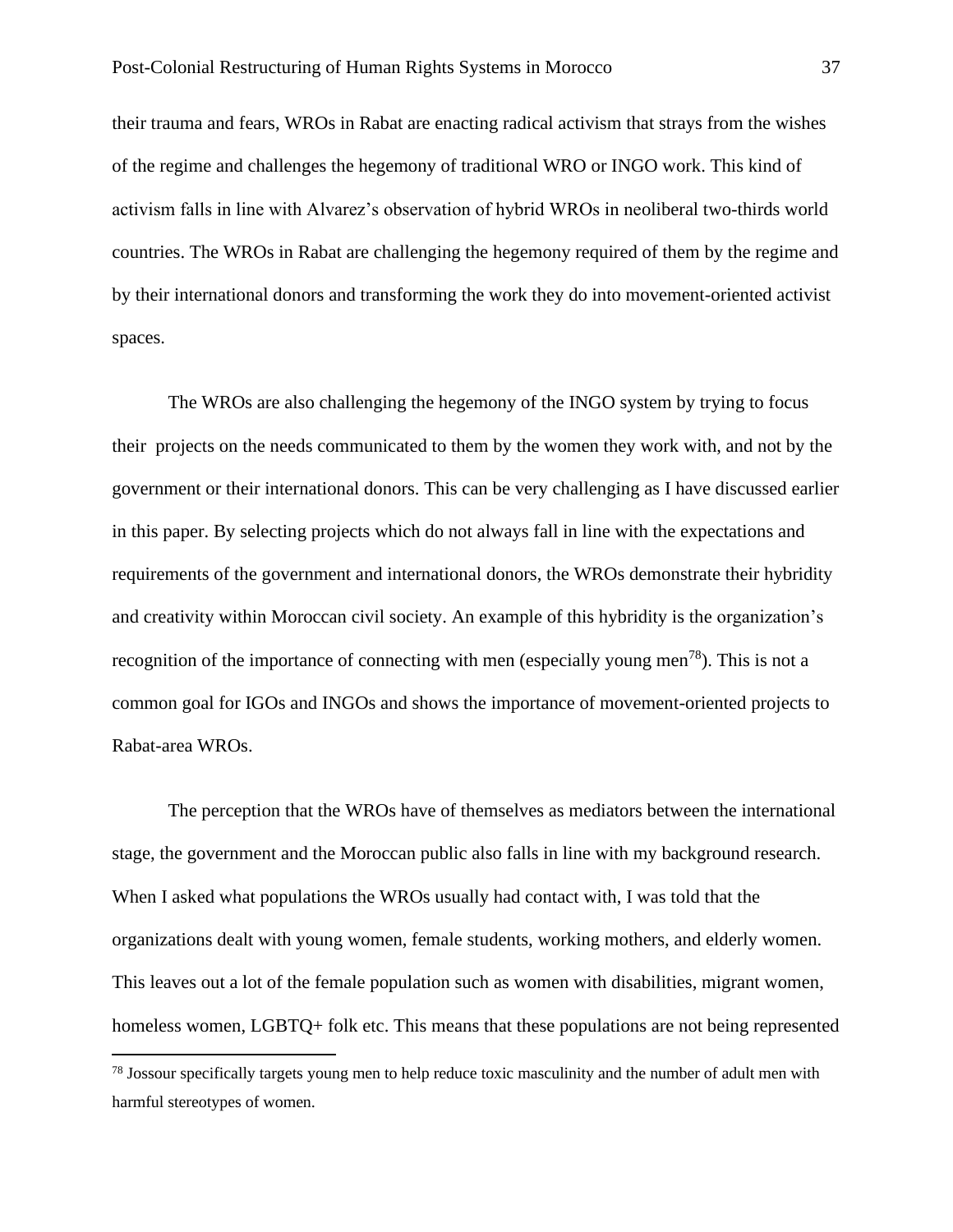to the government or to the international INGO system, allowing issues that affect these specific populations to fall through the cracks.

#### *Relationships with International Actors and Funding*

All of the WROs that I interviewed have international partners. These partners provide funding, strategy, and international recognition.<sup>79</sup> The WROs I interviewed told me they were funded by associations and organizations advocating for the same issues (namely women's rights). I was told that funding has a huge effect on the work that the WROs do because it affects the power they have with the Moroccan government, their professional aspirations, and the size of the organization's reach within the country.

The international partners of the WROs of Rabat are a necessary part of their annual budgets. I was told in my interviews that the Moroccan government won't give LHROs funds, so they rely on the money given to them by international donors. According to my participants, the Moroccan government only gives funds to Islamic organizations or organizations with very traditional perspectives and goals. This means that a very large portion of the LHROs in Morocco rely on international funding streams to function and address human rights issues in Morocco.

This is problematic because the INGOs, IGOs, and private international donors that provide funds have their own agendas of democratization and universalist values. This impacts the human rights sphere in Morocco and can inhibit the ways that LHROs connect with their

 $79$  FLDDF works with several big-name international partners such as Intermon Oxfam as well as other governments' women's and human rights ministries. Jossour partners with international universities and research forums.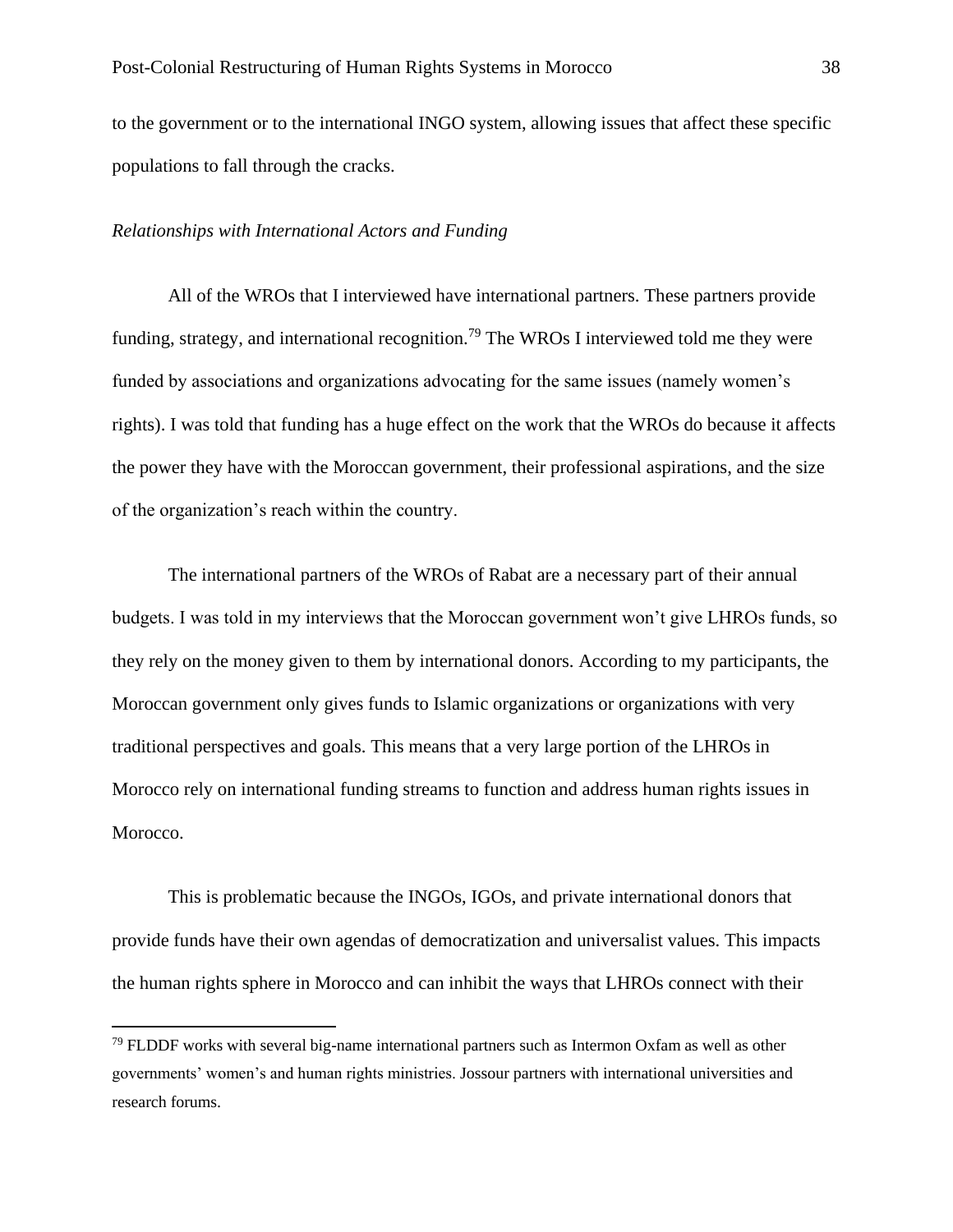constituents. However, because of the Moroccan government's refusal to allocate funds to this important work, the hands of WROs and other human rights organizations are tied.

#### *Positionality within the International Sphere*

As I stated before, all of the organizations I interviewed have international partners. This means that their work has some recognition internationally. The WROs have attended international conferences and the home-base of their international partners. The WROs, however, generally do not feel that the Rabat NGO system is very affective. When I asked why, I was told that the Rabat system does not get enough attention in Morocco if they are not specifically affiliated with the government and that they sometimes feel 'neglected' by their international partners.

This is harmful not only to the NGOs, but to their ability to do successful and sustainable work within their community. Partnerships and coalitions between LHROs cause some of the most sustainable forms of change within the systems of violence that affect people's lives. When LHROs feel that the local systems they are working within are broken, they look elsewhere for support. This de-centers the systems of human rights work and pushes more power into the hands of the international organizations that inhibit and control the work being done.

*Goals for the Future*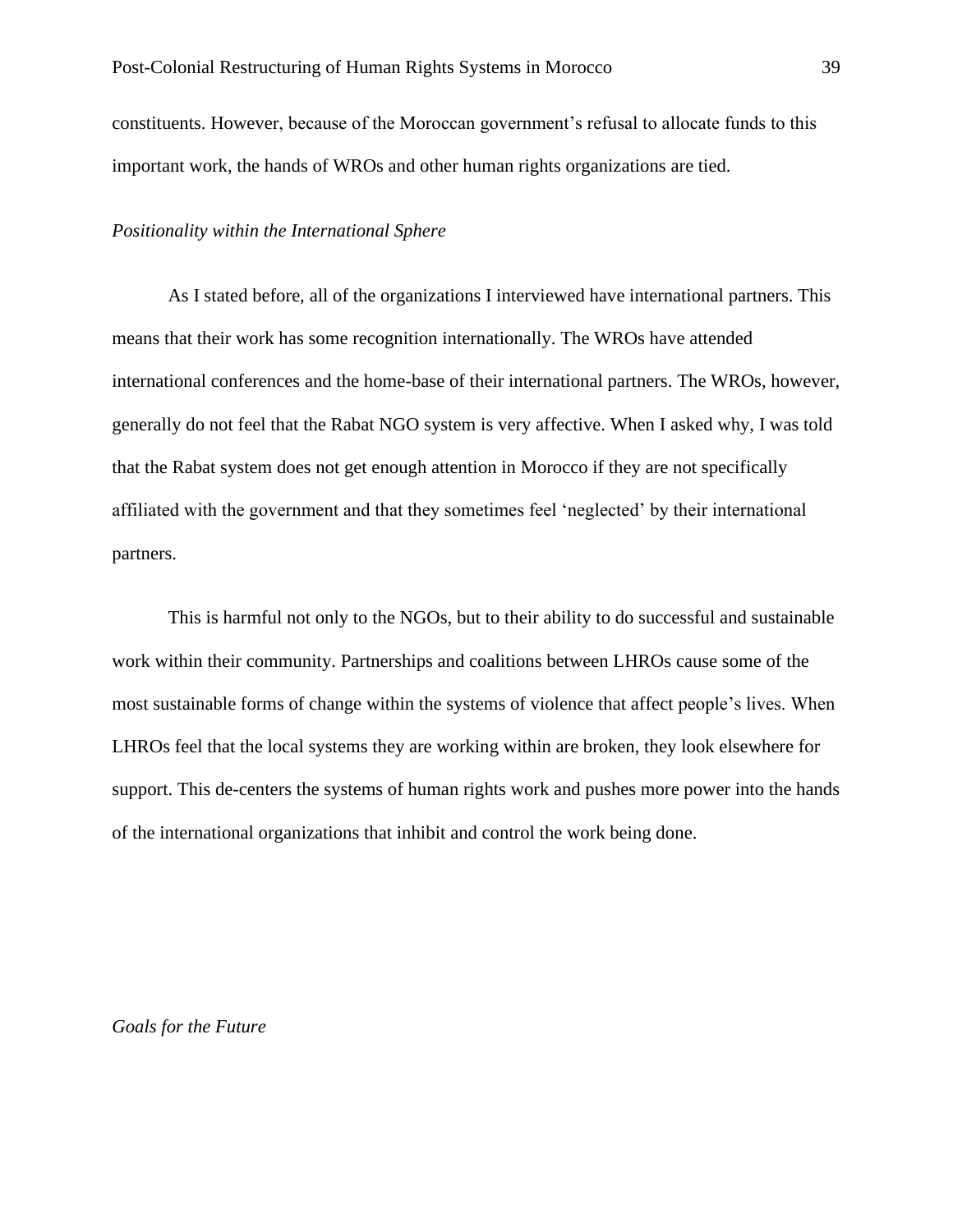At the end of each interview, I asked my participants what their goals for the future were for their organizations, for the WRO system in Rabat, and for the state of women's rights in their community. I was told by one participant that she hoped her organization would not have to exist someday.<sup>80</sup> I was told by another that she hoped her organization could complete all of their goals each year and work toward a new set instead of constantly dealing with crisis work that delayed their big projects. All of the women I interviewed would like to see more coalition work within the WRO sphere in Rabat, within Morocco, and within the WRO sphere in the larger MENA area. All of the participants expressed that they want women to be able to seek an education, find work in their desired professions, seek adequate healthcare for themselves and their families, and lead happy and successful lives. They want equality between women and men and they want no woman to have to live within the system of violence that permeates Moroccan society.

<sup>80</sup> Because women no longer needed advocacy or furthered education.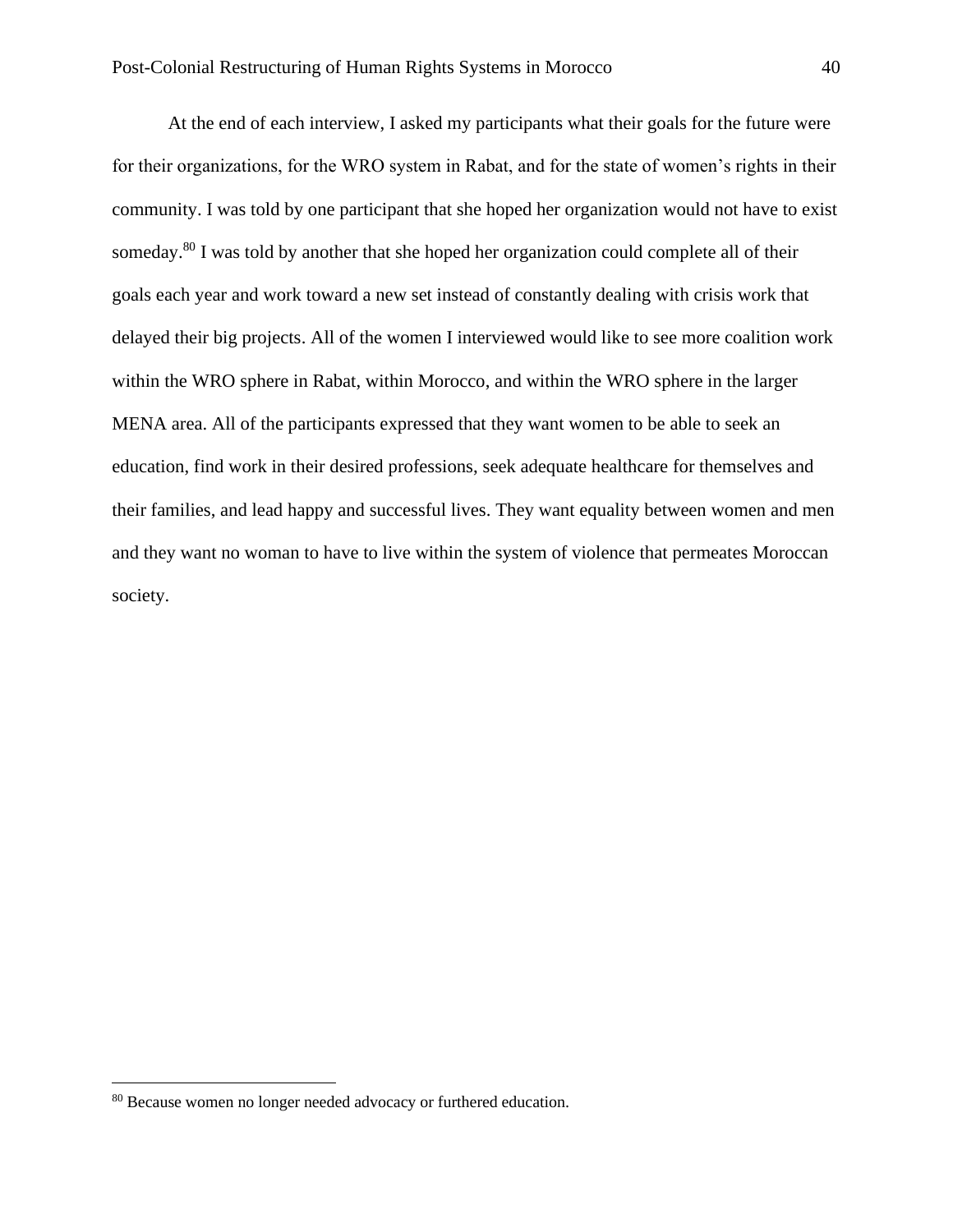#### **Conclusion**

The WROs that I worked with had very similar experiences as human rights organizations in Rabat, Morocco. They both worked with INGOs, IGOs, and international governments. They both used those international connections as resources for funding and strategy. They both consulted for or presented in front of various facets of the Moroccan government. They also shared the ultimate goal of bringing about equal opportunity and better quality of life for Moroccan women. The organizations fit into my background research of the experience of WROs a two-thirds world context and expanded and humanized my understanding of that research.

My research shows the importance of adapting a hybrid identity for LHROs when working within two-thirds world contexts. The pressures that come from international partnerships and domestic state approval can compromise the mission of LHROs, so finding ways to break free from the hegemonies of that system is integral to the success of the LHRO's goals. INGOS must temper their requirements and recognize the ways that their partnerships harm LHROs, as their coalitions often compromise the work being done in two-thirds world countries by local human rights organizations.

I would recommend that future research explore the coalitions that exist in women's rights work in Morocco, as this was brought up often in my interviews and could bring light to ways that the Moroccan LHRO system could become more independent of international funding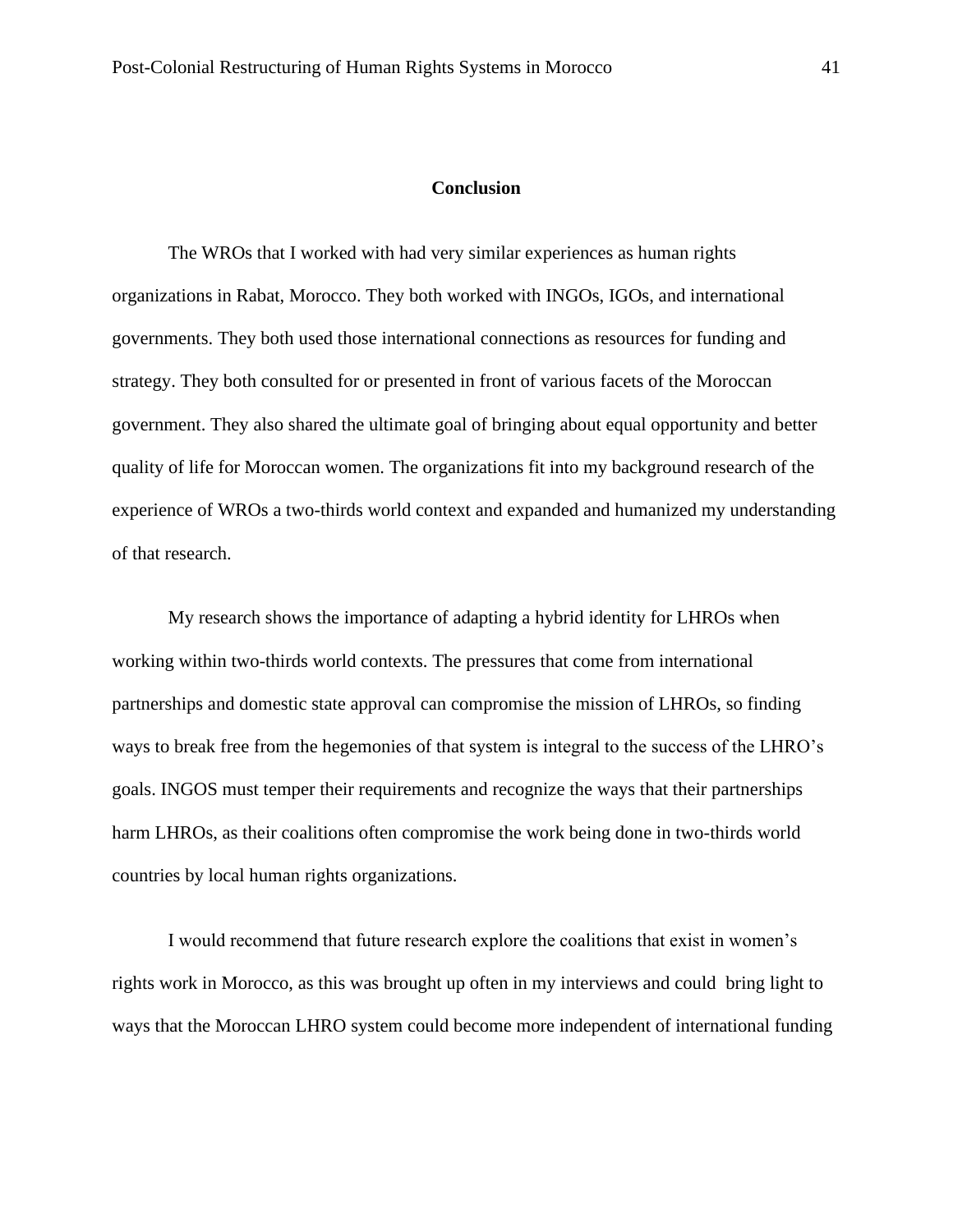streams. I have also included a list of ways that WROs and their donors can work towards more sustainable, responsible funding relationships based on the research I have done on this subject.

WROs in two-thirds world countries must continue to adapt to their place in neoliberal, post-colonial societies. I offer several solutions to the issues facing WROs in two-thirds world countries as they work to reconcile their identities as hybrid organizations and to the international community as they seek to work with WROs to improve the quality of life and social situations of women in the two-thirds world. One: The problem is not the aid itself, but the intentions behind it, the way it is conditioned, and who it is offered to. Donors must work with LHROs as equals, listen to them as experts on the issues that fester within their societies, and seek organizations that critically challenge the structures that marginalize peoples and communities. Two: Donors should work towards establishing funding criteria that would strengthen hybrid identities and enhance WRO's ability to follow movement-oriented projects. Three: WROs and INGOs must work together to change philanthropic routine in two-thirds world cultures. The human rights ideas exist and are supported by two-thirds world countries, but LHROs must find a way to tap into the available resources within their own communities. Four: Local WROs must find and engage with counter-hegemonic spaces in order to move themselves away from the damaging effects of NGOization. Counter-hegemonic spaces step away from 'project-centered logic' and 'results-driven logic' and towards 'process-oriented' logic.<sup>81</sup> Five: INGOs must recognize that cooperation and agreement from the domestic population is necessary to successful human rights work. They must work with the established values of the

<sup>81</sup> Alvarez, Sonia E. *Advocating Feminism: The Latin American Feminist NGO Boom*, 198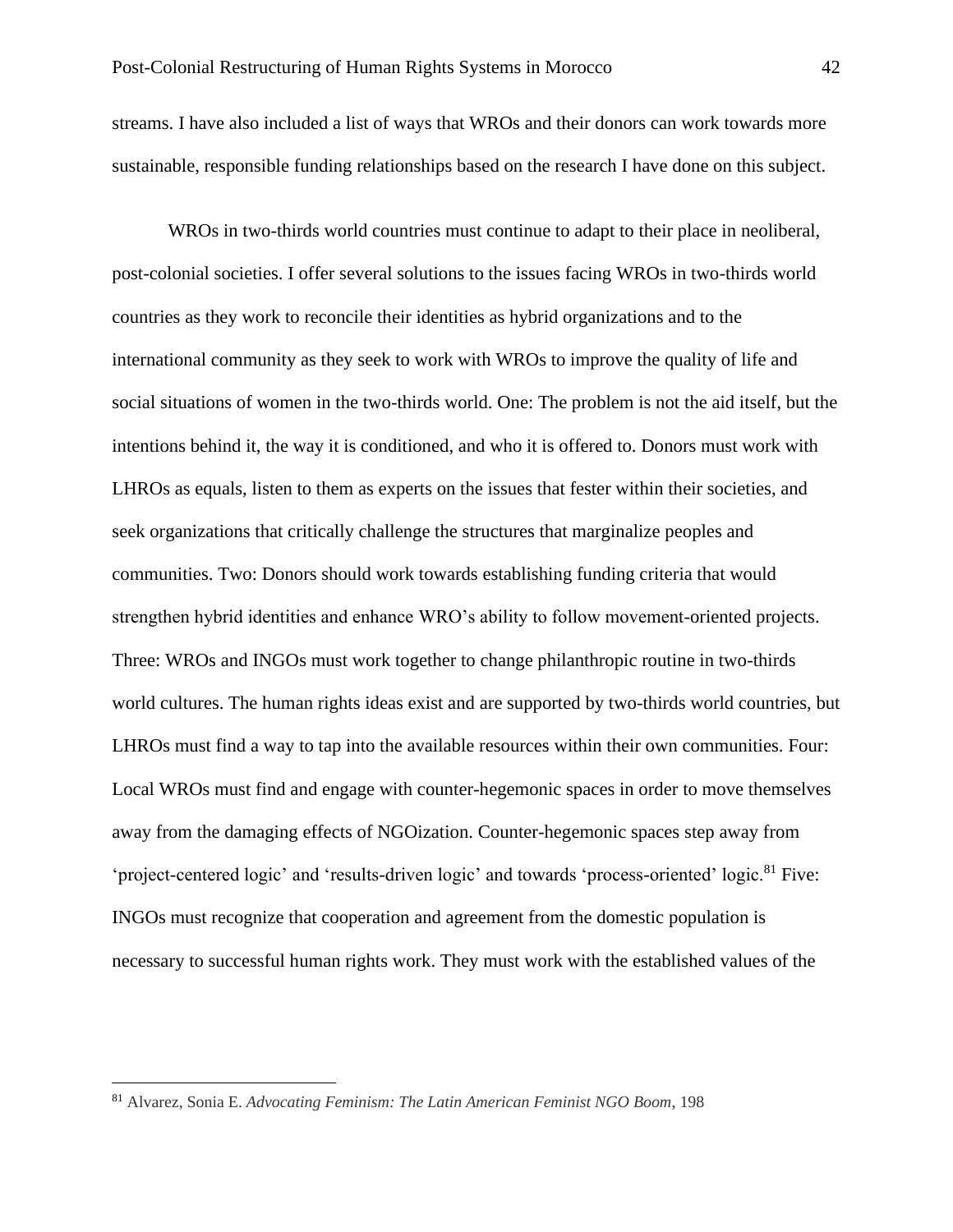community in order to see any real, sustainable change.<sup>82</sup> INGOs and international donors must realize that the domestic population do not have to be passive participants in human rights work.<sup>83</sup>

<sup>&</sup>lt;sup>82</sup> The best way to do this, of course, is to consult and partner with LHROs who know the community and the context of the issues being addressed.

<sup>&</sup>lt;sup>83</sup> These solutions are analyzed from my understandings of my background research and interviews with local WROs in Rabat, Morocco. I do recognize that I am in no way an expert in this field or community.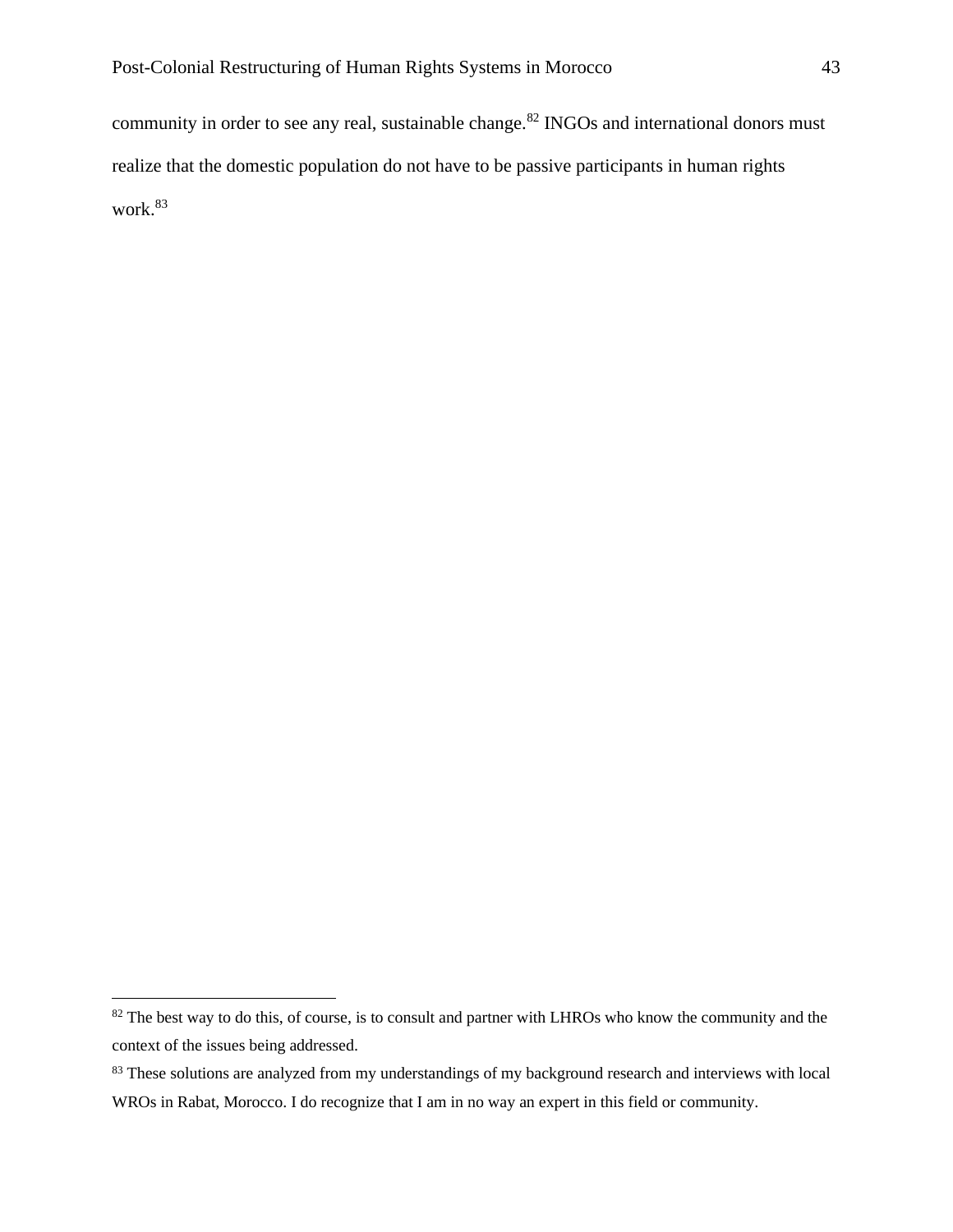#### **Works Cited**

Primary Sources:

- Mme. Halima. "FLDDF." Kristen L Hansen. April, 2018.
- Elghazali, Tarik. "Jossour." Kristen L Hansen. April, 2018.

Secondary Sources:

- Alvarez, Sonia E. "Advocating Feminism: The Latin American Feminist NGO Boom." *International Feminist Journal of Politics* 1, no. 2 (December 2, 1999): 181-209. doi:10. 1080/146167499359880.
- Alvarez, Sonia E. "Beyond NGO-ization?: Reflections from Latin America." *Development* 53, no. 2 (2009): 175-84. Doi:10.1057/dev.2009.23.
- Choudry, A. (2013). *NGOization: Complicity, Contradictions and Prospects.* London: Zed Books.

The Federation De La Ligue Des Droits Des Femmes. *FLDDF*. Rabat.

- Stroup, S. S., & Wong, W. H. (2017). *The Authority Trap: Strategic Choices of International NGOs.* Ithaca: Cornell University Press.
- Jacques, P. J. (2019, February 12). *Are Sustainable Development Goals Reaching Indigenous Peoples?* Interpress Service.
- Jad, Islah. "The NGO-isation of Arab Women's Movements." *IDS Bulletin* 35, no. 4 (2004): 34-42. Doi:10.1111/j.1759-5436.2004.tb00153.x.
- Murdie, A. (2014). *Help or Harm: The Human Security Effects of International NGOs.* Stanford, California: Stanford University Press.
- Ron, J., Pandya, A., & Crow, D. (2015). *Universal Values, Foreign Money: The Political Economy of Local Human Rights Organizations.* Review of International Political Economy*,23*, 29-64. doi:10.2139/ssrn.2490727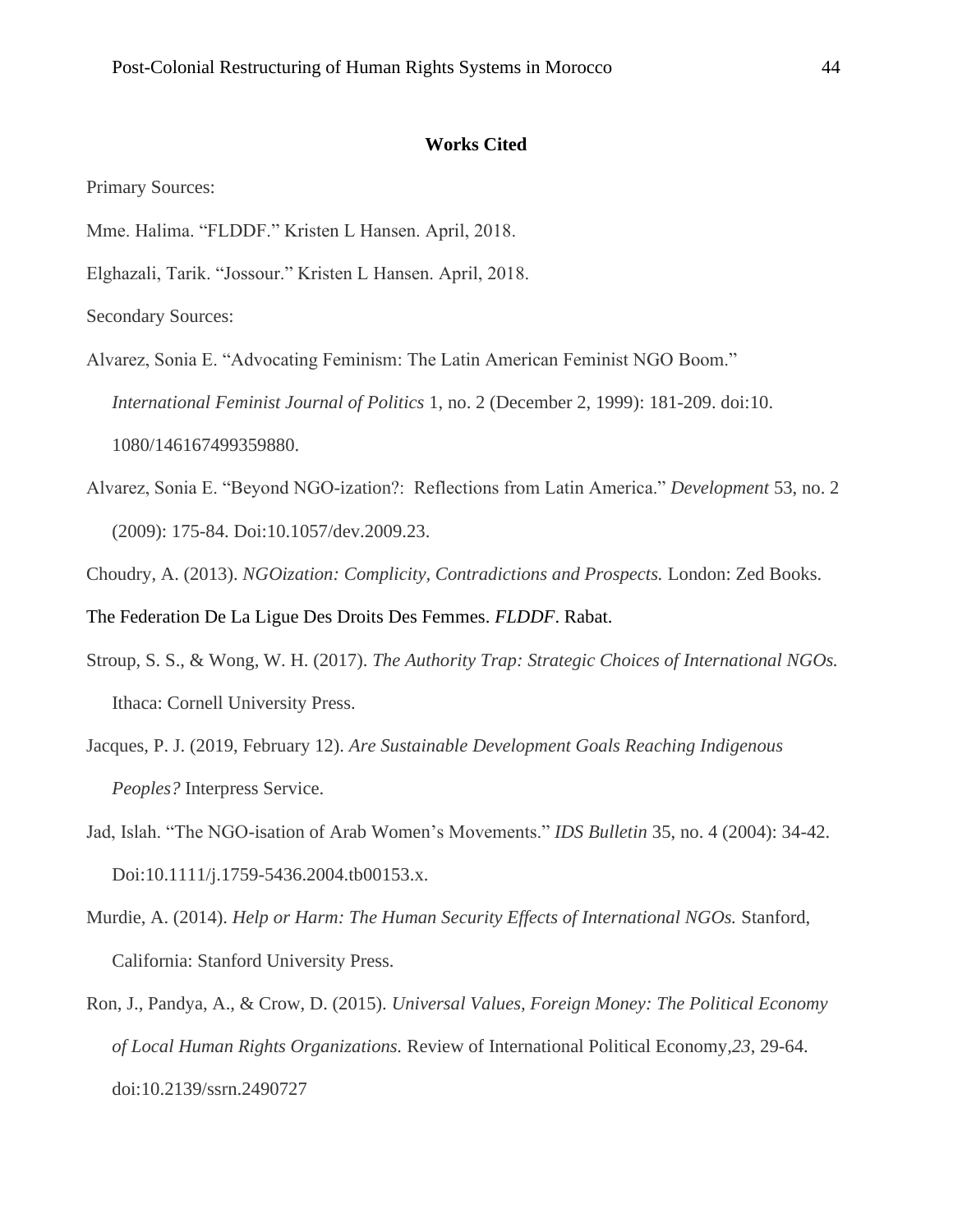Sater, J. N. (2007). *Civil Society and Political Change in Morocco*. Routledge.

doi:10.4324/9780203962190

Thomas, M. A. (2015). *Govern Like Us: U.S. Expectations of Poor Countries.* New York: Columbia University Press.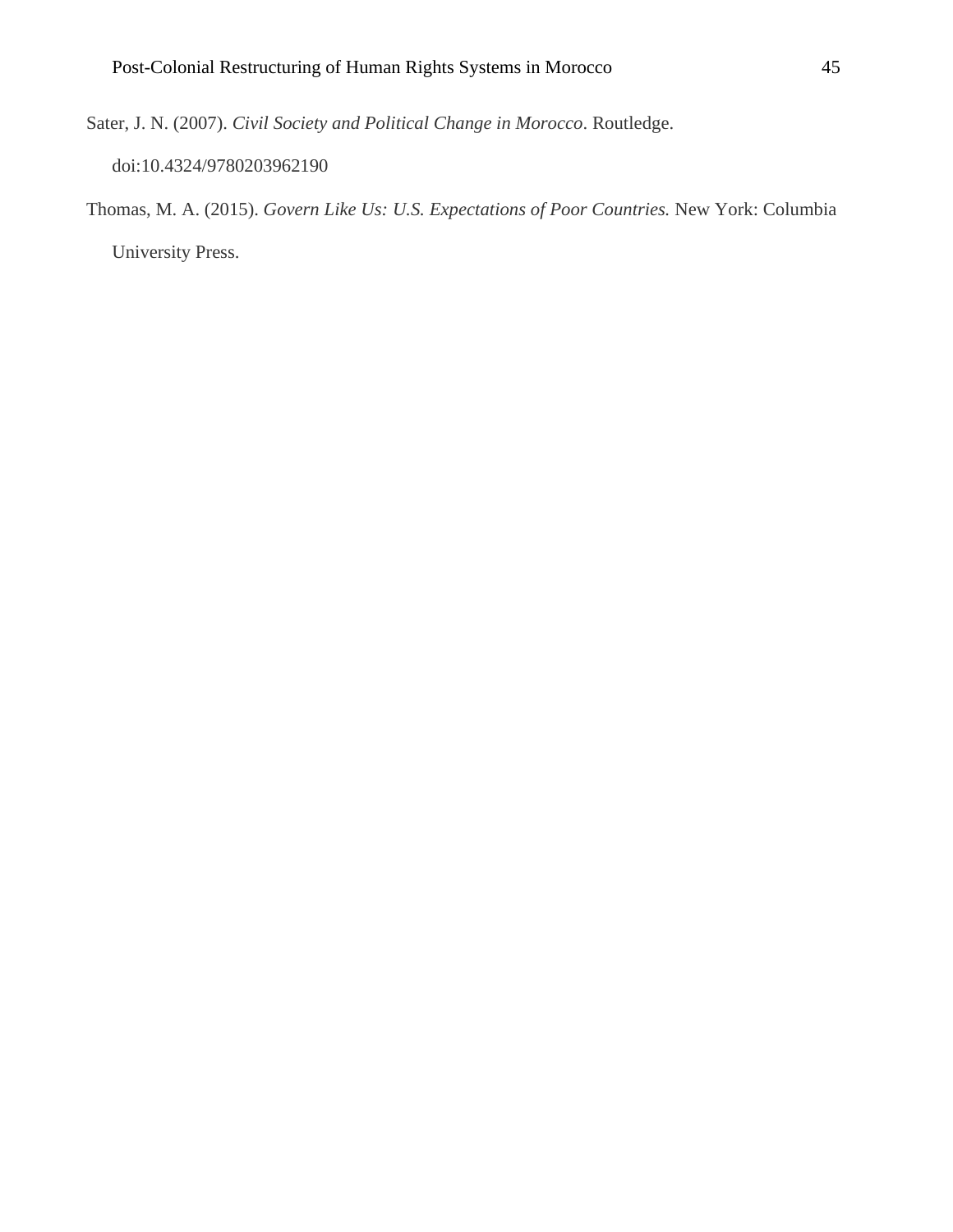#### **Basic Interview Guide**

What projects are your nonprofit currently working on?

Are these projects in conjunction with any other organizations?

What are the primary goals of your organization?

How does your organization decide what issues need to be addressed?

How is your organization funded?

Does funding ever affect the projects your organization works on?

Are you currently/have you ever worked with international organizations?

Have you ever received monetary support from international organizations?

Has the organization's involvement with international groups ever negatively affected your work?

When does international funding become a concern for your organization or the Rabat NGO system?

What are your personal perceptions of international money in Moroccan NGO work?

What is the general attitude held by Moroccan NGOs regarding international organizations?

Do you think foreign money is a good thing for the Moroccan NGO sphere?

Is the current NGO sphere successful?

What does success mean to your organization?

How do you think the NGO sphere needs to change to be more successful?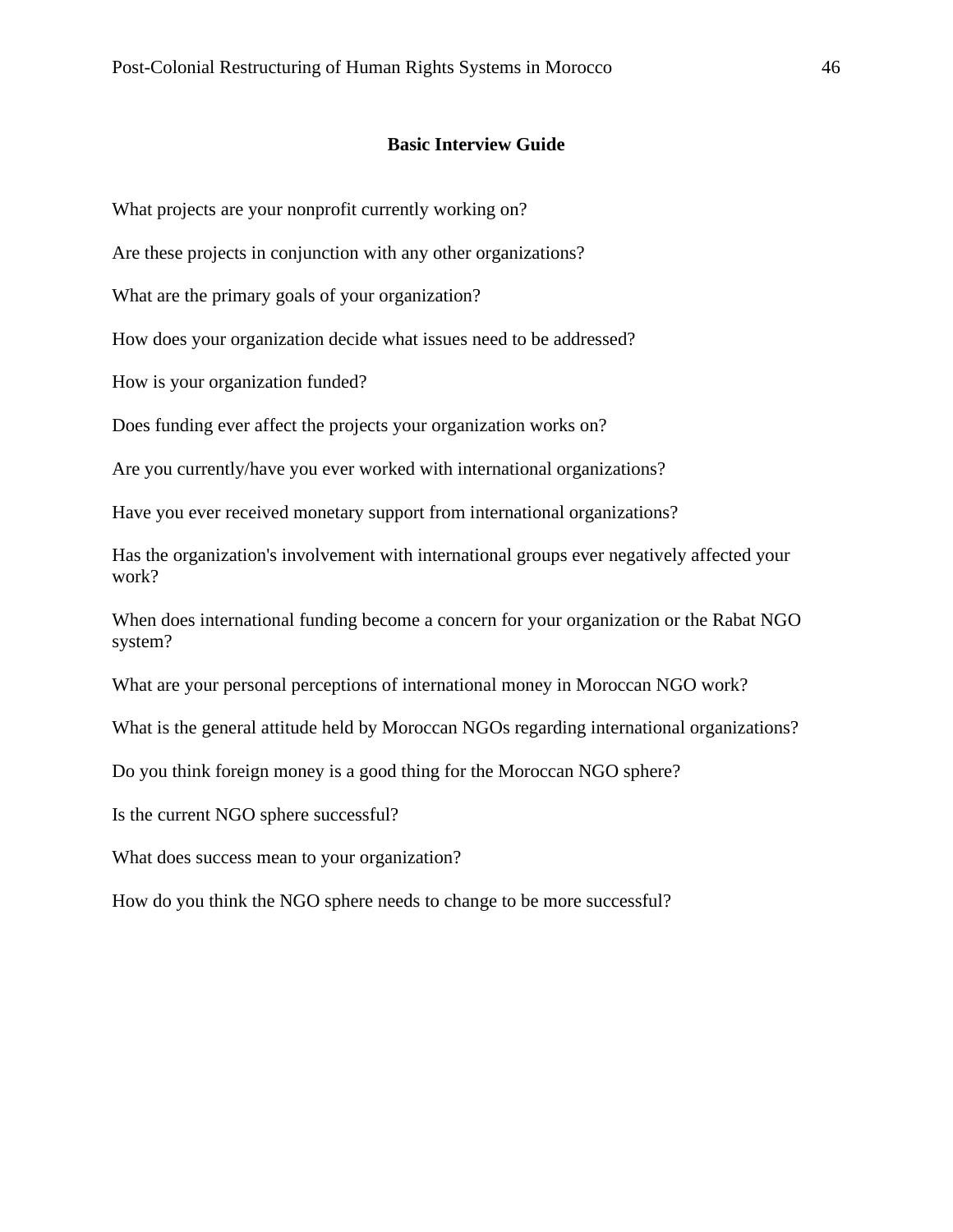## **Interview Consent Form – English**

## **PURPOSE OF THE STUDY**

The purpose of this study is to re-center the perspectives of local human rights advocates within the neocolonialism of the international NGO sphere and problematize the removal of autonomy and agency by conventional NGO structures.

## **STUDY PROCEDURES**

Your participation will consist of an interview and will require approximately one hour of your time. I will be taking an audio recording of the interview. Please indicate if you do not wish to be audio-recorded.

## **POTENTIAL RISKS AND DISCOMFORTS**

There are no foreseeable risks to participating in this study and no penalties should you choose not to participate; participation is voluntary. During the interview you have the right not to answer any questions or to discontinue participation at any time.

## **POTENTIAL BENEFITS TO PARTICIPANTS AND/OR TO SOCIETY**

This study is meant to question worldwide societal norms and power structures but will have no immediate effect on Moroccan society or your organization.

## **CONFIDENTIALITY**

Any identifiable information obtained in connection with this study will remain confidential. I will delete the recordings of these interviews within one week of their completion. The notes from these interviews will be kept on a passcode-protected computer. I will reveal no personal information except for the name of the organization and the first name of the interviewee (I will use a pseudonym if the subject requests).

When the results of the research are published or discussed in conferences, no identifiable information will be used.

## **PARTICIPATION AND WITHDRAWAL**

Your participation is voluntary. Your refusal to participate will involve no penalty or loss of benefits to which you are otherwise entitled. You may withdraw your consent at any time and discontinue participation without penalty. You are not waiving any legal claims, rights or remedies because of your participation in this research study.

"I have read the above and I understand its contents and I agree to participate in the study. I acknowledge that I am 18 years of age or older."

| Date |  |
|------|--|
| Date |  |
|      |  |

## *Consent to Quote from Interview*

I may wish to quote from the interview with your either in the presentations or articles resulting from this work. I will use a pseudonym (fake name) if you request me to in order to protect your identity.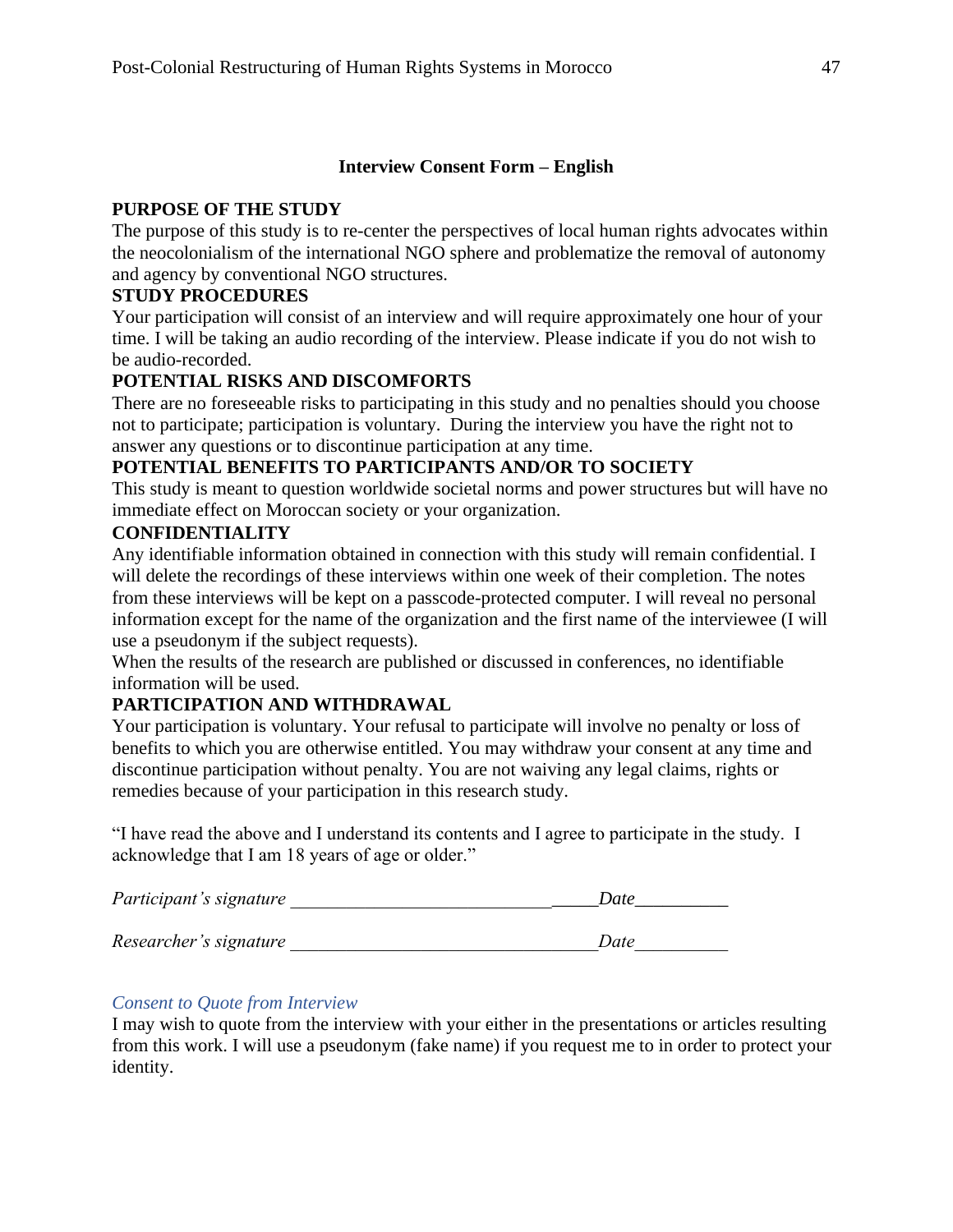Initial one of the following to indicate your choice:

(initial) I agree to...

 $\frac{1}{\sqrt{1-\frac{1}{\sqrt{1-\frac{1}{\sqrt{1-\frac{1}{\sqrt{1-\frac{1}{\sqrt{1-\frac{1}{\sqrt{1-\frac{1}{\sqrt{1-\frac{1}{\sqrt{1-\frac{1}{\sqrt{1-\frac{1}{\sqrt{1-\frac{1}{\sqrt{1-\frac{1}{\sqrt{1-\frac{1}{\sqrt{1-\frac{1}{\sqrt{1-\frac{1}{\sqrt{1-\frac{1}{\sqrt{1-\frac{1}{\sqrt{1-\frac{1}{\sqrt{1-\frac{1}{\sqrt{1-\frac{1}{\sqrt{1-\frac{1}{\sqrt{1-\frac{1}{\sqrt{1-\frac{1}{\sqrt{1-\frac{1}{\sqrt{1-\frac{1$ 

*Consent to Audio-Record Interview*

Initial one of the following to indicate your choice:

 $(i$ nitial) I agree to...

 $(i$ nitial) I do not agree to...

## **RESEARCHER'S CONTACT INFORMATION**

If you have any questions or want to get more information about this study, please contact me at [hanskr05@luther.edu](mailto:hanskr05@luther.edu) or my advisor at [rhouniraja@yahoo.com.](mailto:rhouniraja@yahoo.com)

## **RIGHTS OF RESEARCH PARTICIPANT – IRB CONTACT INFORMATION**

In an endeavor to uphold the ethical standards of all SIT proposals, this study has been reviewed and approved by an SIT Study Abroad Local Review Board or SIT Institutional Review Board. If you have questions, concerns, or complaints about your rights as a research participant or the research in general and are unable to contact the researcher please contact the Institutional Review Board at:

School for International Training Institutional Review Board 1 Kipling Road, PO Box 676 Brattleboro, VT 05302-0676 USA [irb@sit.edu](mailto:irb@sit.edu) 802-258-3132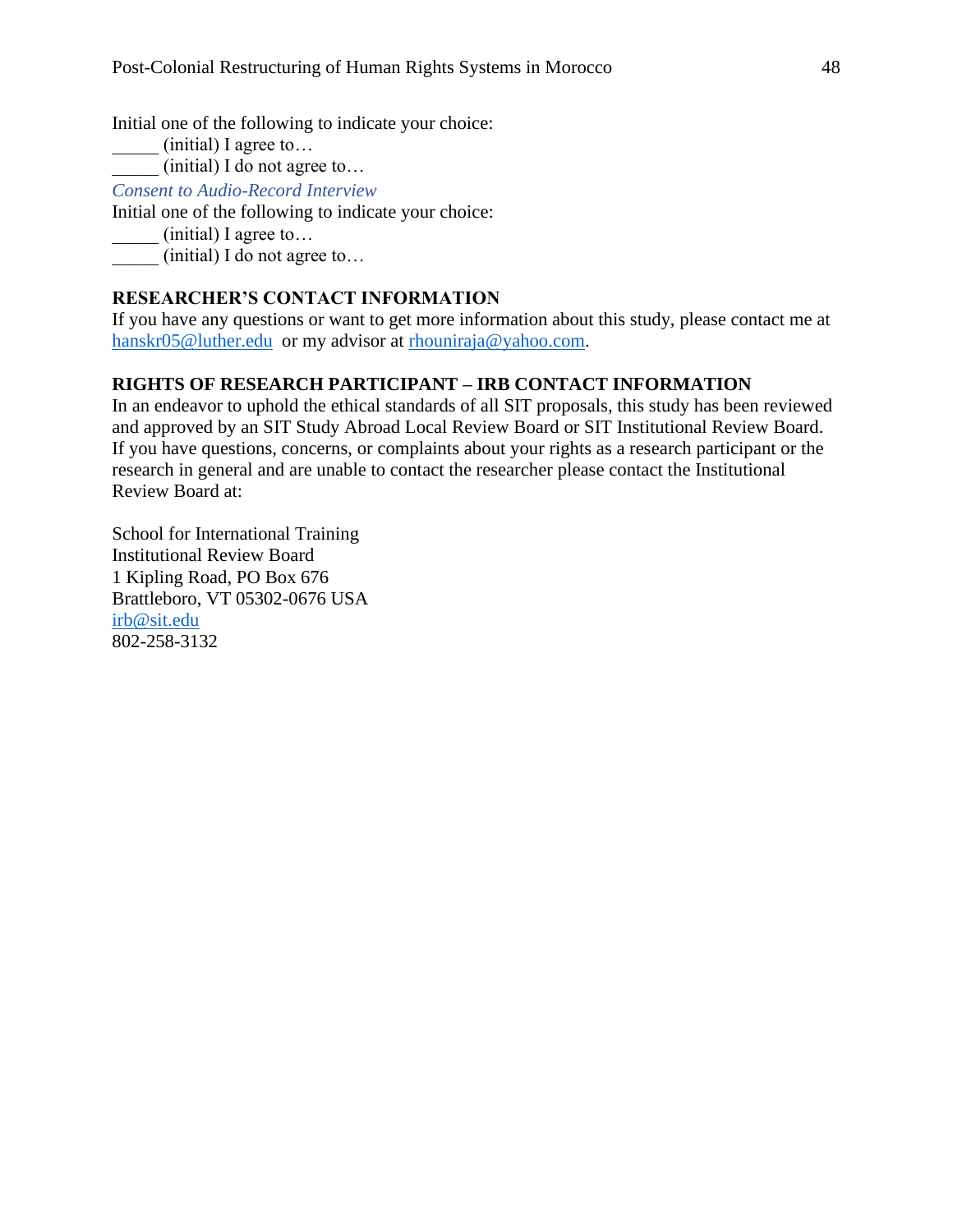## **Interview Consent Form – French**

## **BUT DE L'ÉTUDE**

Le but de cette étude est de recentrer les perspectives des défenseurs locaux des droits de l'homme au sein du néo-colonialisme de la sphère des ONG internationales et de problématiser la suppression de l'autonomie et de la représentation par les structures des ONG conventionnelles.

## **PROCEDURES D'ETUDE**

Votre participation consistera en une interview et demandera environ une heure de votre temps. Je vais prendre un enregistrement audio de l'interview. Veuillez indiquer si vous ne souhaitez pas être enregistré audio.

## **RISQUES ET INCONVÉNIENTS POTENTIELS**

La participation à cette étude ne comporte aucun risque prévisible et aucune pénalité ne devrait être infligée si vous choisissez de ne pas participer. la participation est volontaire. Pendant l'entretien, vous avez le droit de ne pas répondre aux questions ni d'interrompre votre participation à tout moment.

## **AVANTAGES POTENTIELS POUR LES PARTICIPANTS ET / OU LA SOCIÉTÉ**

Cette étude est destinée à remettre en question les normes sociales et les structures de pouvoir dans le monde entier, mais n'aura aucun effet immédiat sur la société marocaine ou votre organisation.

## **CONFIDENTIALITÉ**

Toute information identifiable obtenue dans le cadre de cette étude restera confidentielle. Je supprimerai les enregistrements de ces entretiens une semaine après leur achèvement. Les notes de ces entretiens seront conservées sur un ordinateur protégé par mot de passe. Je ne révélerai aucune information personnelle à l'exception du nom de l'organisation et du prénom de l'interviewé (j'utiliserai un pseudonyme - faux nom - si le sujet le demande).

Lorsque les résultats de la recherche sont publiés ou discutés lors de conférences, aucune information identifiable ne sera utilisée.

## **PARTICIPATION ET RETRAIT**

Votre participation est volontaire. Votre refus de participer n'entraînera aucune pénalité ni perte d'avantages auxquels vous avez par ailleurs droit. Vous pouvez retirer votre consentement à tout moment et mettre fin à votre participation sans pénalité. Vous ne renoncez à aucune réclamation, droit ou recours juridique en raison de votre participation à cette étude de recherche.

"J'ai lu ce qui précède et je comprends son contenu et j'accepte de participer à l'étude. Je reconnais que j'ai 18 ans ou plus."

| Signature du participant |  |
|--------------------------|--|
|                          |  |

Signature du chercheur the contract of the contract of the contract of the contract of the contract of the contract of the contract of the contract of the contract of the contract of the contract of the contract of the con

## **Consentement à la citation de l'entrevue**

Je souhaiterais peut-être citer l'entretien avec vous, que ce soit dans les présentations ou dans les articles résultant de ce travail. Je vais utiliser un pseudonyme (faux nom) si vous me demandez de protéger votre identité.